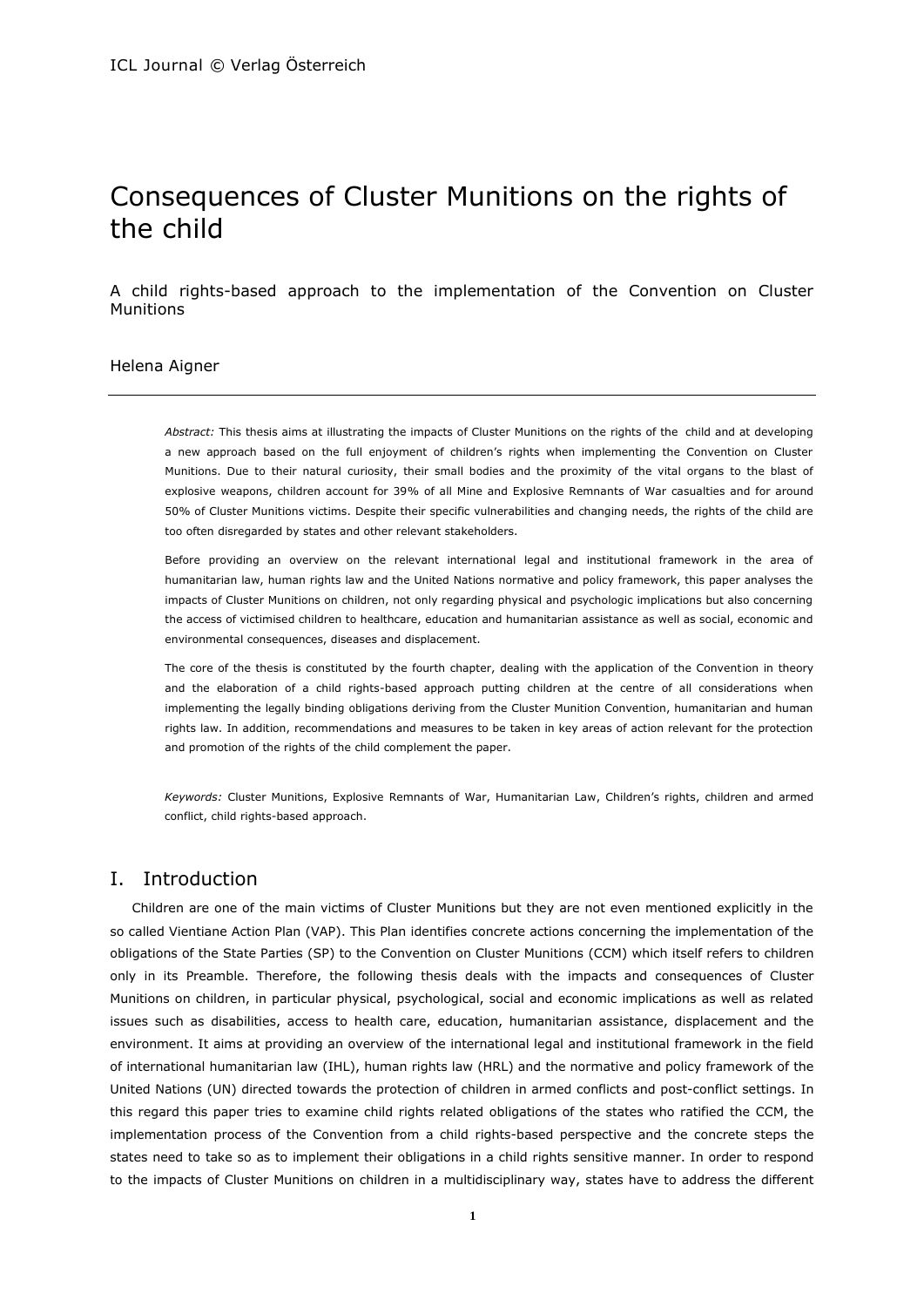needs and vulnerabilities of children affected by these weapons and to enhance their domestic competences and capacities. Furthermore, this piece of work offers recommendations preventing children to become victims of Cluster Munitions and suggests practical ways on how to reintegrate child victims into the society, to avoid exclusion, to guarantee their rights and to carry out child sensitive victim assistance.

### A. Aims and Scope

The CCM is a relatively young Convention. Many significant research findings and statistics have already acknowledged the severe impacts of Cluster Munitions on children and their specific vulnerability because of the fact that these weapons look like toys, which leads to the problem that children are not aware of the danger Cluster Munitions and other Explosive Remnants of War (ERW) pose; they are often not conscious of warning and information signs and because of the severe injuries they cause to their undeveloped and small bodies.<sup>1</sup> However, there is no special approach exclusively focusing on children in this regard. Hence, the present thesis can be valuable by defining a child rights-based approach (CRBA) to the implementation of the Convention as well as by making the topic more visible.

Therefore, the aim of the paper is to elaborate such a CRBA to the implementation of the CCM. Thereby is intended to provide a definition of the approach and which main elements it should include as well as to recommend concrete measures to be taken by the SP to the Convention. The existing legal and medical studies on the impacts of Cluster Munitions on children will contribute to the formulation of concrete child sensitive actions and measures.

So far, there is available research on the CCM in general and little on the VAP as well as on the impacts and consequences of Cluster Munitions, but there is hardly any information focusing on the issue of children. Until now, this subject was dealt with in the context of the Convention on the Prohibition of the Use, Stockpiling, Production and Transfer of Anti-Personnel Mines and on their Destruction (APMBT) and also in regards to ERW, but children are of little interest when it comes to the CCM. By making the topic more visible, the thesis hopefully contributes to the protection of the rights of the child when it comes to the use of Cluster Munitions. In this regard, some practical steps and guidance for the SP and the fieldwork on how to implement the Convention in a child sensitive manner which takes into account the consequences of Cluster Munitions on children and the society they live in should be provided. Also, by offering some recommendations and actions, the thesis can add some input and value to the existing research on that topic.

#### B. Research Context and Questions

Main questions of the following thesis are:

How are children affected by Cluster Munitions? What does it mean for their lives to live in a Cluster Munitions affected society and how can the SP of the CCM implement their obligations resulting from the Convention with the objective of guaranteeing and protecting the rights of the child?

In order to answer the main questions, the following sub-questions have to be considered:

What are the child-rights related obligations of the SP of the CCM? Which mechanisms and tools are in place to implement the CCM? Do they take the rights of the child into consideration? What is the status and legal level of protection of children in armed conflicts? How can the CCM be implemented in a child-sensitive manner? Which steps, measures and activities should be taken by the SP?

 $1$  Office of the Special Representative of the Secretary-General for children and armed conflicts, 'Landmines, Cluster Munitions, and Unexploded Ordnances' <https://childrenandarmedconflict.un.org/effects-ofconflict/landmines-cluster-munitions-and-unexploded-ordonances/> accessed 7 January 2016.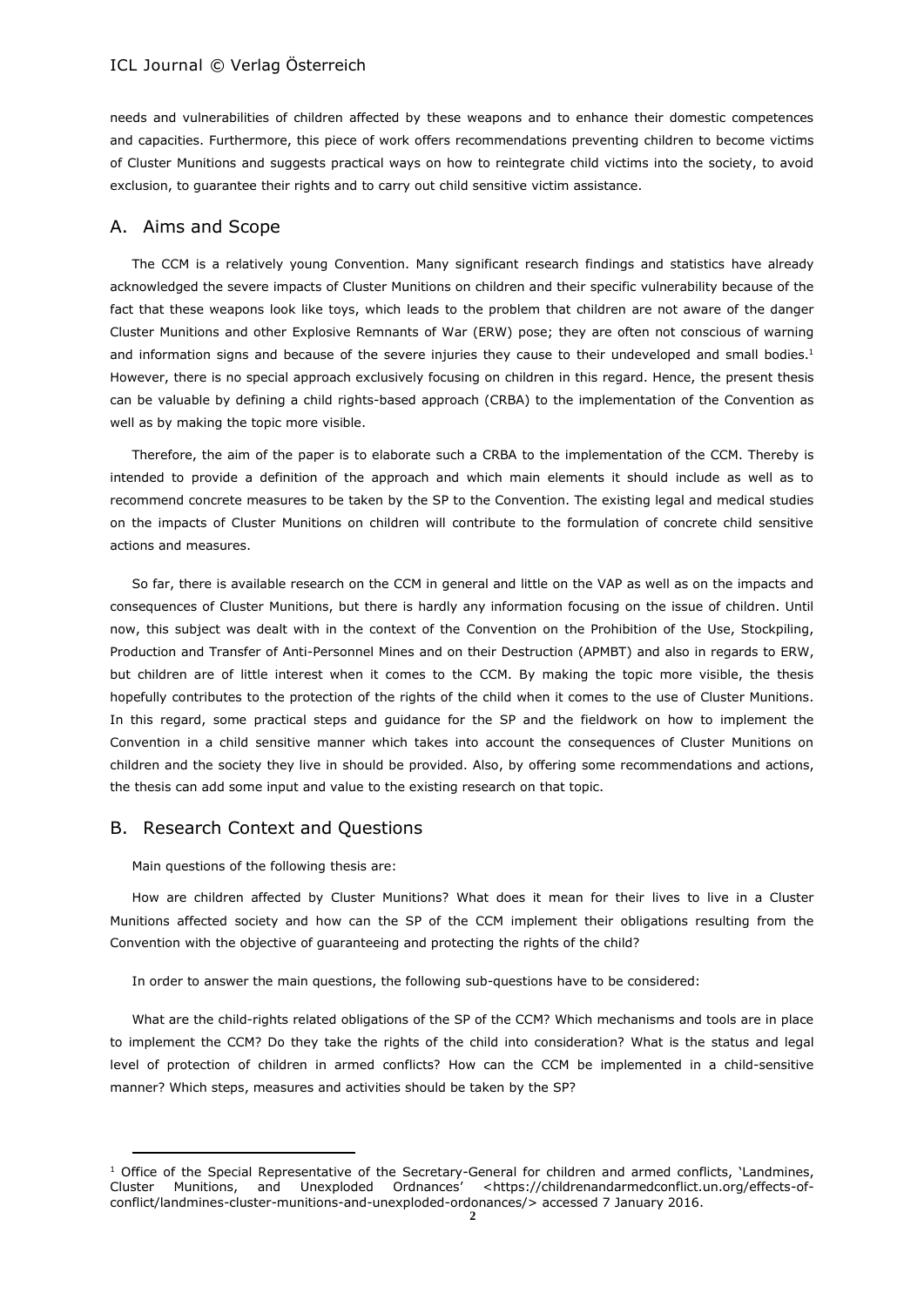The overall approach of this piece of work is a legal approach based on a descriptive and a normative research. Furthermore, it includes approaches of other disciplines such as social sciences. With the purpose of answering all these questions, the paper draws upon the existing legal and institutional framework, research done in the field of Cluster Munitions as well as IHL, HRL and legal, medical and social studies conducted concerning the impacts and consequences of Cluster Munitions on children.

# C. Methodology

The present thesis primarily applies a legal methodology but also follows a multidisciplinary approach by taking into account social sciences techniques and dimensions, especially when dealing with the impacts and consequences of Cluster Munitions on children in its second part. Thus, it provides an explanation and understanding of social phenomena, in particular of the effects and implications of Cluster Munitions on children living in a Cluster Munitions affected society.

The third part is mainly a descriptive/doctrinal research where the existing international and institutional framework in the field of IHL and HRL as well as the UN normative and policy framework are analysed and where the child rights related obligations of the SP of the CCM are examined.

The fourth part, on the other hand, is more normative/non-doctrinal, in which the utilization of the law by states when implementing their obligations by applying a CRBA is described. This part, as well as the conclusion, shows how the law and the implementation process could work in practice by identifying measures to be taken when implementing the CCM in a child sensitive manner. Additionally, a quantitative research method is undertaken in the second part, based on numbers and figures concerning the implications of Cluster Munitions on children. Both approaches are appropriate to describe and to illustrate the situation in the field. The data analysis is based on already existing research, databases and human rights reports but put into the context of the topic of the paper.

# D. Structure

After a short introduction and the definition of relevant terms in part one, this paper, deals with the impacts and consequences of Cluster Munitions on children in the first place. In this matter, the thesis primarily covers child victims and various socio-economic as well as physical and psychological implications of Cluster Munitions on children. Therefore, it also takes into consideration some medical studies on that issue and provides some figures and tables to illustrate the dimension of the situation of children affected by Cluster Munitions.

In a third part, this piece of work conducts a legal analysis of the existing international and institutional framework especially with regards to the use of weapons under international law as well as the fundamental principles of IHL, the CCM and the main obligations of the SP. Furthermore, it discusses the status of children in armed conflicts. In this respect, the Geneva Conventions (GCs) and the Additional Protocols (APs) and their system of general and special protection of children is examined. Concerning international HRL it focuses on a) the Convention on the Rights of the Child (CRC), the Optional Protocols (OPs) of this Convention as well as the General Comments of the Committee of the Rights of the Child and b) on the child specific provisions of the Convention on the Rights of Persons with Disabilities (CRPD). In order to provide a full picture, it also emphasises the normative and policy framework of the UN in the context of children in armed conflicts.

The main part of this paper covers the implementation of the CCM in theory and in practice. Therefore, it analyses the main mechanisms to implement the CCM as well as the VAP and the actions relevant for the fulfilment of children's rights. Furthermore, it defines a CRBA to the implementation of the CCM by pointing out the key elements of such an approach as well as by identifying the main areas in which measures should be taken by the SP in order to guarantee the full enjoyment of the rights of the child.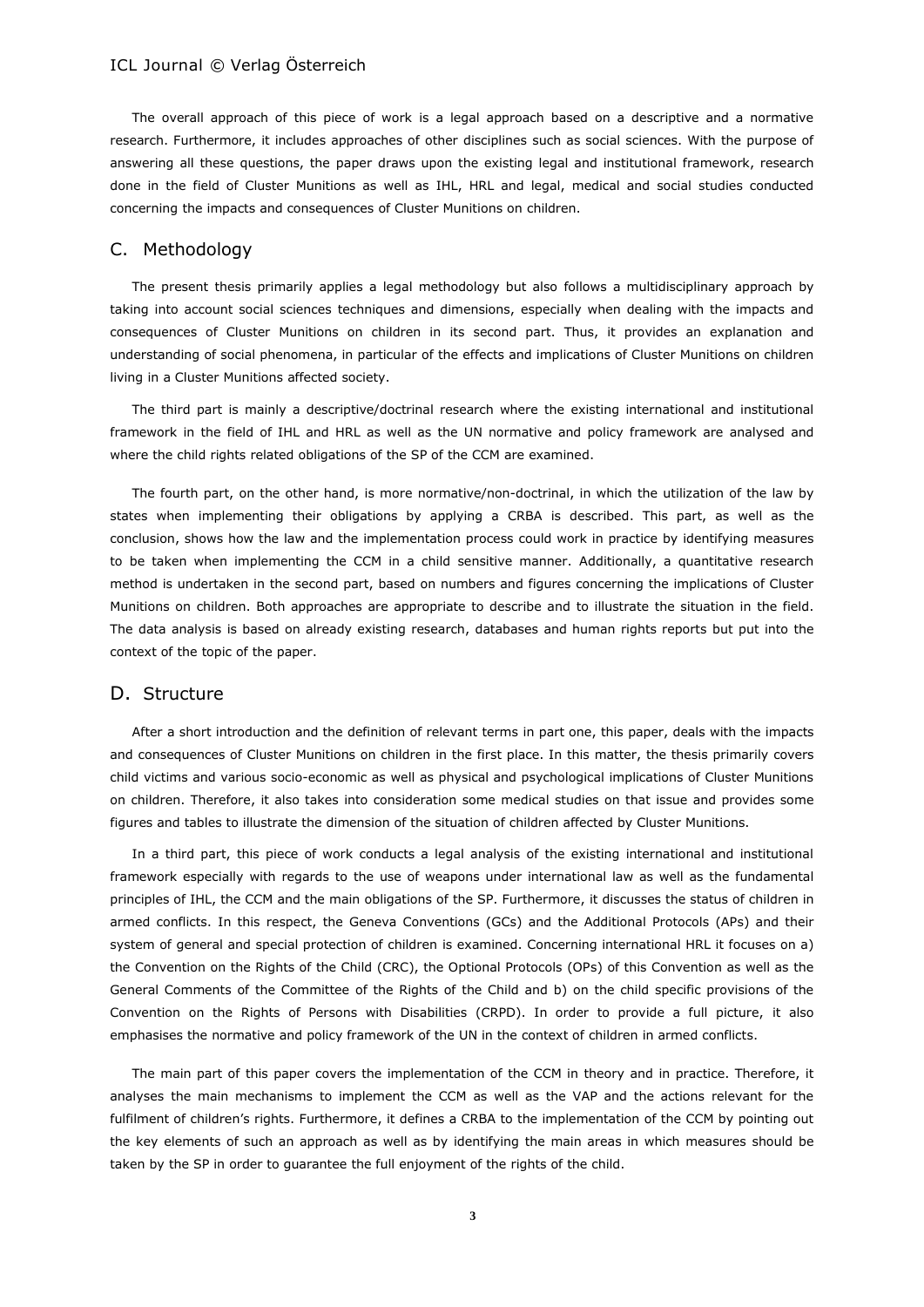Finally, the principal findings and the elaboration of specific recommendations and actions to be taken by the SP complete the thesis in its conclusion. Hence, it also includes a prospective analysis and a possible way of implementing the CCM.

### E. Definition of Terms

Before dealing with the impacts and consequences of Cluster Munitions on children, some relevant terms and concepts have to be defined.

# 1. Children and Adolescents

According to Article 1 of the CRC and based on the principle of majority, incorporated in most of the international legal systems, a child is defined as "human being below the age of eighteen years unless, under the law applicable to the child, majority is attained earlier"<sup>2</sup>. When it comes to the beginning of childhood the CRC does not offer a definition. Before reaching majority, childhood is characterised by dependencies on others and limited legal rights. In this first influential period of life most of the developments of one's personality and abilities occur. Therefore, a distinction between children (0-12 years) and adolescents (13-18 years) is crucial in order to equalise their different needs for self-determination, empowerment, independence and involvement which is essential for their individual development. On the other hand, it is also important to consider their specific vulnerabilities and needs for protection. <sup>3</sup> For the purpose of the thesis, children in a broader sense will be defined as human beings from the moment of birth until the age of eighteen years. Thereby is not intended to interpret the CRC in a way that excludes children as right-holders before the moment of birth but the idea is to follow a practical approach. Once they are born, they can become independently victims of Cluster Munitions which allows a better analysis of the specific impacts of Cluster Munitions on children. Furthermore, a distinction between children and adolescents is applied with the aim of illustrating the situation in a more differentiated way. It is of outmost importance to identify target and age groups in order to adapt actions to the changing needs of each age group and to address the immense differences between the broader group of children. Depending on the specific context, measures and actions to be taken by the SP have to be age sensitive and to take into account gender dimensions so as to overcome still prevailing gender-based stereotypes.<sup>4</sup>

#### 2. The concept of vulnerability

When it comes to armed conflicts, children are especially vulnerable. Although there is no agreed definition on what constitutes a vulnerable group, vulnerability can be referred to as continuous, universal and integral to the human condition.<sup>5</sup> With regard to the Oxford Dictionary, the word 'vulnerable' can be defined as "exposed to the possibility of being attacked or harmed, either physically or emotionally" or "in need of special care, support, or protection because of age, disability, or risk of abuse or neglect<sup>*n*6</sup> and is thus often related to stereotypes such as victimhood, dispossession or dependency.<sup>7</sup> It is a concept depending on various circumstances and events such as natural disasters, diseases, economic and institutional destructions, social

 $2$  Article 1 UN Convention on the Rights of the Child (adopted 20 November 1989, entered into force 2 September 1990) UNTS, vol. 1577, I-27531.

<sup>3</sup> Helmut Sax, **'**Human Rights of Children and Young People – A Primary Consideration?', pp. 422-432 in Manfred Nowak & Karolina M Januszewski & Tina Hofstätter (eds.), *All Human Rights for All. Vienna Manual on Human Rights*, (Neuer wissenschaftlicher Verlag 2012), pp. 422-432.

<sup>4</sup> ibid pp. 422-432.

<sup>5</sup> Martha Fineman, 'The Vulnerable Subject: Anchoring Equality in the Human Condition' (2008) 20 Yale Journal of Law & Feminism 1, p. 1.

<sup>6</sup> Oxford Dictionaries, Language matters, **'**Vulnerable' (OUP) <http://www.oxforddictionaries.com/definition/english/vulnerable> accessed 7 January 2016.

 $<sup>7</sup>$  Fineman (n 5), p. 8.</sup>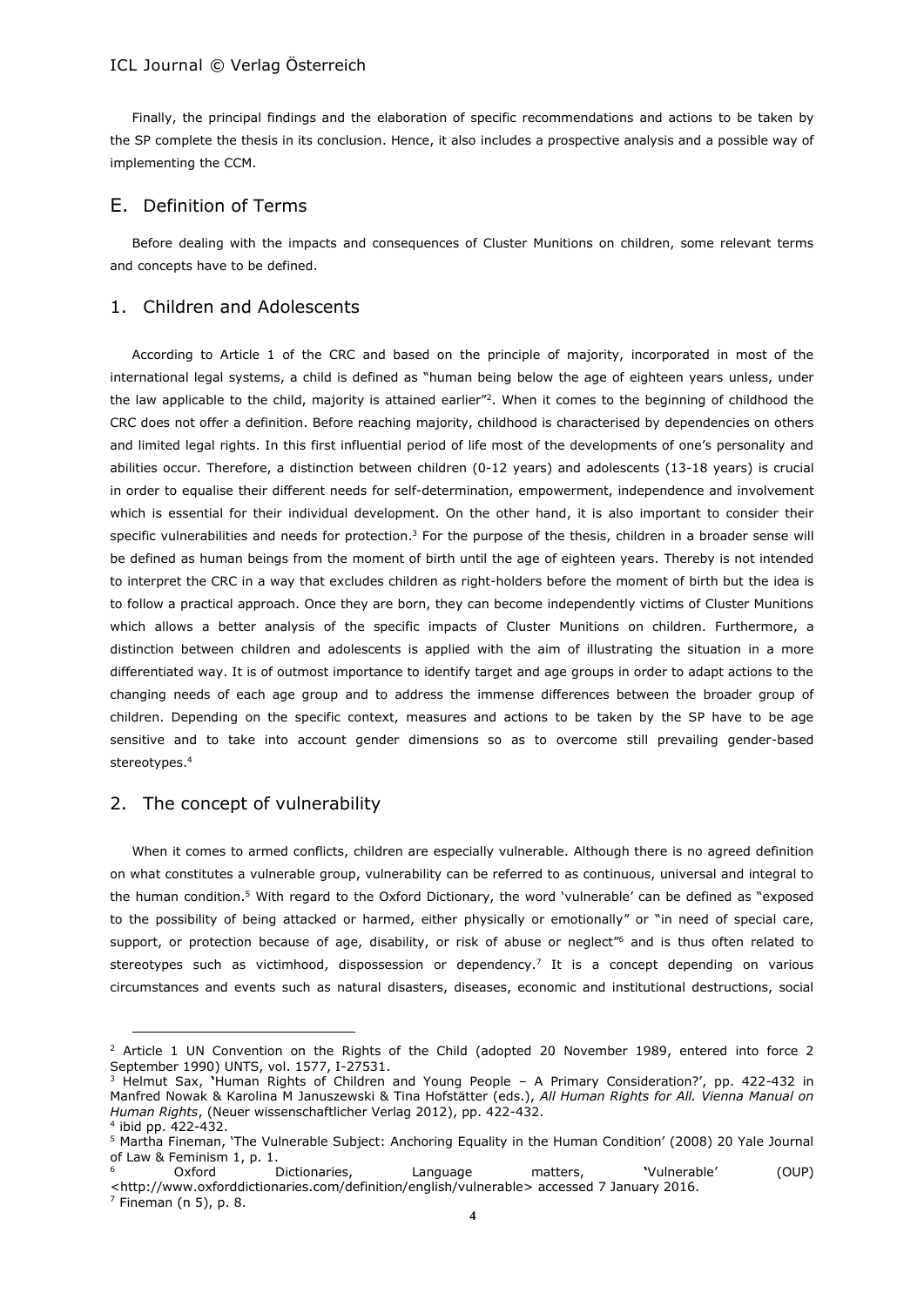settings, geographical locations and characteristics of a certain group. Some of these social groups, including children, women, refugees, elderly, lesbian, gay, bisexual, transgender, intersex, queer (LGBTIQ), displaced and disabled persons, tend to be more affected by such circumstances. 8 In the context of HRL, international treaties such as the CRC, try to pay special attention to the needs of the above mentioned vulnerable groups. Hence, there is a close link between human rights and the concept of vulnerability when it comes to the issue of inequality, exclusion and access to participation.<sup>9</sup>

### 3. Human Security

Related to vulnerability, human security is a concept that focuses on the security of people and their wellbeing and safety rather than on the security of states and borders. It is considered to encompass the recognition of the linkage and the reinforcing power of development, peace, security and human rights. The definition of human security is still controversial and doctrines are divided between a narrow and a broad approach to human security, focusing on the human rights and on a development agenda. In the past years, international crises led to a change of the security approach from state-centric to people-centred, meaning the personal protection of communities and civilians of gross human rights violations and armed conflicts rather than just aiming at victim assistance. By applying a human security approach, vulnerable groups, such as children, and the promotion of human security, especially in the context of armed conflicts, are at the centre of consideration. It aims at the protection of people regardless of their race, religion, age, gender, political opinion or other background and seeks to achieve this by protecting and empowering people. Therefore, a human security strategy has to be adapted to the needs and capabilities of the target group. Taking into account a human security approach which puts the protection and empowerment of children at the centre of consideration contributes to the fulfilment of their fundamental freedoms and the quaranty of a life in dignity.<sup>10</sup> Hence, the present thesis also tries to incorporate such an approach by identifying the primary responsibilities of the states to implement a caring structure with regards to Cluster Munitions in order to protect children from emanating threats thereof (top-down approach). Additionally, children should also be empowered to develop their ability to deal with Cluster Munitions and to act on their behalf (bottom-up approach).

#### 4. Explosive Remnants of War

Article 2 of Protocol V on ERW to the Convention on Prohibitions or Restrictions on the Use of Certain Conventional Weapons which may be deemed to be Excessively Injurious or to have Indiscriminate Effects (CCW) defines ERW as unexploded ordnance (UXO) and abandoned explosive ordnance (AXO). Mines, which are munitions designed to be placed under, on or near the ground or other surface area and to be exploded by the presence, proximity or contact of a person (antipersonnel mine) or a vehicle (antivehicle mine),<sup>11</sup> are clearly not included by this definition. These weapons are covered in particular by the APMBT and CCW (Amended) Protocol II, but are not focused on in this paper, although parallels can be drawn concerning certain issues. When talking about AXOs and UXOs, the protocol means explosive ordnance (conventional munitions containing explosives, with the exception of mines, booby traps and other devices) that has not been used during an armed conflict but has been left behind or dumped by a party to an armed conflict, and which is no longer under control of the party that left it behind or dumped it and may or may not have been primed, fused, armed or otherwise prepared for use (AXOs) and explosive ordnance that has been primed, fused, armed, or otherwise

<sup>8</sup> FRAME, 'Report on the survey study on human rights violations in conflict-settings' (D10.1, 2014) <http://www.fp7-frame.eu> accessed 7 January 2016, p. 13.

<sup>9</sup> Lourdes Peroni & Alexandra Timmer, 'Vulnerable groups: The promise of an emerging concept in European Human Rights Convention Law' (2013) 11 International Journal of Constitutional Law 1056, pp. 1056-1062.

<sup>&</sup>lt;sup>10</sup> Christina M Churruca, 'Human Security as a policy framework: Critics and Challenges' (2007) Anuario de Accion Humanitaria y Derechos Humanos/Yearbook on Humanitarian Action and Human Rights 15, pp. 15-35.

<sup>&</sup>lt;sup>11</sup> Art 2 UN Convention on the Prohibition of the Use, Stockpiling, Production and Transfer of Anti-Personnel Mines and on their Destruction (adopted 18 September 1997, entered into force 1 March 1999) UNTS, vol. 2056, I-35597.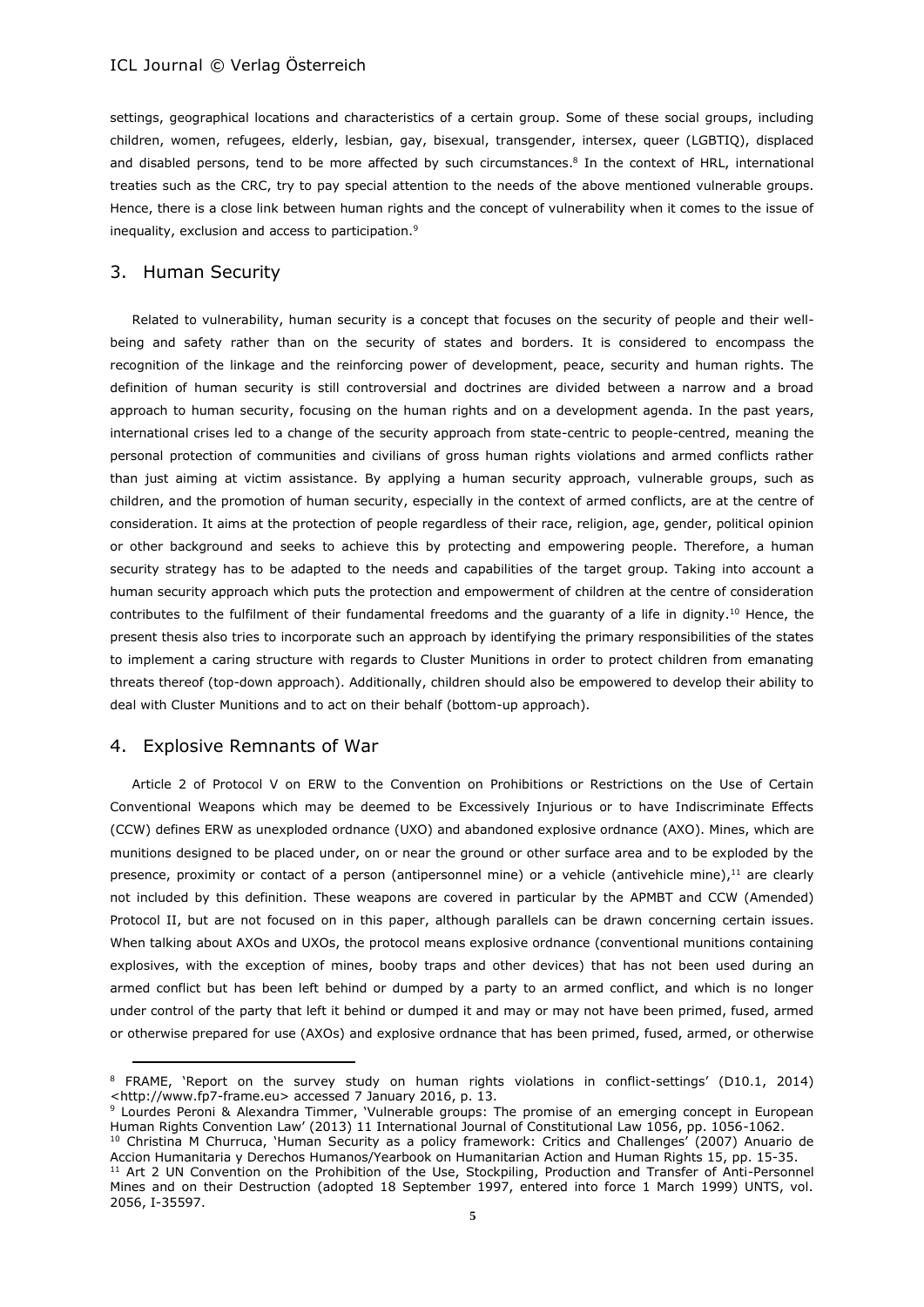prepared for use and used in an armed conflict and which may have been fired, dropped, launched or projected and should have exploded but failed to do so (UXOs).<sup>12</sup> Military weapons, ammunition and equipment are meant by referring to munitions,<sup>13</sup> whereas submunitions are any munition that, to perform its task, separates from a parent munition such as Cluster Munitions. They are either called bomblets when airdropped or grenades when ground-launched. If they fail to explode, these submunitions are considered to be UXOs, also called duds.<sup>14</sup> ERW can be seen as an all-encompassing term for the above mentioned explosive devices besides mines. When remaining on the ground because of the failure of explosion, they cause major amounts of civilian casualties in armed conflicts and post-conflict settings by killing and maiming indiscriminately. Especially children are likely to become victims of these weapons, which are not only creating requirements for assistance but also causing huge financial burdens when it comes to their removal as well as severe economic, environmental and social consequences for the affected communities. Those impacts are discussed later on in the present thesis.<sup>15</sup>

#### 5. Cluster Munitions

Cluster Munition, as defined by the CCM, is a conventional munition that is designed to disperse or release explosive submunitions each weighing less than 20 kilograms, and includes those explosive submunitions. The definition does not encompass munitions that dispense smoke, flares, chaffs or electronic effects as well as pyrotechnics, mines or nuclear and biological weapons.<sup>16, 17</sup> Cluster Munitions are either air-dropped, ground- or sea-launched with the objective of releasing multiple free-falling submunitions or respectively bomblets, grenades and dual-purpose improved conventional munitions (DPICM), comprised in a dispenser, container or parent munition (delivery system) and are intended to detonate, at impact or in delayed mode,<sup>18</sup> over a widespread zone and to destroy armour (High Explosive Anti-Tank (HEAT)<sup>19</sup>), kill people, or both (combined effects munitions (CEM) with an additional destroying feature<sup>20</sup> or DPICM<sup>21</sup>).<sup>22</sup> The area affected by Cluster Munition can be as extensive as 350 meters by 500 meters and is often referred to as footprint.<sup>23</sup> Hence, the specific way of functioning of this weapon system has an enormous potential to cause civilian casualties especially in populated areas over a Cluster Munition strike as a consequence of the virtual impossibility to accurately hit only military targets. Furthermore, as experiences showed, they often fail to explode and therefore become UXOs with similar effects as landmines with enormous implications and impacts during and after a conflict.<sup>24</sup> In order to avoid those effects, Cluster Munitions can contain a self-destruction mechanism, an incorporated automatically functioning mechanism in addition to the primary initiating mechanism of the

<sup>&</sup>lt;sup>12</sup> Art. 2 Protocol on Explosive Remnants of War to the Convention on Prohibitions or Restrictions on the Use of Certain Conventional Weapons which may be deemed to be Excessively Injurious or to have Indiscriminate Effects (Protocol V) (adopted 28 November 2003, entered into force 12 November 2006) UNTS, vol. 2399, A-22495.

<sup>13</sup> Handicap International, *'*Circle of impact: The Fatal Footprint of Cluster Munitions on People and Communities' (2007) <http://www.streubomben.de/fileadmin/redaktion/pdf/circle\_of\_impact\_gb.pdf> accessed 7 January 2016, pp. 7-8.

<sup>14</sup> Landmine and Cluster Munition Monitor, 'Cluster Munition Monitor 2015' (2015) <http://themonitor.org/media/2135498/2015\_ClusterMunitionMonitor.pdf> accessed 7 January 2015, p. vii.

<sup>&</sup>lt;sup>15</sup> Hugh G Watts, The consequences for children of explosive remnants of war: Land mines, unexploded ordnance, improvised explosive devices, and cluster bombs' (2009) Journal of Pediatric Rehabilitation Medicine: An Interdisciplinary Approach 2 217, pp. 218-219.

<sup>&</sup>lt;sup>16</sup> Art 2 UN Convention on Cluster Munitions (adopted 30 May 2008, entered into force 1 August 2010) UNTS vol. 2688, I-47713.

 $17$  Handicap International (n 13), p. 7.

<sup>18</sup> Handicap International (n 13), p. 7.

<sup>19</sup> GICHD, 'A Guide to Cluster Munitions' (2nd edn, 2009) <http://www.gichd.org/fileadmin/GICHDresources/rec-documents/Guide-to-Cluster-Munitions-June2009.pdf> accessed 7 January 2016, p. 10.

 $20$  ibid p.10.

<sup>&</sup>lt;sup>21</sup> Landmine and Cluster Munition Monitor (n 14), p. vii.

 $22$  ibid p. vii.

<sup>&</sup>lt;sup>23</sup> Virgil Wiebe, 'Footprints of death: Cluster bombs as indiscriminate weapons under international humanitarian law' (2000) 22 Michigan Journal of International Law 85, p. 89.

<sup>&</sup>lt;sup>24</sup> Michael Rieder & Imti Choonara,'Armed conflict and child health' (2012) 97 Archives of Diseases in Childhood – BMJ Journals 59, p. 60.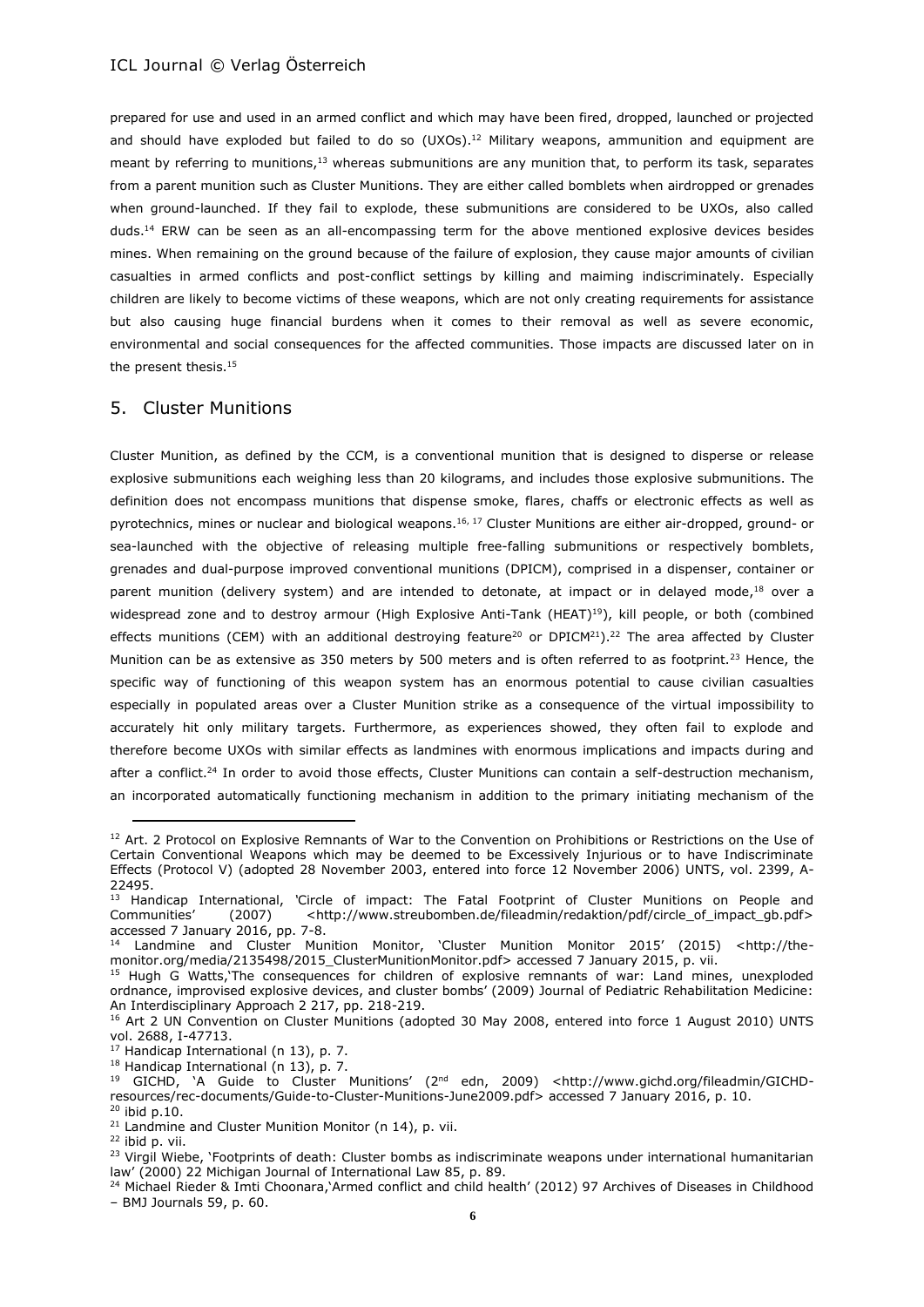munition which secures the destruction of the munition into which it is incorporated. It can be self-deactivating which means automatically rendering a munition inoperable by means of the irreversible exhaustion of a component, for example a battery, that is essential to the operation of the munition,<sup>25</sup> or can use other mechanisms so as to improve the targeting accuracy such as sensor-fused weapons (SFW), the most recent Cluster Munition equipment.<sup>26</sup> Despite the occurring use of those advanced technologies, they are, however, unable to solve the humanitarian problems Cluster Munitions induce as a result of the wide area effects and the high failure rates of those mechanisms.<sup>27</sup> The latest report of Cluster Munition Monitor shows that so far 34 states have produced or developed more than 200 different types of Cluster Munitions<sup>28</sup> which can be divided into five different categories, based on a) their way of delivery, b) the intended effects c) the contained type of fusing system, d) the inclusion of target identification or guidance mechanisms and e) the insertion of selfdestruct or self-deactivation mechanisms.<sup>29</sup>





Given the huge spectrum of different types of Cluster Munitions it is for the purpose of the present thesis not important to go into further detail.

After dealing with some initial considerations concerning relevant definitions and terms, the following chapter focuses on the implications of Cluster Munitions on children. By providing some facts and figures the problems caused by those weapons should be illustrated.

# II. The impacts of Cluster Munitions on children

92% of the casualties caused by Cluster Munitions are civilians, among those half of them were children. $31$ In terms of the first effect of Cluster Munitions, namely the wide dispersal pattern, children are in general no less or no more prone to get injured than other civilians but there is a specific likelihood that children become victims of unexploded submunitions. This is mainly because of the nature of children to be curious, inexperienced and to explore their environment as well as the shape, size and colour of Cluster Munition remnants and the tendency of children to pick them up and to play with them. Due to their small bodies and the proximity of their organs to the explosion they get severely injured, maimed or even killed more often than adults. Furthermore, victimised children face several more extensive consequences. Besides the constant

<sup>25</sup> Art. 2 CCM (n 16).

<sup>&</sup>lt;sup>26</sup> Alexander Breitegger, Cluster Munitions and international law: disarmament with a human face? (Routledge 2012), p. 17.

<sup>&</sup>lt;sup>27</sup> John Borrie & Rosy Cave, 'The humanitarian effects of cluster munitions: why should we worry?', pp. 5-13 in United Nations Institute for Disarmament Research, *Cluster Munitions* (UNIDIR/DF/2006/4, 2006) <http://www.unidir.org/files/publications/pdfs/cluster-munitions-en-337.pdf> accessed 7 January 2016, pp. 10-12.

<sup>&</sup>lt;sup>28</sup> Landmine and Cluster Munition Monitor (n 14), p. 3.

<sup>29</sup> GICHD (n 19), p. 9.

<sup>30</sup> ibid p. 10.

 $31$  Landmine and Cluster Munition Monitor (n 14), p. 3.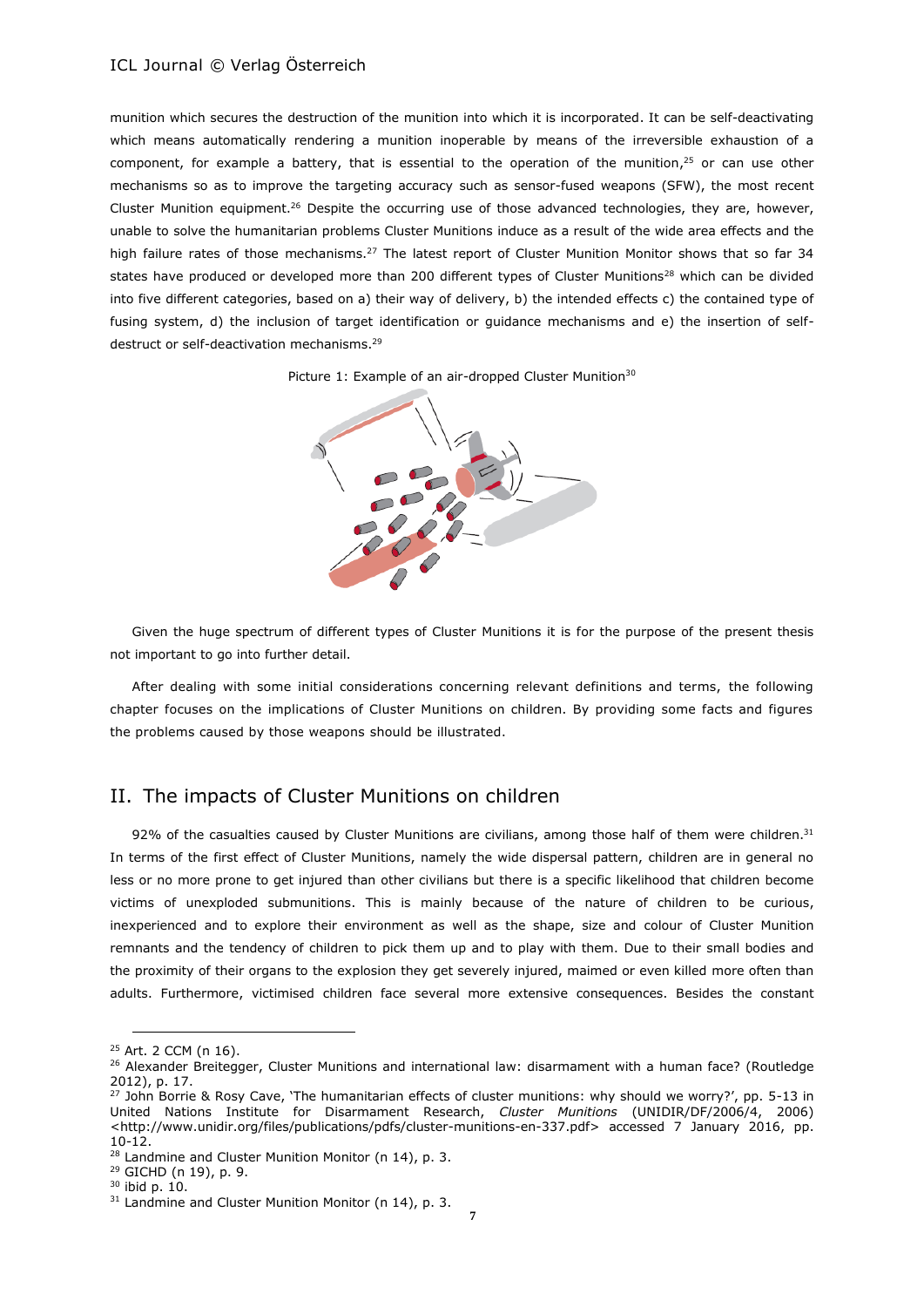threat, which limits children in their freedom of movement and to play wherever they please, Cluster Munitions have serious impacts on their family life, if a member of the family dies or gets injured. Moreover, those weapons have numerous economic, environmental and social implications and often restrict the access of children to education and healthcare, due to disabilities. 32

### A. Primary and secondary effects

When talking about the primary effects of Cluster Munitions on children, it is referred to the direct impacts on them. As already mentioned, children are more susceptible to become victims of Cluster Munitions due to their natural interest, innocence and joy of discovery. Young children are often not aware of the danger Cluster Munition remnants pose or are unable to read warning signs which makes them even more vulnerable. The consequences of an explosion are much worse for children because of their small bodies and the closeness of the vital organs to the detonation. This often leads to the death of children or permanent disabilities caused by serious injuries of the limbs. Blindness and deafness are often the result of children playing with Cluster Munitions. The maintenance of the growth and the adjustment of the prostheses according to it are essential but often neglected. Experiences show that the most innocent suffer the greatest traumas.<sup>33</sup>

Secondary effects are indirect effects on children caused by ERW and Cluster Munitions. The presence of unexploded submunitions exacerbates some of the consequences that children already have to suffer from due to armed conflicts such as malnutrition, famine and starvation following the inaccessibility of the farmland as well as other social, economic and environmental implications. Often diseases and epidemics are the outcome which increase the death rates of children in particular. Therefore, farmers regularly take the risk to cultivate and clear their land<sup>34</sup> which can result in the injury or the loss of a parent or even both. To experience the loss of a family member has probably the most severe impact on children. During the period of conflict, children all too often suffer psychologically because of the absence of a certain routine which might cause emotional or behavioural disorders. After conflicts, the repatriation of refugees, the delivery of aid, the access to healthcare, water and food are frequently hindered due to contamination caused by the use of Cluster Munitions. Especially girls are affected by limited resources for emergency health care which is habitually in the hands of men and rarely used by women because of various cultural and religious reasons. In addition, the injuries caused by Cluster Munitions very likely demand intensive health care that is often not available or not feasible due to limited funds. Furthermore, the access to education might be hampered, leading to long lasting developmental implications for the child and the affected region.<sup>35</sup>

#### B. Casualties

There are several reasons for children to be affected by Cluster Munitions during and after a conflict. Either it is because of direct traumas or because of the consequences of war such as hunger, famine, diseases and epidemics, as well as the loss of parents.<sup>36</sup> According to a research done by the United Nations Children's Fund (UNICEF), two million children have died in the first 10 years of this millennium due to armed conflicts. Another six million have been wounded or lastingly disabled.**<sup>37</sup>** Unexploded submunitions are among the leading factors for child casualties. The exact calculation of child victims and the aggregation of data are very difficult when it

<sup>&</sup>lt;sup>32</sup> Mines Action Canada, 'Cluster Bombs and Children' <http://www.minesactioncanada.org/peoples\_treaty/fact\_sheets/en/ChildrenClusterMunitions.pdf> accessed 7 January 2016.

<sup>33</sup> Watts (n 15), p. 220.

<sup>34</sup> Blake Williamson,**'**The Impact of ERW on Children' (2011) 15.3 The journal of ERW and mine action 29, p. 30. <sup>35</sup> Watts (n 15), p. 221.

 $35<sup>36</sup>$  Rieder & Choonara (n 24), p. 60.

<sup>37</sup> UNICEF, 'Children in Conflict and Emergencies' (1 January 2011) <http://www.unicef.org/protection/armedconflict.html> accessed 7 January 2016.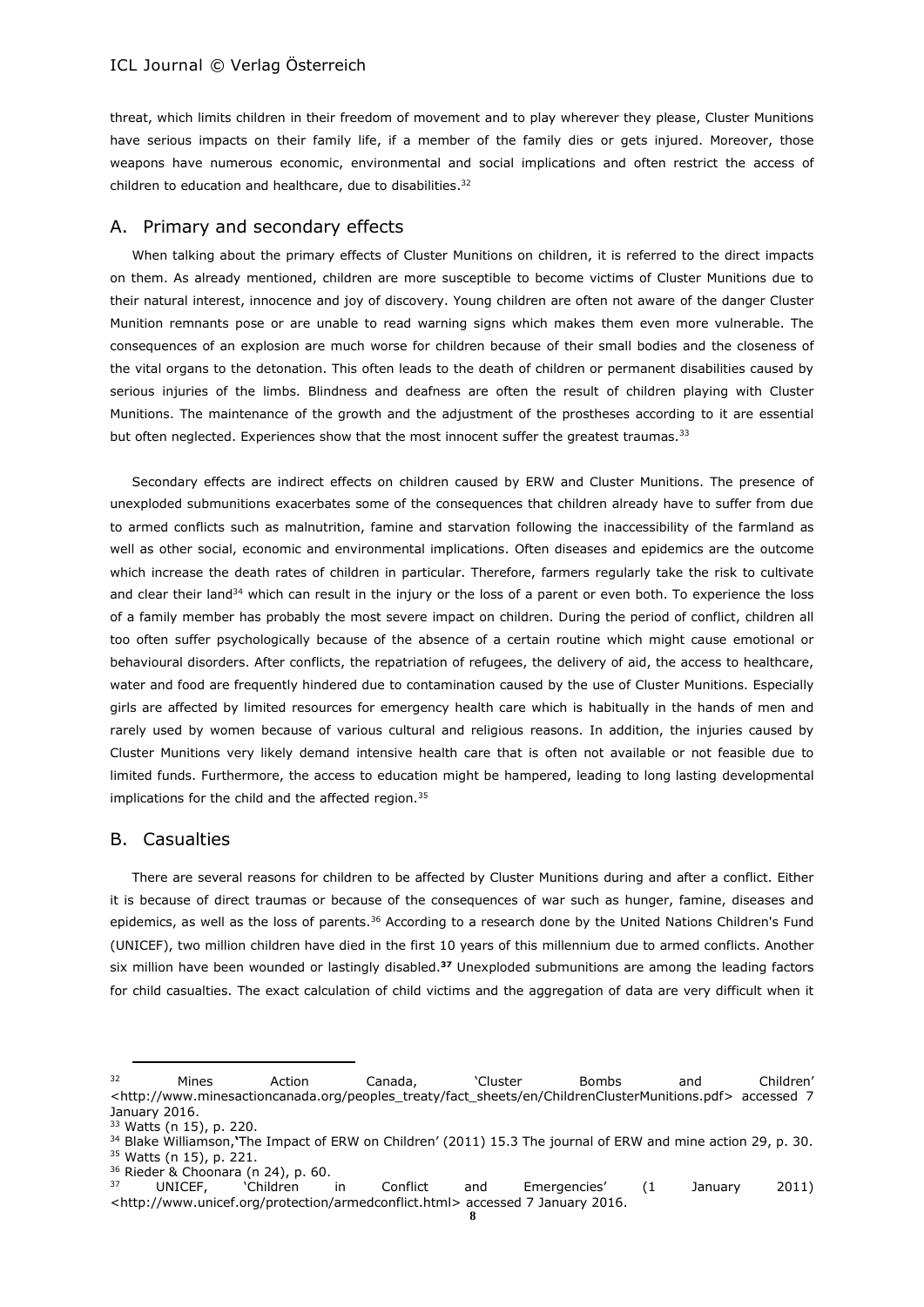comes to children especially because perpetrators try to hide the numbers, the age and gender of the victims, blame others or the necessary data is simply not available because appropriate monitoring is not undertaken.<sup>38</sup>

Pursuant to the Action on Armed Violence (AOAV) report on explosive weapons, 1.942 children, which are 17% of all the civilian casualties where the age was known, died or were injured only in 2014 due to use of *explosive weapons* in 28 different countries. Among all the attacks with child casualties, 86% occurred in populated areas and 40% of the casualties were notified in Gaza in addition to 25% in Syria only. <sup>39</sup> The greatest number of child victims worldwide is caused by ERW (61%) whereas Cluster Munitions are *only*  responsible for 6% of all the casualties. Boys represent 82% of all the child victims due to their participation in outdoor chores.<sup>40</sup> Altogether, landmines and munitions are considered to be responsible for the death of around 800 people and disabling around 1.200 people every week and, thus, kill more human beings than nuclear and chemical weapons together.<sup>41</sup>



| Afghanistan                  | 561 (46%) |
|------------------------------|-----------|
| Syria                        | 46 (27%)  |
| Colombia                     | 45 (16%)  |
| Pakistan                     | 45 (19%)  |
| Somalia                      | 39(46%)   |
| Democratic Republic of Congo | 36 (77%)  |

Table 1: Highest numbers of Mines/ERW child casualties in 2014<sup>42</sup>

For many countries precise numbers of child casualties and victims of Cluster Munitions in particular are not available. According to Article 5 (2) (e) CCM, SP to the Convention have to provide the same assistance to ERW

<sup>38</sup> Rieder & Choonara (n 24), pp. 60 - 61.

<sup>&</sup>lt;sup>39</sup> AOAV, 'Explosive States. Monitoring explosive violence in 2014' (2015) <https://aoav.org.uk/wp-<br>content/uploads/2015/06/AOAV-Explosive-States-monitoring-explosive-violence-in-2014.pdf> accessed 7 content/uploads/2015/06/AOAV-Explosive-States-monitoring-explosive-violence-in-2014.pdf> January 2016, p.18.

<sup>40</sup>Landmine and Cluster Munition Monitor, 'Fact Sheet. The impact of mines/ERW on children' (2015) <http://www.the-monitor.org/media/2152129/2015\_Mines-and-Children\_Monitor\_factsheet.pdf> accessed 7 January 2016, p. 1-3.

<sup>41</sup> Youssef Fares & Jawad Fares, 'Anatomical and neuropsychological effects of cluster munitions' (2013) 34 [Neurological Sciences](http://link.springer.com/journal/10072) 2095, p. 2095.

<sup>42</sup> Landmine and Cluster Munition Monitor (n 40), p. 1-3.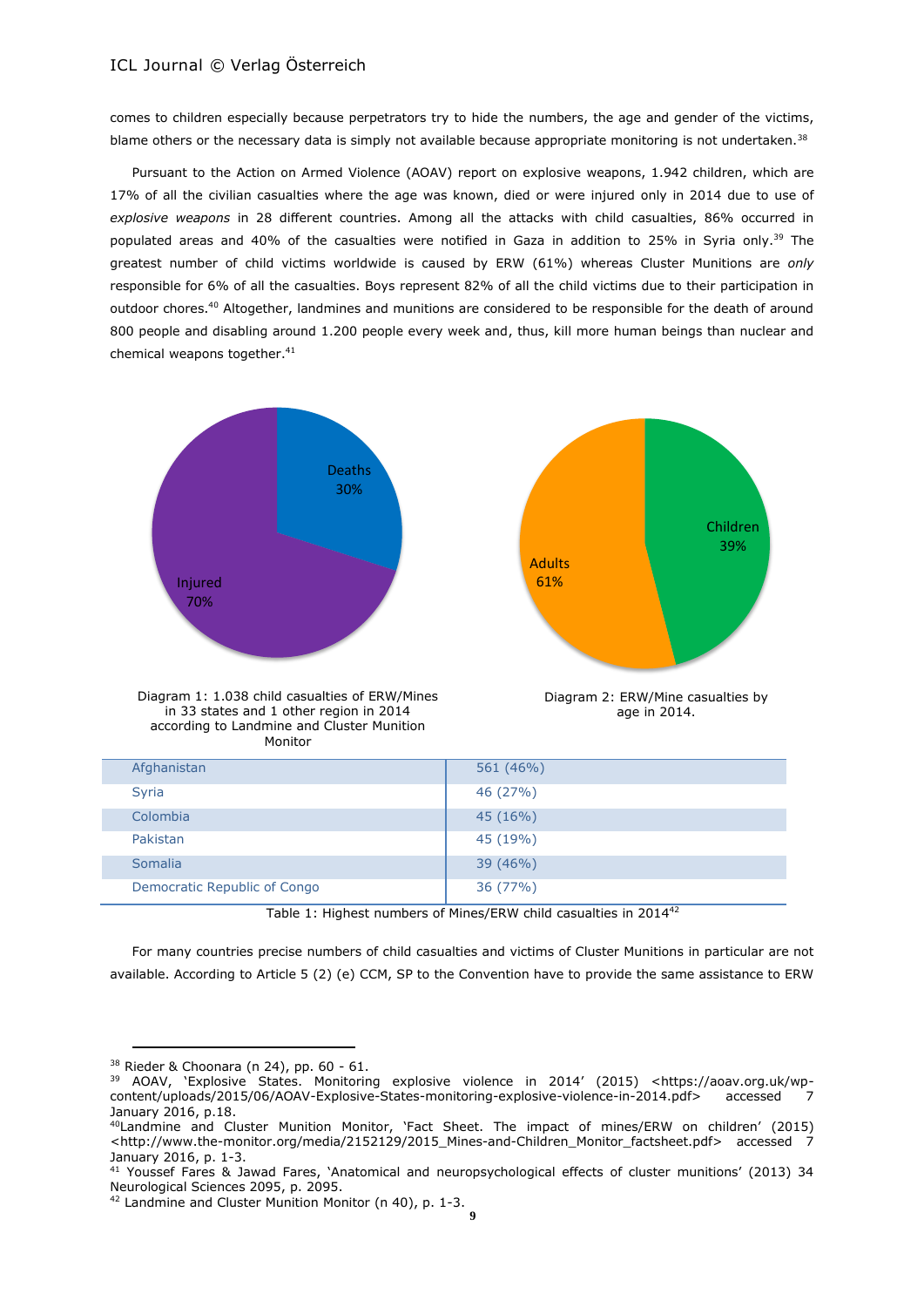and mine victims as to Cluster Munitions victims. Hence, landmine and ERW casualties are often included in the figures and are not accurately differentiated from Cluster Munitions victims. 43

However, since the adoption and entry into force of the CCM the collection of data and the reporting of Cluster Munitions victims have improved. So far, Cluster Munition Monitor could ascertain 19,868 Cluster Munition casualties, most of them caused by UXOs, in 33 countries, comprising 12 SP to the CCM and five signatories, and three other regions from the mid-1960s until the end of 2014.<sup>44</sup> This data is also backed by a survey undertaken by Handicap International which confirms 13.306 Cluster Munitions casualties (see diagram 3) in the period from 1965 to 2007, even though estimated casualties range between 56.218 and 64.983. Among those, 7.246 were injured and 5.745 killed by estimated 440 million Cluster Munitions<sup>45</sup> used in this period.



Diagram 3: Cluster Munition casualties in the period from 1965-2007<sup>46</sup>

For instance, boys under the age of 18, constituted 62.5% of the Cluster Munitions victims in Kosovo in the year following the conflict in 1999. 37.8% of the boys between 6 and 15 were affected by Cluster Munitions in Cambodia, further 50% of Cluster Munitions victims in Lao PDR were children as well as 36.3% in Afghanistan mainly caused by the outdoor chores of boys, the curiosity of children in general and the exploitation of children for the collection of the metal and the substances contained in the UXOs.<sup>47</sup> In 2014, Cluster Munition Monitor identified 383 casualties only in Syria and confirmed 1.968 casualties in the period from 2012 until 2014. Never have so many Cluster Munitions victims been reported in one country in such a short period. Because of the ongoing conflict, there are no further details on the age and gender of the victims. In at least nine other

43 Landmine and Cluster Munition Monitor, 'Fact Sheet. Global contamination from cluster munition remnants and cluster munition casualties' (2011) <http://www.the-monitor.org/media/984602/Monitor-Factsheet-26June2011-ClusterContaminationCasualties-PDF.pdf> accessed 7 January 2016, p. 3.

<sup>44</sup> Landmine and Cluster Munition Monitor (n 14), pp. 53-55.

<sup>45</sup> Handicap International (n 13), p. 21.

<sup>&</sup>lt;sup>46</sup> Handicap International (n 13), pp. 148-149.

<sup>47</sup> ICRC, 'Cluster Munition Victims. What is known and what is needed?' (2008) <https://www.icrc.org/eng/assets/files/other/cluster-munition-victims-factsheet-2010.pdf> accessed 7 January 2016, p. 2.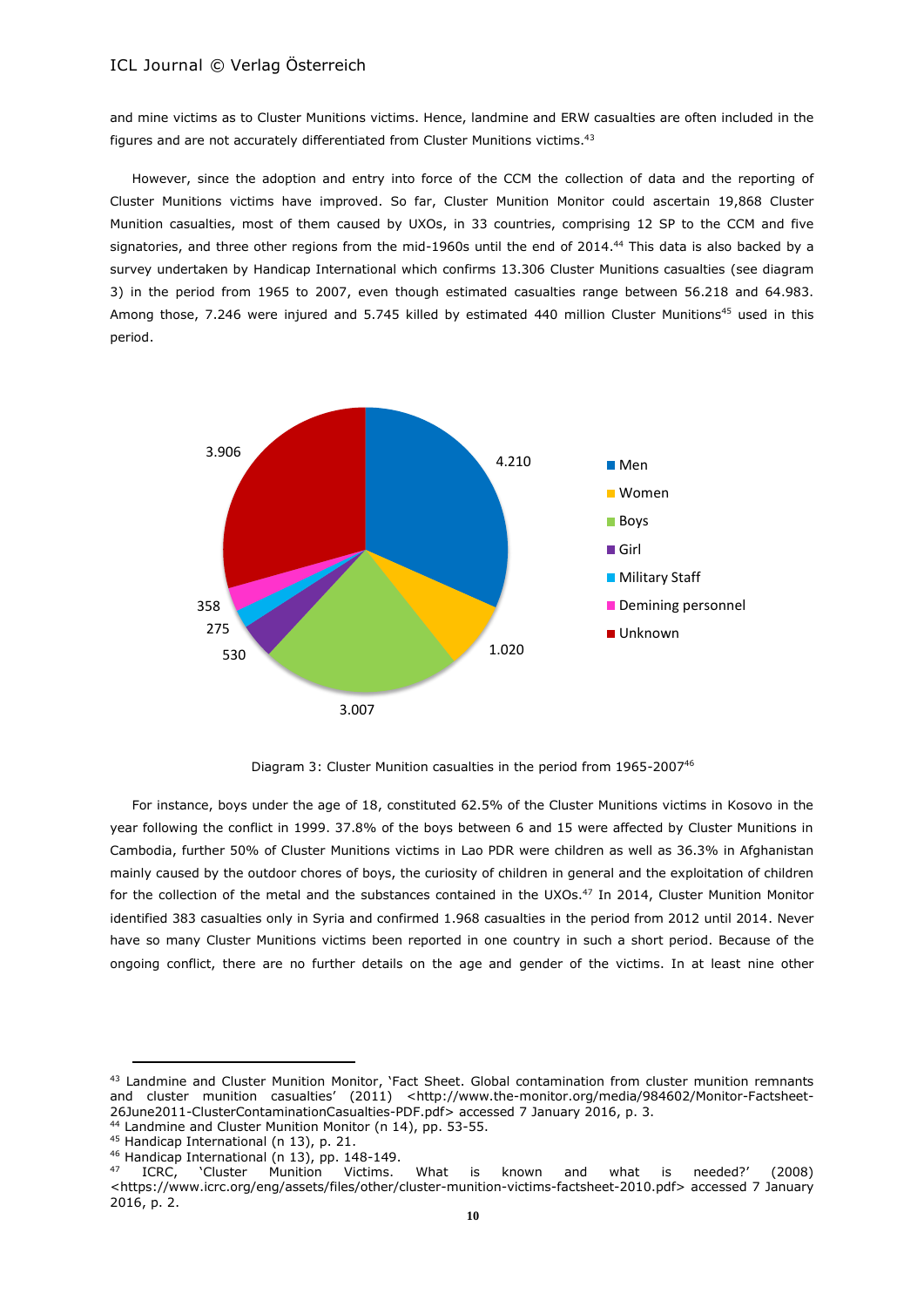countries and one other area,<sup>48</sup> victims of Cluster Munitions and UXOs have been recorded. Children, young adults and clearance personnel were mainly affected by those incidents.<sup>49</sup>

### C. Psychological impacts

Cluster Munition remnants cause fear because they are lying visibly on the ground waiting for somebody to step on them or to pick them up unlike mines which are hidden under the surface. This results in immense mental implications, a feeling of insecurity and reduced economic productivity<sup>50</sup> of the affected communities. According to studies, mainly children between 10 and 12 and adults above 50 suffer from the permanent threat. Victims of Cluster Munitions often sustain psychological traumas and disorders. Post-traumatic-stressdisorders (PTSD), stress reactions, anxiety disorders and depression due to the loss of limbs are prevalent whereupon adolescents are often affected the most.<sup>51</sup> A study undertaken in Southern Lebanon showed that 65% of child casualties suffered from PTSD. Other psychological consequences particularly prominent among adolescents were nightmares, flashbacks, hysterical aphonia, neurological and craniofacial tribulations, emotional numbing and memory loss especially shortly after the traumatising event. Post-concussion syndrome (PCS) was identified in 30% of the test persons, causing headache, dizziness, concentration difficulties, sickness, light and noise intolerance and blurred vision.<sup>52</sup> PTSD may also be caused by witnessing armed conflicts. Studies illustrate that 40% of 7 to 12 year old children are affected by PTSD during conflicts, whereas only 10% are concerned one year after. The experience of extreme violence may also lead to aggressive behaviour patterns and the consideration of violence as a solution.<sup>53</sup> Cluster Munition victims regularly pass through denial, refusal, anger and irritability phases as well as phobia and panic attacks which have serious implications for their social life. Also common are phantom limb pain (PLP), permanent disabilities and inabilities intensified by stress.<sup>54</sup> The study conducted in South Lebanon furthermore displayed that 37% of the child victims with amputation developed PLP, a chronic and neuropathic pain following an impairment of the nervous system itself often generated by the pain memory,<sup>55</sup> and 71% sustained stump/residual limb pain (SP/RLP), triggered by the disruption of the peripheral nerves. $56$ 



#### Diagram 4: Child Casualties with PCS/PTSD in South Lebanon



<sup>48</sup> Afghanistan, Cambodia, Iraq, Lao PDR, Lebanon, Libya, South Sudan, Ukraine, Vietnam and Kosovo. <sup>49</sup> Landmine and Cluster Munition Monitor (n 14), pp. 53-55.<br> $\frac{50}{2}$  UNIDIP The Humanitarian Impact of

<sup>50</sup> UNIDIR, 'The Humanitarian Impact of Cluster Munitions' (UNIDIR/2008/1, 2008) <http://www.unidir.org/files/publications/pdfs/the-humanitarian-impact-of-cluster-munitions-335.pdf> accessed 7 January 2016, p. 12.

<sup>51</sup> Fares & Fares (n 41), pp. 2098-2099.

52 [Youssef](http://link.springer.com/search?facet-author=%22Youssef+Fares%22) Fares and others, 'Pain and neurological sequelae of cluster munitions on children and adolescents in South Lebanon' (2013) 34 [Neurological Sciences](http://link.springer.com/journal/10072) 1971, pp. 1974-1975.

<sup>53</sup> Rieder & Choonara (n 24), p. 61.

<sup>54</sup> Fares & Fares, (n 41), pp. 2098-2099.

<sup>55</sup> ibid p. 2099.

<sup>56</sup> Fares (n 52), pp. 1971-1974.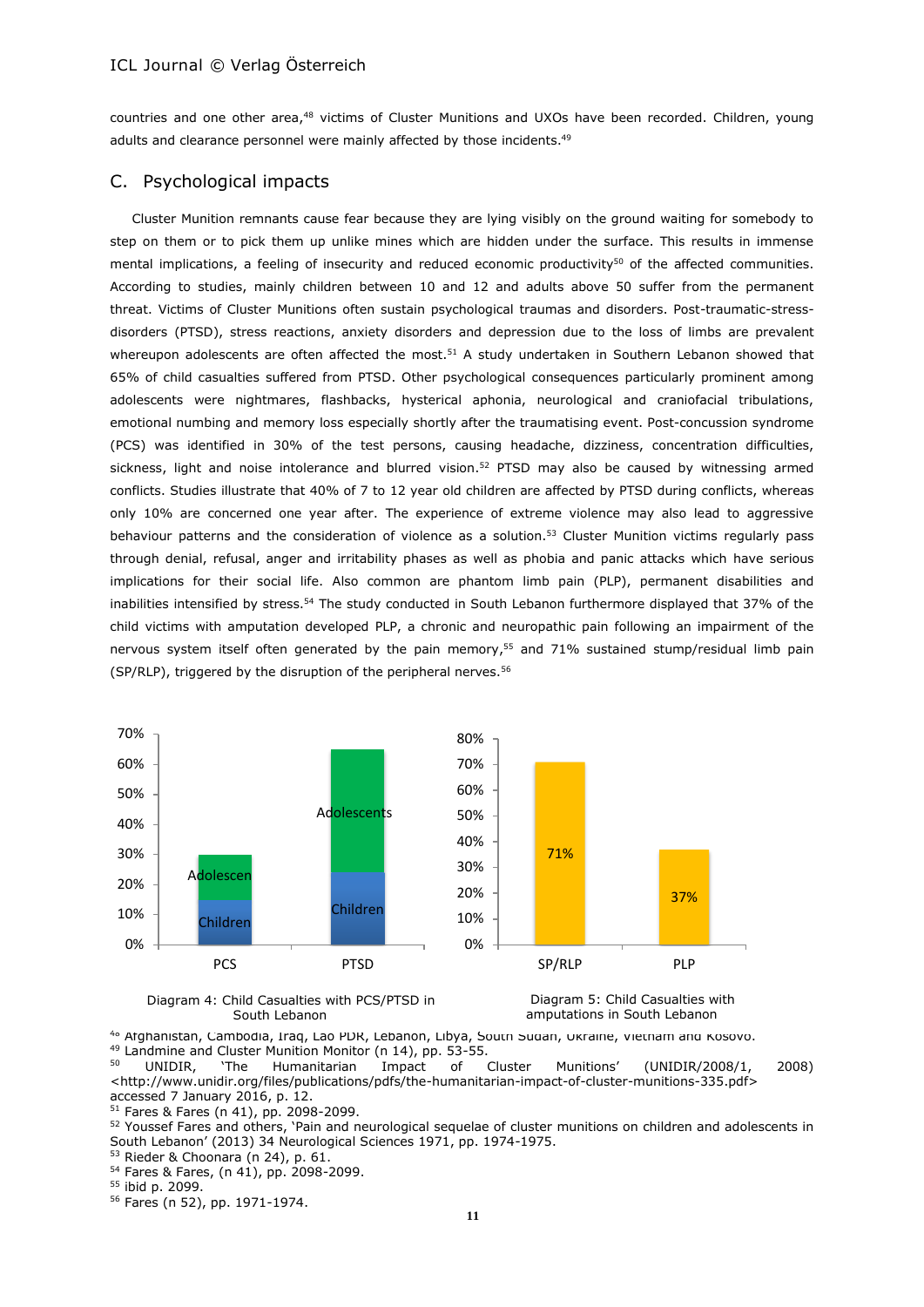Mental illnesses, drug abuse, social problems, long term psychological distress and higher drop-out rates are some of the psychological impacts on the development of children living in armed conflict settings.<sup>57</sup> Moreover, the traumatisation of parents may result in the disregard of children who would need psychological support.<sup>58</sup> The inability of parents to deal with disabilities of children and the rejection of the family and the community quite often result in depression and a feeling of fault.<sup>59</sup> Besides those concrete psychological disorders, victims of Cluster Munitions with physical disabilities are also confronted with discrimination, according to their age and gender. Discrimination ranges from verbal abuse, exclusion from socio-economic activities, lacking access to education, healthcare and employment as well as sexual discrimination; most of it entailing socio-economic and further psychological implications for the victims and their families. In the worst case suicide and the inability to reintegrate oneself into the society are the consequence of feelings of abandonment, dependence, deformation and idleness.<sup>60</sup>

# D. Physical impacts and maiming

In contrast to anti-personal mines, which are aiming at injuring individuals, Cluster Munitions contain larger charges, made to kill, and hence putting children at a greater risk to die.<sup>61</sup> As seen above, ERW cause the most child casualties in particular because of their high failure rate, their unpredictability and explosive force. Which of those casualties are due to Cluster Munitions is difficult to assess. Lack of resources and knowledge, ongoing conflicts, insecurity and under-reporting make it challenging to obtain reliable data. But available information about several countries, for instance in Vietnam, show that, in this case, Cluster Munitions and other UXOs are responsible for 55% of the casualties from 2003 to 2005 whereas comparatively lower percentage are due to landmines.<sup>62</sup> The physical impacts of them are manifold. Victims may suffer from amputation of one or several limbs, fragmentation injuries, the loss of senses such as vision, hearing and touch, burns, internal injuries such as spinal cord damages $63$  and serious traumas in various body parts for instance the chest, the abdomen, craniofacial regions as well as upper and lower limbs – a consequence of which is body deformation, chronic pain, impairment of body functions, PTSD and haemorrhagic shocks due to grave injuries of the vital structures caused by the explosion of submunitions. Furthermore, infections are frequently the result of the penetration of mud, grass, pieces of clothing and metal fragments into the wounds after detonation.<sup>64</sup> Those consequences are even worse for children, because of their small and undeveloped bodies. Child victims sustain more multifaceted harms of their organs and tissue than adults which are often hard to deal with. Their vulnerable chests and undeveloped ribs are frequently unable to shield their abdomen which leads to serious injuries of their organs, disabilities or death. Disabilities of children require more intensive care, surgeries and prostheses management, sometimes even up to 35 adjustments of the latter, <sup>65</sup> because their bodies are still growing. They also lead to further consequences such as unemployment, higher school drop-out rates, exclusion, exploitation, abuse, poverty, sexual discrimination, disregard and abandonment.<sup>66</sup> Upper limb injuries and blindness are more frequent in children since they often pick up the duds, considering them as cans, balls or toys.<sup>67</sup> Injuries in the head region may also result in traumatic brain injuries (TBI). Penetrating traumatic brain injury (pTBI) is

<sup>64</sup> Fares & Fares (n 41), pp. 2097-2098.

<sup>57</sup> Save the Children, 'Devastating Impact. Explosive weapons and children' (2011) <http://www.savethechildren.org.uk/sites/default/files/docs/Devastating\_Impact\_low\_res\_%283%29\_1.pdf> accessed 7 January 2016, p. 5.

<sup>58</sup> Save the Children, 'Explosive weapons and grave violations against children' (2013) <http://www.inew.org/site/wp-

content/uploads/2013/06/Explosive Weapons and Grave Violations Against Children.pdf> accessed 7 January 2016, p. 16.

<sup>59</sup> Fares (n 52), p. 1975.

<sup>60</sup> UNIDIR (n 50), pp. 12 - 13.

<sup>61</sup> Williamson (n 34), p. 30.

<sup>62</sup> UNIDIR (n 50), pp. 9-11.

<sup>63</sup> Save the Children (n 57), p. 5.

<sup>65</sup> Williamson (n 34), p. 30.

<sup>&</sup>lt;sup>66</sup> Save the Children (n 57), p. 5.

<sup>67</sup> Williamson (n 34), p. 30.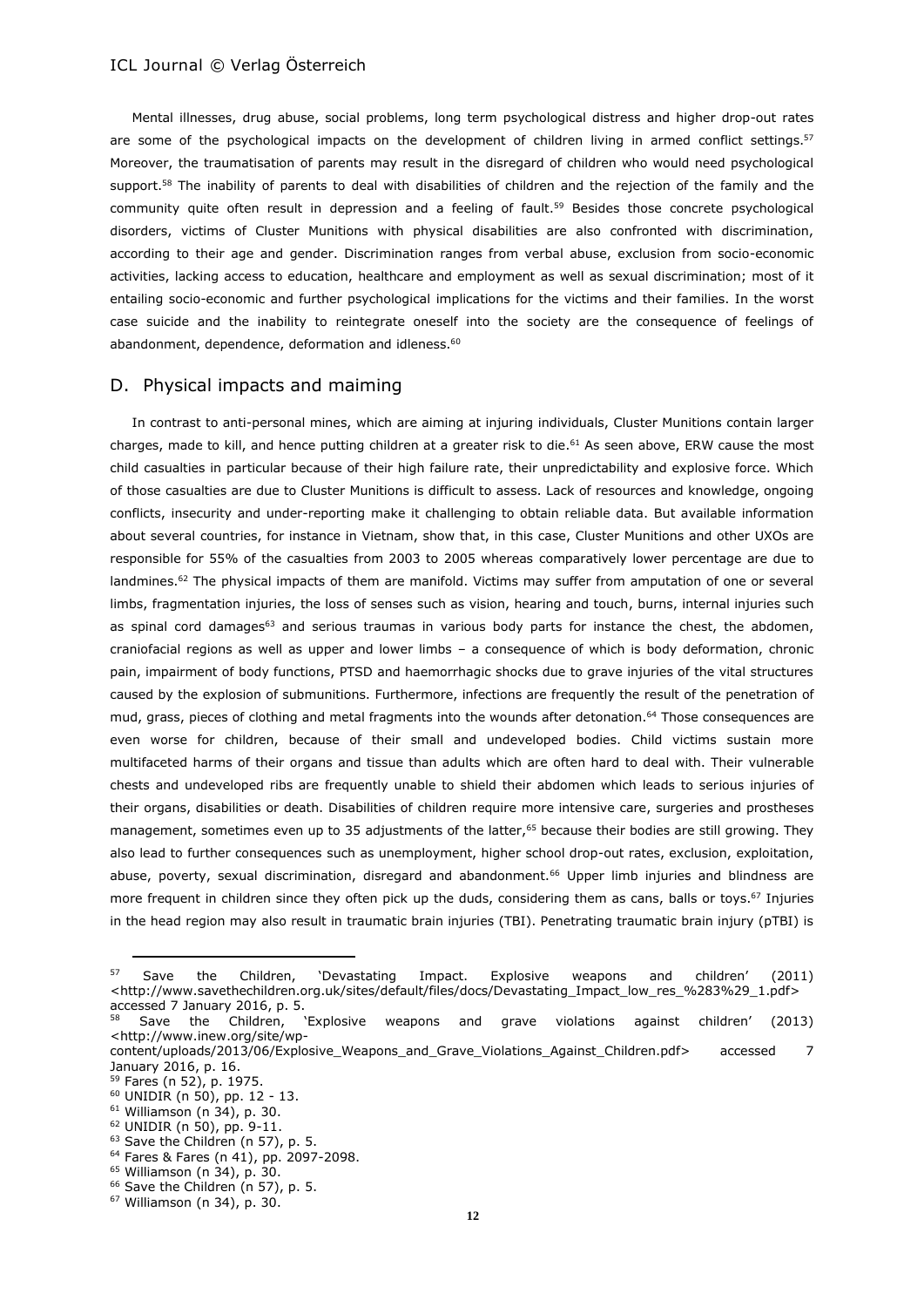caused by the intrusion of objects and small pieces into the brain which may lead to PTSD, PCS, neurological shortfalls or reduced consciousness, whereas neurological damages, disruption of the brain and PCS may follow a closed traumatic brain injury (cTBI), succeeding the motion and deformation of the brain after an explosion.<sup>68</sup>

### E. Access to healthcare and education

A conflict hinders the access to healthcare and education through the destabilisation and insecurity of the country or the region. The targeting of schools, health centres and hospitals as well as teachers and medical personnel with explosive weapons is unfortunately all too often used as a strategy of war.<sup>69</sup> The destruction of facilities and the use of them for military purposes, which possibly establishes a crime against humanity or war crime, $70$  indirectly lead to death. The fear of teachers and children to go to school as well as parents to let their children go has far-reaching economic and social implications for the children and the society.<sup>71</sup> Higher school drop-out rates, the closure and targeting of schools and hospitals as well as the loss of trust in those institutions contribute to the deprivation of the right to education and health, a safe learning and rehabilitation environment and the development of important abilities and knowledge for the future, pushing children in the hands of armed groups, poverty and vulnerability.<sup>72</sup>

Cluster Munitions are often used in rural and remote areas. Hence, the access to healthcare for victims, 25% of them living one to six hours away from the next health facility, is additionally hampered, a problem which is also aggravated by the absence, destruction and contamination of roads. Given the fact that children are usually severely injured when becoming victims of Cluster Munition remnants, their chances of survival are small. <sup>73</sup> In case of survival the affected individuals are in need of intensive healthcare and long-term rehabilitation which is frequently not available or feasible, making victims and especially children dependent on the help and assistance from outside.<sup>74</sup>

#### F. Diseases and displacement

Fleeing the country is often the only way to escape an armed conflict and the impacts of war. This implication of hostilities already created more than twelve million homeless and refugee children; the consequence of which may also be death caused by diseases. Triggered by the lack of access to food, clean drinking water, shelter and poverty, most of the refugees dying are children under the age of five, mainly because of malnutrition, infections, malaria, measles, respiratory diseases and diarrhoea.<sup>75</sup> The use of Cluster Munitions also hinders the return of refugees and internally displaced persons (IDPs) by destruction of roads, transportation, infrastructure and the contamination of land. Out of despair, many agriculturists return to their homes and start cultivating their land before it is cleared. On the other hand, if remaining in refugee camps, IDPs and refugees may become direct targets of Cluster Munition attacks, as it has already happened several times in the past.<sup>76</sup>

#### G. Social and economic implications

People suffering the most from Cluster Munitions are those who are already in need, vulnerable or disregarded, such as the poor, men living in remote areas and working in agriculture, women, children, refugees and IDPs.<sup>77</sup> Child victims of Cluster Munitions already struck by the above mentioned psychological and physical impacts as well as lack of access to education, healthcare and proper rehabilitation, may also

<sup>68</sup> Fares (n 52), p. 1975.

<sup>69</sup> Rieder & Choonara (n 24), p. 61.

<sup>70</sup> ibid p.12.

 $71$  Save the Children (n 57), p. 6.

<sup>72</sup> Save the Children (n 58), pp. 12-13.

<sup>73</sup> Williamson (n 34), p. 30.

<sup>74</sup> UNIDIR (n 50), p. 11.

<sup>75</sup> Rieder & Choonara (n 24), p. 61.

<sup>76</sup> UNIDIR (n 50), pp. 21-22.

<sup>77</sup> ibid pp. 19-22.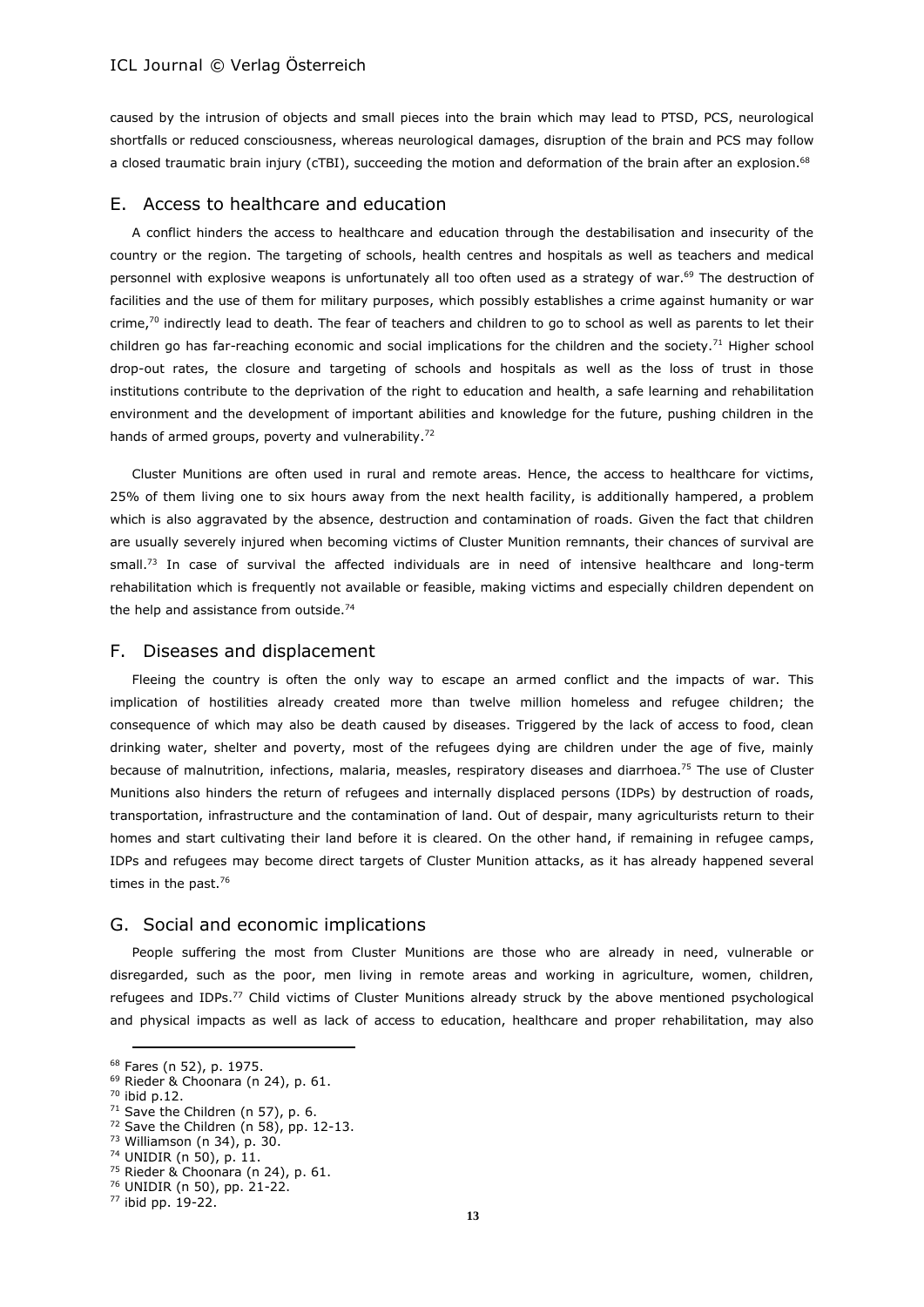suffer from isolation, stigmatisation and exclusion, making integration almost impossible. Many children are similarly affected by disabilities of their parents and family members which may lead to poverty, higher school drop-out rates and the feeling of uselessness. More men tend to be victims of Cluster Munitions, basically because the traditional distribution of chores between men and women foresee that men are responsible for economic, outdoor and agricultural activities whereas women take care of the household. Therefore, also boys are more vulnerable to become victims of Cluster Munitions if they are forced to take over the work of their injured parents.<sup>78</sup>

Moreover, it should be kept in mind that Cluster Munitions also have huge economic implications for the individuals and the country. The costs of the damage caused by explosive weapons can be enormous and thereby also have a detrimental impact on the country's economic development.<sup>79</sup> After a conflict, the contamination of the country with Cluster Munitions hampers the reconstruction and the rebuilding of the destroyed infrastructure and housing. The costly clearing process requires a lot of money and time and prevents people from returning to normality. The extensive economic loss for victims of Cluster Munitions, not able to return to work, to find a job and the need for expensive rehabilitation care, and their families, responsible to take care of the injured, has also consequences for the economic well-being of the country and the community as such. All too often agriculture is the sector mainly affected which has massive social and economic impacts resulting from lack of water and food, contamination of the land and the loss of cattle, noticeable at all levels of society. In some countries, Cluster Munitions itself become a source of financial income. Usually the poor and those not aware of the danger collect UXOs in order to sell the precious metal as well as the explosive substances contained in it or clear the land of others in exchange for compensation.<sup>80</sup>

### H. Access to humanitarian assistance

The use of explosive weapons such as Cluster Munitions hampers the access of humanitarian workers to the conflict areas either because the infrastructure is destroyed or because of the contamination in the region. Therefore, children's and their family's access to humanitarian assistance is often denied. During a conflict, access to a country or region is often too dangerous for the humanitarian workers or refused by those in power. Once again, those desperately in need of the delivery of humanitarian assistance, such as children, suffer the most. Moreover, the death and targeting of humanitarian workers in the recent past impedes the access and delivery of humanitarian aid.<sup>81</sup> The presence of duds regularly endangers the work of the aid personnel, not allowing them to enter the concerned regions. Hence, affected families seeking assistance frequently take the risk and cross contaminated land or areas of conflict in order to receive it. In addition, necessary funds for the provision of aid after a conflict first need to be used for the clearance of land which often requires a lot of time and results in the delay of transfer of assistance. The obviation of production and the damage for the economy and development following the immense costs emerging from the use of Cluster Munitions and the contamination of the land make countries, communities, families and individuals dependent on help and support from outside for a long time.<sup>82</sup>

### I. Environmental Effects

Finally, the environmental effects of Cluster Munitions should not be underestimated. Land degradation is one of the major concerns regarding the use of explosive weapons mainly because they have the capability to pollute the land in addition to the contamination with UXOs. The disturbance of the ecosystem at various ecological levels is primarily a result of the harm Cluster Munitions can do to the flora and fauna, diminution of biodiversity, disruption and deterioration of the soil, the pollution of the land with chemical substances, the

<sup>78</sup> Williamson (n 34), p. 30.

<sup>79</sup> Save the Children (n 57), p. 7.

<sup>80</sup> UNIDIR (n 50), pp. 16-19.

<sup>81</sup> Save the Children (n 58), p. 15.

<sup>82</sup> UNIDIR (n 50), pp. 13-15.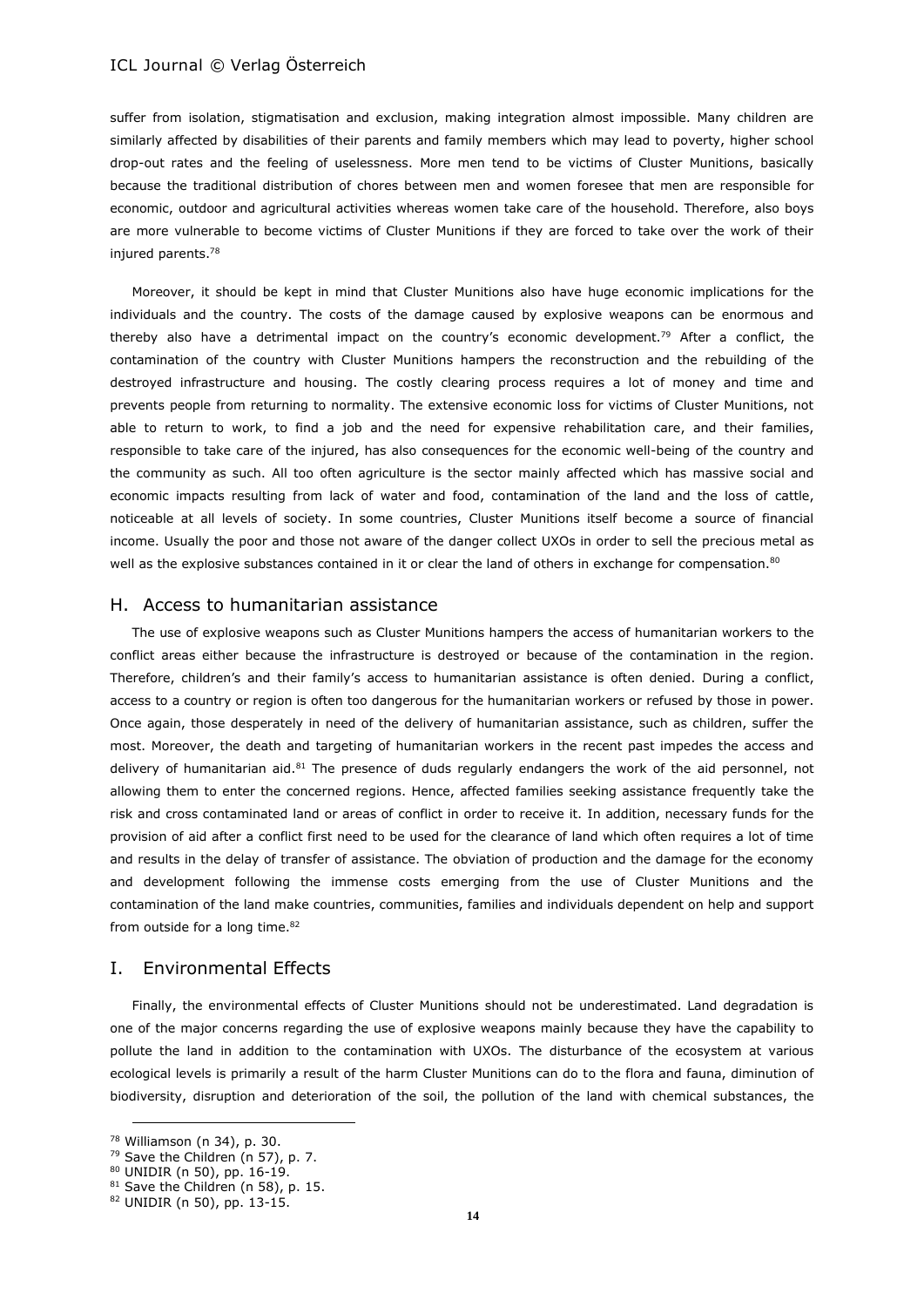excessive use of agricultural land which is not contaminated $83$  and reduced production. Besides the danger Cluster Munitions pose for humans, they also damage the vegetation as well as they kill wild animals and livestock. The before discussed displacement of people also contributes to land degradation by influencing the ecosystem through the disruption of natural soil and water processes. The deterioration of the construction and the constancy of the soil caused by detonations lead to the transformation of the land, its moisture content, diminished productivity and erosion and thereby further aggravate peoples' access to water and agriculture. Increased heavy metal pollution and concentration have been found in areas contaminated by Cluster Munitions resulting in the pollution of huge amounts of land and water.<sup>84</sup> What is more, the hydrocarbon contamination and the pollution of the sewage have been observed after the use of explosive weapons, causing the elevated birth of babies with congenital abnormalities in Fallujah, Iraq in 2004, for instance.<sup>85</sup>

# III. The international legal and institutional framework

After discussing the consequences and impacts of the use of Cluster Munitions, this part analyses the relevant international and institutional framework at three levels: IHL, HRL and the normative and policy framework of the UN. In the first place, it offers a short introduction on the use of weapons under international law as well as its main principles. Furthermore, it deals with the CCM in general and the main obligations of the SP. In a next step, it covers the GCs, the APs and their system of general and special protection of children. Concerning international HRL it focuses on the CRC, the OPs of this Convention as well as relevant child rights specific provisions of the CRPD. An emphasis is also placed on the connections between HRL and IHL. Finally, the normative and policy framework of the UN in the context of children affected by armed conflicts is analysed.

#### A. International Humanitarian Law

Cluster Munitions are in use now since more than 70 years and have probably caused around 55.000 casualties in over 30 countries. Because of the lack of information, it is difficult to say with certainty how many people are affected or became victims of Cluster Munitions, where exactly and from whom they have been used, how many have been deployed and how many of them became duds, still laying on the ground and waiting to be cleared.<sup>86</sup> Mainly because of the severe and long-term consequences following the use of these weapons, some scholars are of the opinion that their use constitutes a violation of IHL, but this argumentation has not been confirmed yet by international courts or tribunals. There have been cases where tribunals condemned the *specific* use as a violation of IHL, but that is not the case for the use of Cluster Munitions *per se*. Therefore, some states and non-governmental organisations (NGOs) initiated a process to draft a Convention aimed at prohibiting the use of these weapons and to alleviate human suffering, especially because the CCW failed to do so, which resulted in the adoption of the CCM on Friday 30 May 2008.<sup>87</sup> But before dealing with this Convention, the use of weapons under international law as well as the fundamental principles of IHL need to be analysed.

#### 1. The use of weapons under international law

International law and IHL in particular state that the use of certain weapons in international armed conflicts (IAC) and non-international armed conflicts (NIAC) is in any case unlawful. If other weapons are not inherently

<sup>83</sup> UNIDIR (n 50), p. 14.

<sup>84</sup> Fares & Fares (n 41), p. 2097.

<sup>85</sup> Save the Children (n 57), p. 7.

<sup>86</sup> Nystuen Gro & Stuart Casey-Maslen (eds.), *The Convention on Cluster Munitions*. *A Commentary* (Oxford Commentaries on International Law 2010), pp. 3-4.

<sup>87</sup> Daniel J Raccuia, Convention on Cluster Munitions: An Incomplete Solution to the Cluster Munition Problem' (2011) 44 Vanderbilt Journal of Transnational Law 465, pp. 473-474.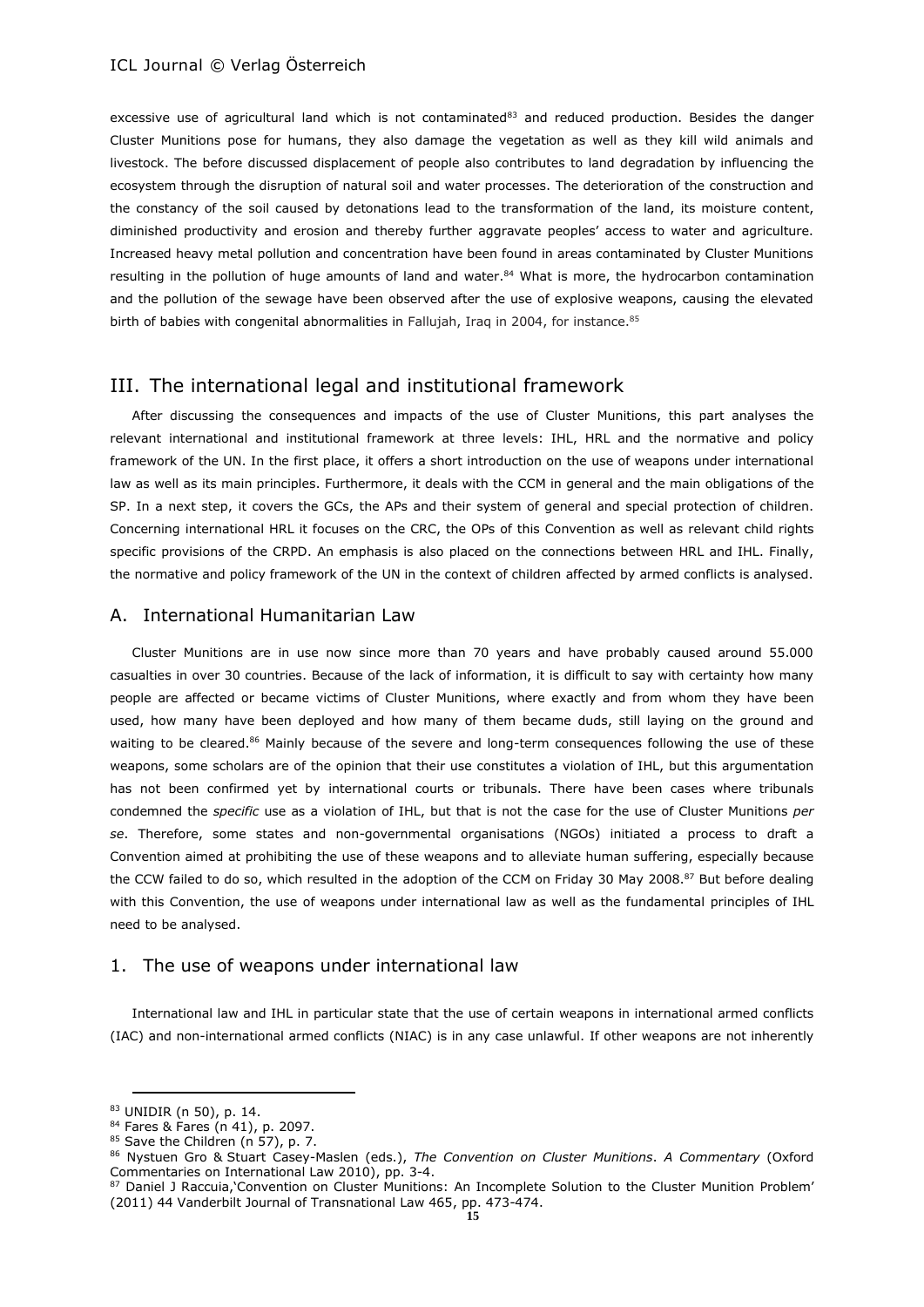discriminate with uncontrolled effects, they may be used legitimately if they respect the fundamental principles of IHL, which are the rule of military necessity, distinction, proportionality and precautions in attack.<sup>88</sup>

#### a. Inherently indiscriminate weapons with uncontrolled effects

The use of a certain weapons respecting the fundamental principles of IHL can still be unlawful if it is an inherently indiscriminate weapon. This rule emanates from the principle of distinction and is considered to be a norm of *jus cogens*. Therefore, their use is prohibited at all times no matter if the parties to IAC or NIAC ratified the relevant treaties. To classify a weapon as inherently indiscriminate a) it has to be inherently incapable of being directed against military objectives only and b) the implications of the weapon inevitably cannot be restricted to those objectives. Although certain weapons are not inherently indiscriminate by nature (intended design),<sup>89</sup> they can be used in an indiscriminative way, which depends on the intention or the reckless behaviour of the attacker,<sup>90</sup> or they are more likely to have indiscriminative effects. Among those are antipersonal mines and Cluster Munitions, which thus try to be banned by international treaties. Article 51 (4) API covers the prohibition of indiscriminate attacks and gives some examples. When talking about weapons with uncontrolled effects, the Protocol defines them as weapons used in attacks which employ a method or means of combat the effects of which cannot be limited as required by the Protocol<sup>91</sup> and subsequently violate the rule of distinction. Thereby weapons are covered which are, by nature, prone to cause huge amounts of civilian casualties and injuries as well as destructions of civilian objects such as biological weapons, bombardments in densely populated areas (area bombings)<sup>92</sup> and weapons used in an indiscriminative way. According to some scholars, Cluster Munitions for example are already forbidden on the merits and to the extent of the rules of IHL, whereas others argue that there are realistic settings in which they might be used in a discriminative way in line with the fundamental principles which are discussed now.<sup>93</sup>

### b. Fundamental Principles of international humanitarian law

#### *ba. Military Necessity*

IHL seeks to limit the use and methods of application of certain weapons which cause excessive human harm, killings and damages in armed conflicts. Therefore, the principle of military necessity endeavours to oppose the military necessity to the concept of humanity. If an attack triggers aggravated suffering, injury or destruction, it should be forbidden as long as it is not necessary considering military reasons. Hence, an attack has to be essential whereas military utility might not be sufficient to legitimate human suffering. The CCM amongst other disarmament treaties can be considered as a result of the intention to balance military necessity and the need to limit the use of those weapons for the protection of humanity.<sup>94</sup>

#### *bb. Distinction*

Declared as customary international law, the principle of distinction, codified in Article 48 API to the GCs, related to the victims of IAC, determines that parties to the conflict shall at all times distinguish between the civilian population and civilian objectives on the one hand, and combatants and military objectives, which are making an effective contribution to military actions and offer a definite military advantage, <sup>95</sup> on the other hand and shall direct their operations against the latter only. It aims at protecting the civilian population not taking

<sup>88</sup> Stuart Casey-Maslen & Sharon Weill, 'The use of weapons in armed conflict', pp. 240-281 in Stuart Casey-Maslen (ed.), *Weapons under international human rights law* (Cambridge University Press 2014), pp. 246-272. <sup>89</sup> Breitegger, 'Cluster Munitions and international law' (n 26), p. 42.

<sup>90</sup> ibid p. 42.

 $91$  Art. 51 (4) c) Protocol Additional to the Geneva Conventions of 12 August 1949, and relating to the protection of victims of international armed conflicts (Protocol I) (adopted 8 June 1977, entered into force 7 December 1978) UNTS vol. 1125, I-17512.

<sup>92</sup> Art. 51 (5) a) API (n 91).

<sup>93</sup> Casey-Maslen & Weill (n 88), pp. 246-255.

<sup>94</sup> Breitegger, 'Cluster Munitions and international law' (n 26), pp. 40-41.

<sup>95</sup> Art. 52 (2) API (n 91).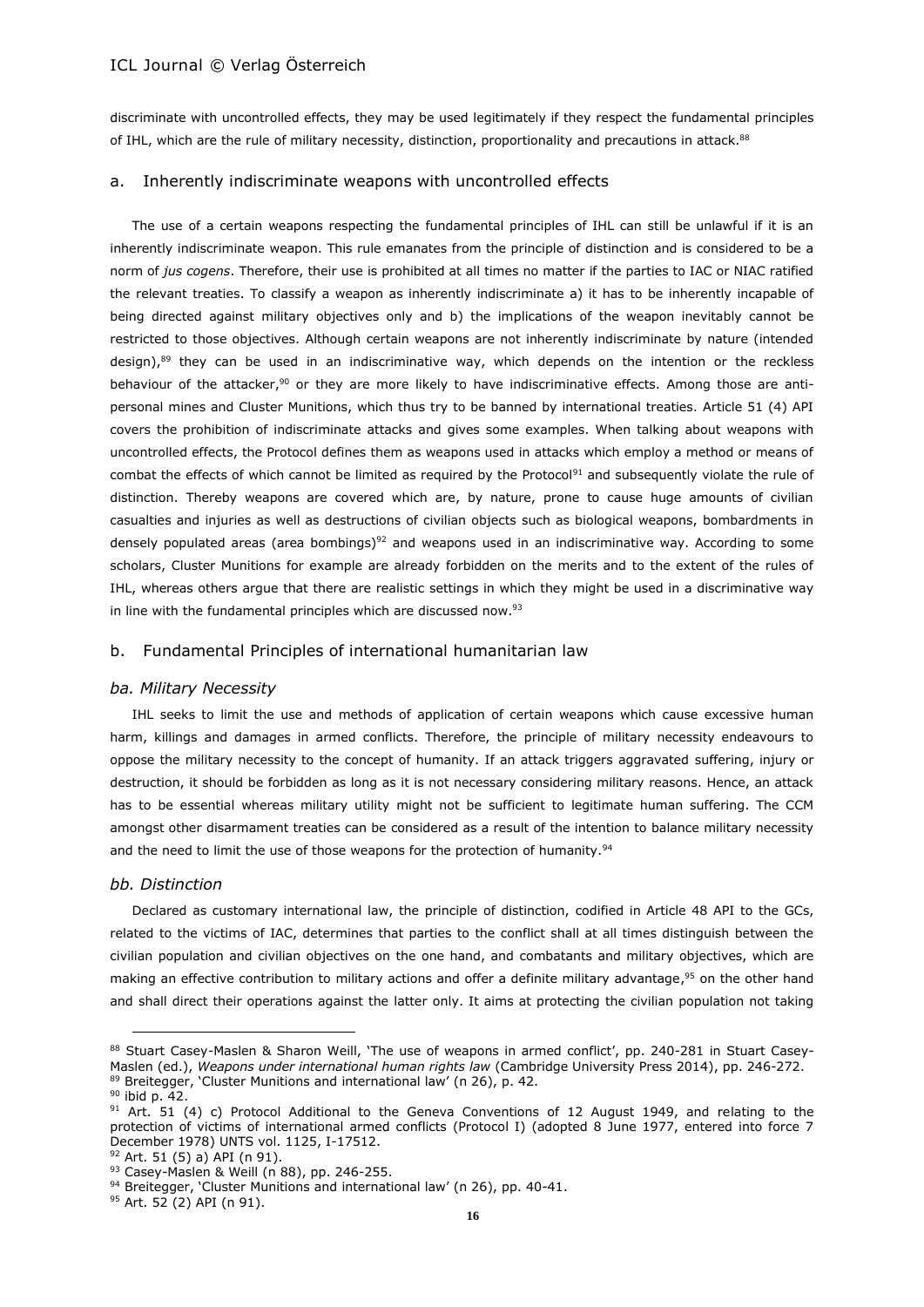part in hostilities against the implications of those and has to be respected in IAC as well as in NIAC. The violation of this principle might establish a war crime, leading to individual criminal responsibility. As an example, a judgment of the ICTY concerning the use of Cluster Munitions in Zagreb in 1995, the so-called Martić case, in which Cluster Munitions were used in an inherently indiscriminative way, asserted that in this specific instance Cluster Munitions were incapable of hitting a specific target, <sup>96</sup> and thus their unlawful deployment constituted a violation of the principle of distinction.<sup>97</sup>

#### *bc. Proportionality*

Similar to Article 48 API, also Article 51 (5) (b) API is recognised as customary international law, which has to be respected in both IAC and NIAC. It covers the rule of proportionality directed at the avoidance of incidental loss of civilian life, injury to civilians, damage to civilian objects, or a combination thereof, which would be excessive in relation to the concrete and direct military advantage anticipated. Therefore, even if the rule of distinction is fulfilled, an attack may still be unlawful by causing excessive incidental civilian harm. A violation of this rule might also lead to individual criminal responsibility for committing a war crime.<sup>98</sup> The principle of proportionality complements the prohibition of indiscriminate attacks if it is difficult to demonstrate the recklessness of the attacking party. Hence, an assessment of the proportionality has to be made prior to the attack which demands an objective balancing between the expected possible loss of civilian lives and the concrete and direct military advantage.<sup>99</sup> When it comes to the problem of what is *excessive*, no clear answer can be given. According to a committee set up by the prosecutor of the ICTY, this question has to be decided on a case by case basis whereas the International Committee of the Red Cross (ICRC) declared that in case of doubt about the excessiveness of an attack, the interest of the civilian population should always prevail. With regards to certain weapons such as Cluster Munitions, international law tries to outlaw them by treaty or to restrict their use if they are considered to cause excessive harm to the civilian population in general.<sup>100</sup> Concerning the use of Cluster Munitions it might very likely come to a violation of the principle of proportionality if they are applied in or close to a densely populated area because of the inaccuracy and the wide-area effects of those weapons. The issue of long-term implications for civilians and especially for children caused by the high failure rate of Cluster Munitions should also be taken into consideration in the proportionality assessment, but this is debated internationally.<sup>101</sup>

#### *bd. Precautions in Attack*

Finally, the principle of precautions in attack, which is considered to be customary law, applicable in IAC and NIAC, strives to guarantee that constant care shall be taken by the parties to the conflict in order to spare the civilian population, civilians and civilian objects,<sup>102</sup> which is regarded to be an obligation of due diligence and an emanation of the principle of distinction. Even if the principles of distinction, necessity and proportionality are fulfilled, the attacker has to do everything feasible to take precautions so as to verify that the targeted objectives are neither civilians nor civilian objects. Concerning the choice of means and methods, incidental loss of civilian life, injury to civilians and damage to civilian objects has to be avoided and in any way minimised. Furthermore, parties to the conflict shall refrain from any attacks that would violate the principle of proportionality.<sup>103</sup> When it comes to the definition of *feasible*, it can be drawn upon Article 3 (10) CCW which states that feasible precautions are those precautions which are practicable or practicably possible, taking into account all circumstances ruling at the time, including humanitarian and military considerations. Moreover, according to Article 57 API parties to the conflict shall give effective advance warning to the civilian population

<sup>100</sup> Casey-Maslen & Weill (n 88), pp. 264 -268.

<sup>96</sup> *Prosecuter v. Milan Martić* (Judgement) ICTY Case No. IT-95-11 (12 June 2007) <http://www.icty.org/x/cases/martic/tjug/en/070612.pdf> accessed 7 January 2016, 463. 97 Casey-Maslen & Weill (n 88), pp. 262-263.

<sup>98</sup> ibid pp. 263-264.

<sup>99</sup> Breitegger, 'Cluster Munitions and international law' (n 26), p. 48.

<sup>&</sup>lt;sup>101</sup> Breitegger, 'Cluster Munitions and international law' (n 26), pp. 48-49.

<sup>102</sup> Art. 57 (1) API (n 91).

<sup>103</sup> Art 57 (2) a) (i)-(iii) API (n 91).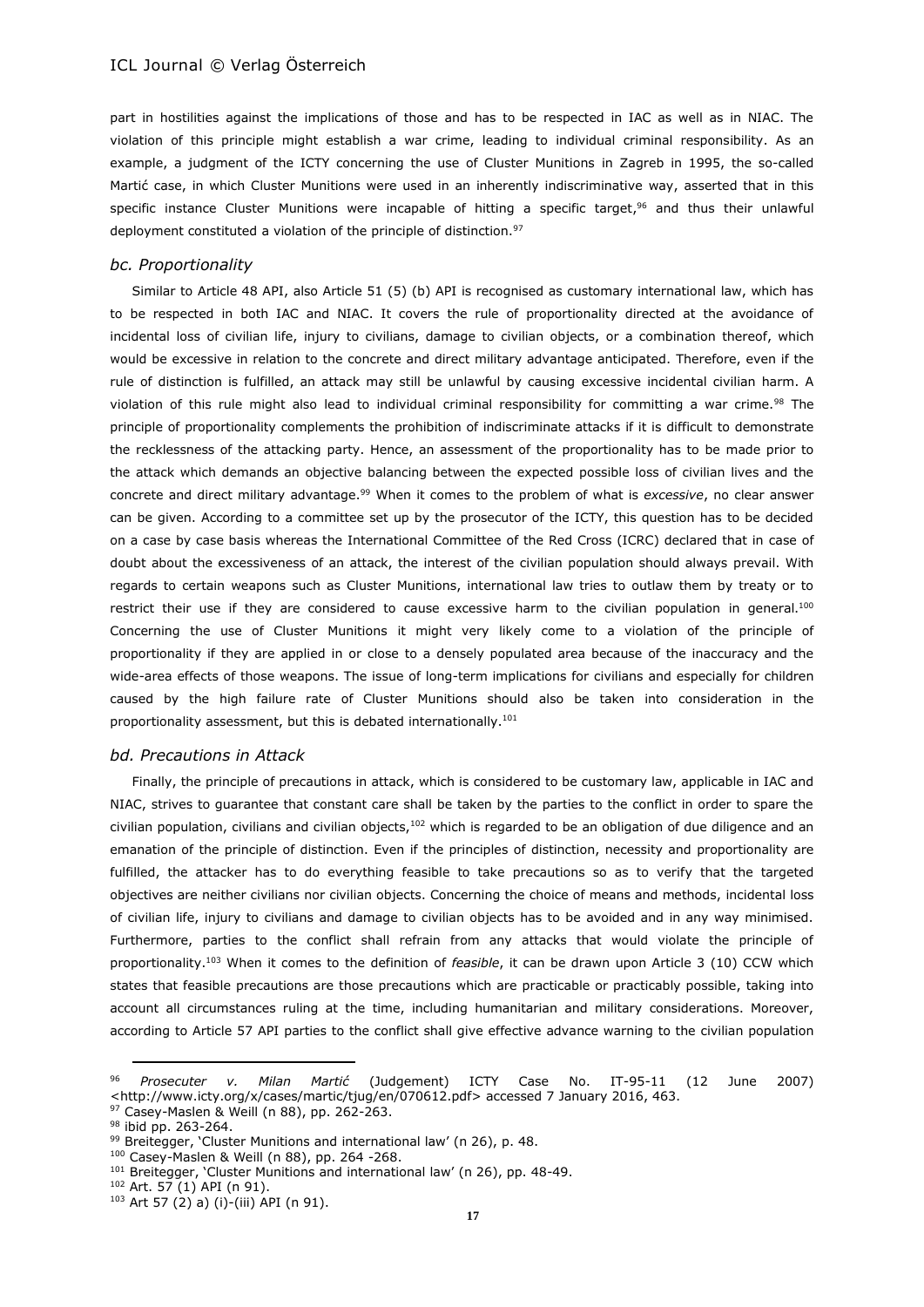if possible and shall select objects which cause minimum danger to civilian lives. Thus, the rule requires the assessment of the selection of the weapon used which is especially relevant for the use of Cluster Munitions.<sup>104</sup>

# 2. The Convention on Cluster Munitions

Main treaties of IHL are the GCs and their APs. When they were negotiated in 1977 to address shortfalls of the GCs, weapon-specific regulations have been considered but finally not adopted. Only in 1980 the international community could agree on the adoption of a Convention which regulated the use of certain conventional weapons, the CCW. However, the CCW did not include provisions governing the use of Cluster Munitions. 23 years later, the success of the APMBC, adopted in 1997, and the greater awareness of the impacts of AXOs and UXOs on the civilian population, let to the adoption of a fifth AP to the CCW, dealing with ERW. Nevertheless, Protocol V of 2003 also failed to treat Cluster Munitions and their characteristics in particular.<sup>105</sup> According to Article 2 of the Protocol, ERW are very generally defined as UXOs and AXOs and thereby also encompass submunitions but the Protocol does not address at all the effects of Cluster Munitions at the time of their use, namely the wide dispersal pattern and the inaccuracy of those weapons, as well as the consequences following the use of Cluster Munitions.<sup>106</sup> This matter of fact as well as the conflict between Hezbollah and Israel in southern Lebanon in 2006 in particular, where Cluster Munitions have been used and failed to explode in very high rates and thereby had a huge impact on civilians until today, gave rise to the emergence of a process to negotiate a Convention, like the APMBC, specifically dealing with the ban of Cluster Munitions as an entire category. This so-called Oslo Process was led by Norway as well as a core group of 6 other states<sup>107</sup> and finally resulted in the adoption of the CCM in 2008, categorically prohibiting Cluster Munitions and trying to address the humanitarian impacts caused by these weapons.<sup>108</sup>

#### a. General Information

In 2008, 107 states adopted the 23 Articles comprising CCM in Dublin, which was opened for signature in December of the same year. In accordance with Article 17 (1) CCM, the Convention entered into force six months after the ratification of 30 states, on 1 August 2010. By now, 7 January 2016, the Convention was ratified by 98 states (29 from Africa, 23 of the Americas, 3 from Asia, 34 from Europe, 3 from the Middle East and 6 of the Pacific) and signed by further 20 states (14 from Africa, 2 of the Americas, 2 from Asia, 1 from Europe and 1 of the Pacific).<sup>109</sup> The comprehensive Convention on the one hand bans the use, the development, the production, the acquisition, the stockpiling, the retention and the transfer of Cluster Munitions (disarmament approach) and, on the other hand, provides for the clearance of contaminated areas and requires risk education, victim assistance as well as international cooperation (humanitarian approach). During its negotiation process, the question of the interoperability and the definition of Cluster Munitions were highly debated. Instead of prohibiting all weapons which contain submunitions, the states finally agreed on a definition which has some exceptions concerning weapons with a specific number and weight of submunitions, the ability to target a single object and the equipment with a self-destruction and a self-deactivating mechanism.<sup>110</sup> So far only a few weapons with submunitions fulfilled these requirements. Regarding the interoperability, states inserted the controversial Article 21 CCM on 'Relations with States not Party to the Convention', allowing the engagement in military cooperation and operations with states not party to this Convention that might engage

<sup>104</sup> ICRC, 'International Humanitarian Law and the challenges of contemporary armed conflicts' (2011) <https://www.icrc.org/eng/assets/files/red-cross-crescent-movement/31st-international-conference/31-int-

conference-ihl-challenges-report-11-5-1-2-en.pdf> accessed 7 January 2016, p.42.

<sup>105</sup> Gro & Casey-Maslen (n 86), pp. 11-13.

<sup>106</sup> Breitegger, Cluster Munitions and international law' (n 26), pp. 58-59.

<sup>&</sup>lt;sup>107</sup> Austria, Ireland, Mexico, New Zealand, Peru and the Holy See.

<sup>108</sup> Gro & Casey-Maslen (n 86), pp. 14-36.

<sup>109</sup> Convention on Cluster Munitions, 'Convention Status' <http://www.clusterconvention.org/theconvention/convention-status/> accessed 7 January 2016.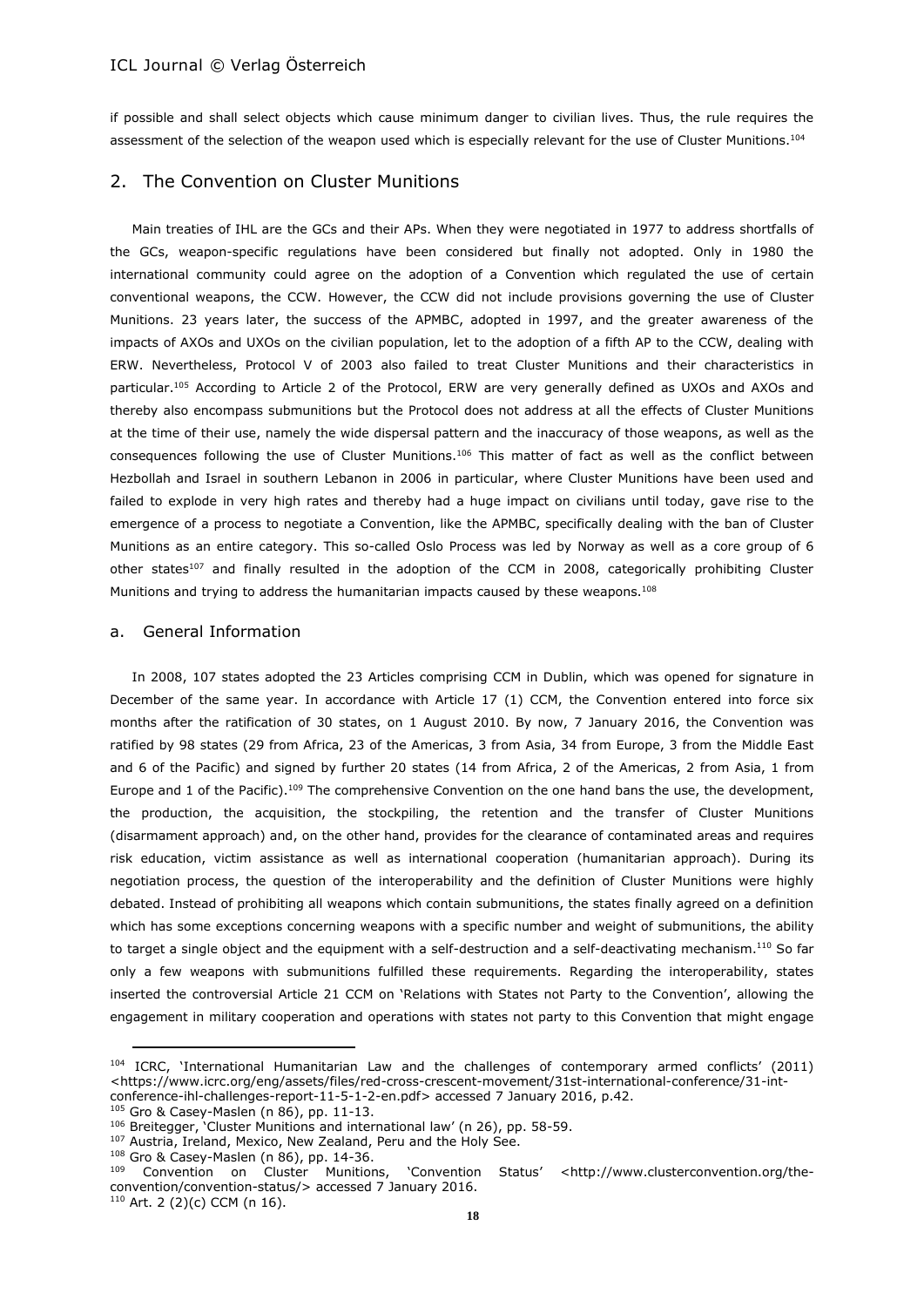in activities prohibited to a  $SP<sub>1</sub><sup>111</sup>$  although it also clarifies that assistance, encouragement or inducement to engage in any activity prohibited is under any circumstance forbidden.<sup>112, 113</sup> The main obligations and key provisions are discussed in the following.

#### b. Obligations of the State Parties

#### *ba. General Obligations*

Article 1 of the CCM, probably the most important Article of the Convention, determines that SP *never under any circumstance,* thereby referring to any situation either in times of peace or wartimes as well as armed conflicts, use, develop, produce, otherwise acquire, stockpile, retain or transfer to anyone, directly or indirectly, Cluster Munitions as defined in Article 2 CCM or assist, encourage or induce anyone to engage in any activity prohibited to a SP under this Convention.<sup>114</sup> Although mines are explicitly excluded from the scope of the CCM, the broad prohibitions of Article 1 (1) CCM also apply to explosive bomblets set off by aircrafts.<sup>115, 116</sup> Main addressee of these prohibitions and obligations are states. Nevertheless, Article 1 CCM as well as preambular paragraph twelve, also deal with non-state armed groups (NSAG). They shall be detained to engage in any activity prohibited by the Convention<sup>117</sup> or to receive Cluster Munitions by any SP.<sup>118</sup> According to Article 19 CCM, SP are not allowed to make any reservations to the obligations<sup>119</sup> which apply immediately after ratification and which have a comprehensive and universal dimension, indicated by the commitment to fulfil them in any circumstance.<sup>120</sup>

#### *bb. Clearance and risk reduction education*

Article 4 CCM prescribes the obligation of the SP to clear and destroy Cluster Munition remnants, as defined in Article 2 (7) CCM, under its jurisdiction or control within ten years after entry into force of the Convention for the SP or after the end of active hostilities and thereby meaning to make the contaminated area safe from hazards as well as to make them inoperable.<sup>121</sup> Subsequent to completion, SP are required to declare compliance with its obligation.<sup>122</sup> In case of inability to perform its duties within ten years, SP can request extensions to do so. In regards to the protection of civilians, several important measures have to be taken when fulfilling these responsibilities. First of all to survey, assess and record the threat, to evaluate and prioritise needs as well as to mark, fence and monitor hazardous areas and to conduct risk education and awareness-raising, which is especially important when it comes to children, to mobilise resources and finally to develop a national plan.<sup>123</sup>

International standards as well as the international mine action standards (IMAS) have to be taken into account, while undertaking these measures.<sup>124</sup> Instead of obliging past users to assist affected states to fulfil their tasks according to Article 4 CCM, which was initially part of the draft of the Convention, states could finally only agree on a moral responsibility to strongly encourage past users to provide assistance for the marking, clearance and destruction activities and *if available* to deliver relevant information on types and quantities of the Cluster Munitions used, precise locations of Cluster Munition strikes and areas in which Cluster Munition

<sup>116</sup> Gro & Casey-Maslen (n 86), pp. 96-98.

<sup>111</sup> Art. 21 (3) CCM (n 16).

 $112$  Art. 1 (1)(c) CCM (n 16).

<sup>113</sup> Human Rights Watch and others, 'Banning Cluster Munitions. Government Policy and Practice' (2009) <http://www.the-monitor.org/cm/2009/banning\_cluster\_munitions\_2009.pdf> accessed 7 January 2016, p. 8.  $114$  Art. 1 (1) (a)-(c) CCM (n 16).

 $115$  Art. 1 (2) CCM (n 16).

<sup>117</sup> Preambular paragraph 12 of the CCM (n 16).

 $118$  Art. 1 (1)(b) CCM (n 16).

<sup>119</sup> GICHD (n 19), pp. 34-35.

<sup>120</sup> Gro & Casey-Maslen (n 86), p. 110.

<sup>121</sup> ibid p. 289.

<sup>122</sup> Art. 4 (1)(c) CCM (n 16).

<sup>123</sup> Art. 4 (2)(a)-(e) CCM (n 16).

<sup>124</sup> GICHD (n 19), pp. 38-39.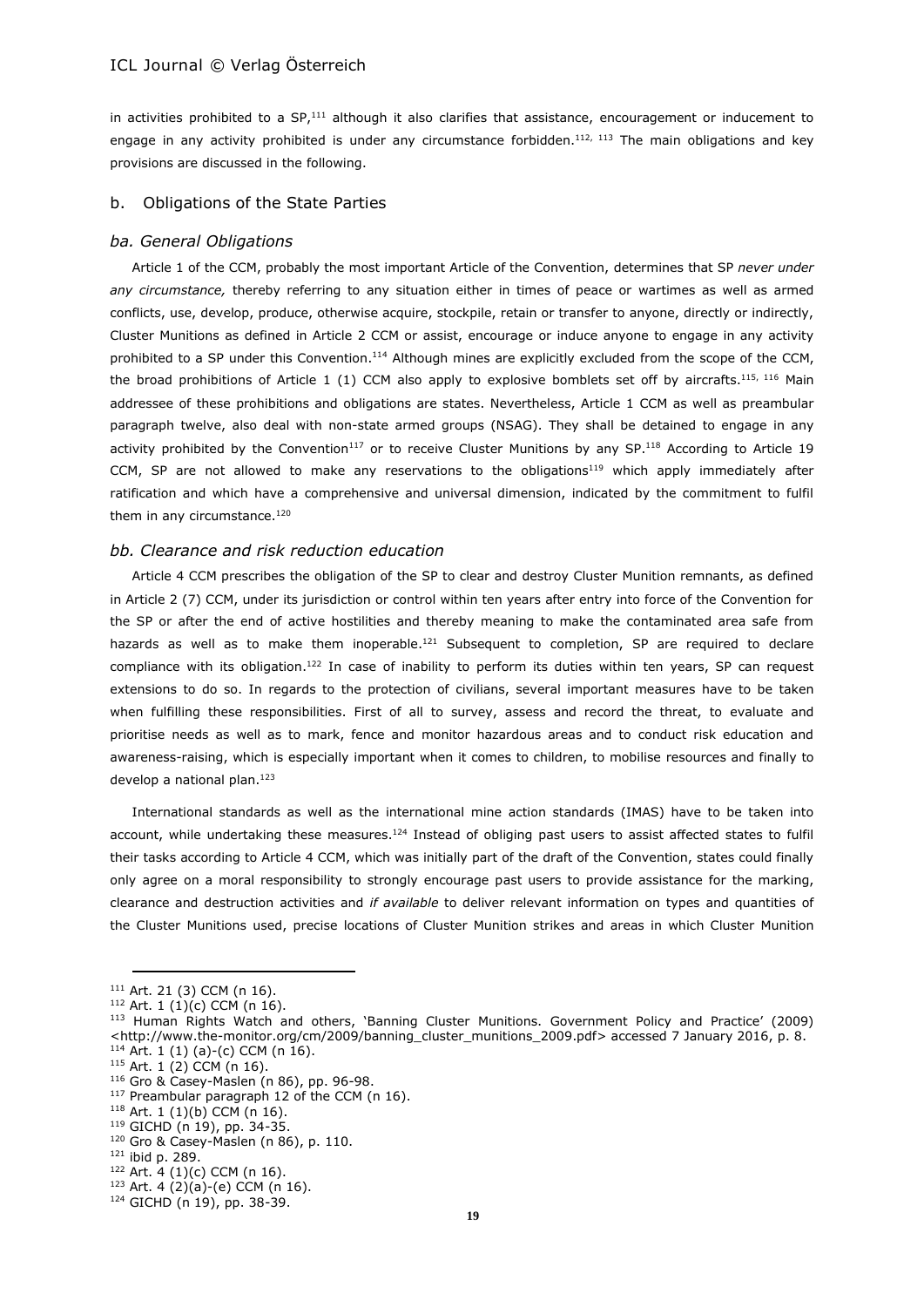remnants are known to be located.<sup>125</sup> An innovative concept of international disarmament law had to give way to the argument that states might be deterred to accede to the Convention and thus the protection of civilians was watered down. 126

#### *bc. Victim Assistance*

One of the extremely important provisions of the CCM for the topic of this paper is Article 5. This Article is one of the most advanced and extensive regulation of victim assistance in disarmament and humanitarian law.<sup>127</sup> It requires that each SP provides age and gender sensitive assistance, including medical care, rehabilitation and psychological support, as well as that it provides for the social and economic inclusion of Cluster Munition victims in areas under its jurisdiction or control. 128

Furthermore, SP have to collect reliable data in this regard, which is one of the major problems when it comes to information and knowledge about casualties and Cluster Munitions affected communities as dealt with before. In order to implement their obligations, states shall assess the needs of Cluster Munition victims, develop, implement and enforce national laws and policies as well as develop a national plan and budget, mobilise resources, not discriminate against or among Cluster Munition victims or others who have suffered injuries or disabilities from other causes, consult and involve Cluster Munition victims, set up a focal point and finally incorporate relevant guidelines and good practices.<sup>129</sup>

Those measures are based on HRL and in particular the CRPD, also referred to in preambular paragraph nine, and go far beyond IHL. The obligation to act in accordance with IHL and HRL, emphasised in this Article, can be seen as indication for the close relation between those spheres of law. In terms of the very broad definition of Cluster Munition victims, the Convention is also extremely far-reaching and probably the result of the severe impacts of Cluster Munitions on the enjoyment of human rights. It encompasses all persons, directly affected as well as their families and communities, who have been killed or suffered physical or psychological injury, economic loss, social marginalisation or substantial impairment of the realisation of their rights caused by the use of Cluster Munitions.<sup>130</sup> Unfortunately, similar to Article 4 CCM, states could not agree on an obligatory responsibility of past user states to assist contaminated states in terms of victim assistance.<sup>131</sup>

#### *bd. Stockpile Destruction*

The disarmament dimension of the Convention is primarily reflected in Article 3 CCM. It defines that SP shall destroy retained Cluster Munition stockpiles under their jurisdiction or control, meaning every stockpile in the sovereign territory of a state which even applies extra-territorially, $^{132}$  as soon as possible but not later than eight years after entry into force of the Convention for the SP.<sup>133</sup> In exceptional circumstances, SP may request extension of this deadline up to four years if the requirements of Article 3 (4) CCM are fulfilled. The extension request may also be repeated.<sup>134, 135</sup> The very expensive, complex and time-consuming destruction process has to obey applicable international standards aiming at the protection of public health and the environment.<sup>136</sup> Although this Article is directed at the destruction of Cluster Munition stockpiles, it allows for the retention or acquisition of a limited number of Cluster Munitions and explosive submunitions absolutely necessary for the

<sup>125</sup> Art. 4 (4) CCM (n 16).

<sup>126</sup> Breitegger, 'Cluster Munitions and international law' (n 26), pp. 196-198.

<sup>127</sup> GICHD(n 19), p. 39.

<sup>128</sup> Art. 5 (1) CCM (n 16).

 $129$  Art. 5 (2) CCM (n 16).

 $130$  Art. 2 (1) CCM (n 16).

<sup>131</sup> Breitegger, 'Cluster Munitions and international law' (n 26), pp. 198-203.

<sup>132</sup> GICHD (n 19), p. 37.

<sup>133</sup> Art. 3 (2) CCM (n 16).  $134$  Art. 3 (3) CCM (n 16).

<sup>135</sup> Gro & Casey-Maslen (n 86), pp. 248-250.

<sup>136</sup> Art. 3 (2) CCM (n 16).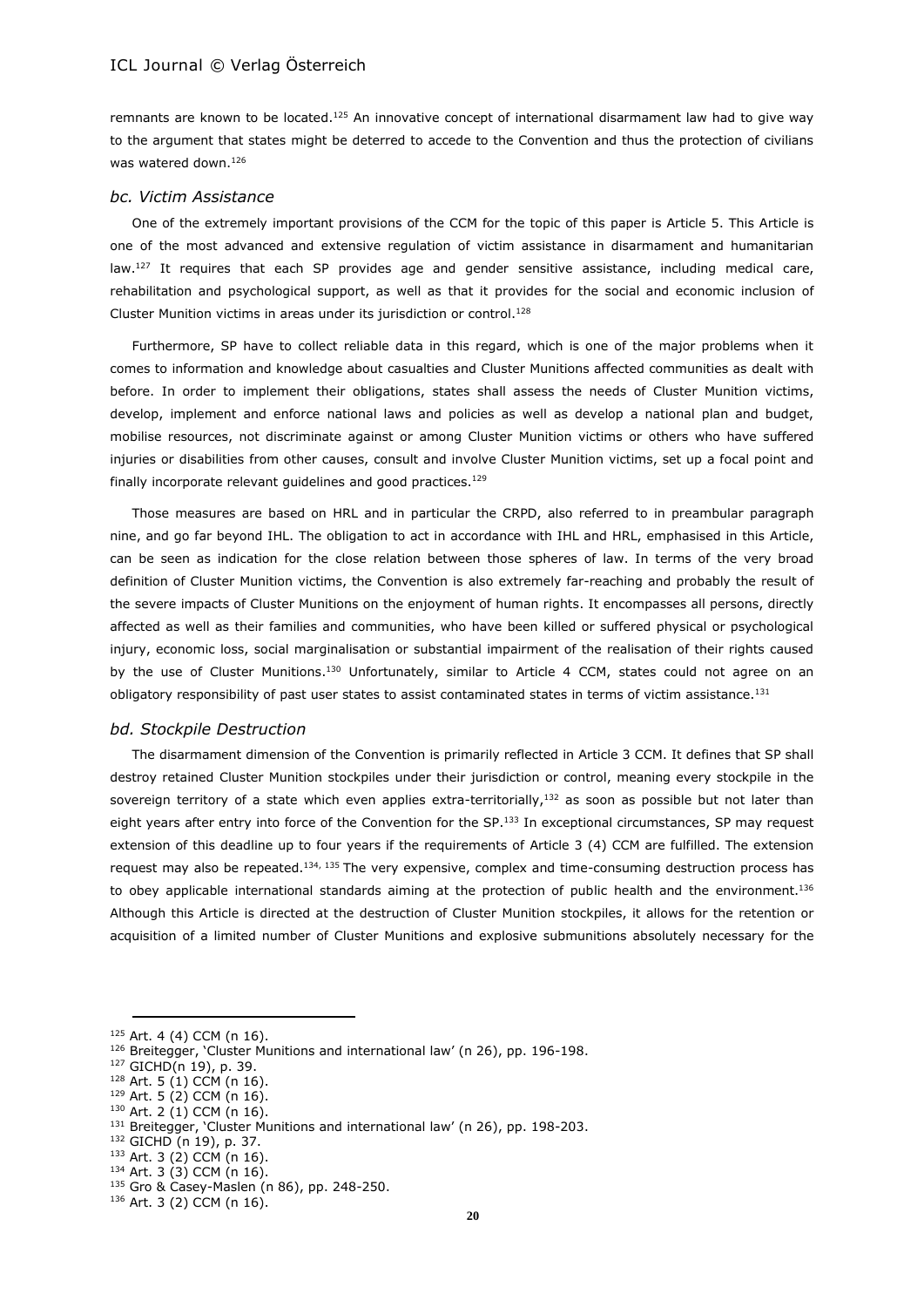development of and the training in Cluster Munitions and explosive submunition detection, clearance or destruction techniques, or for the development of Cluster Munition counter-measures.<sup>137, 138</sup>

#### *be. International Cooperation and Assistance*

In order to implement the obligations inter alia referred to in the above covered Articles 3, 4 and 5 CCM, SP may seek and receive assistance of SP, the UN, international, regional or national institutions and NGOs amongst others.<sup>139</sup> All SP *in position to do so*, thus again limiting the scope of the provision, shall provide technical, material and financial assistance. This Article serves the twofold objective of the Convention disarmament and the alleviation of human suffering by thereby sharing the burden to overcome the problem of Cluster Munitions and by convincing states to accede to the Convention. The CCM, again, goes a step further than other disarmament treaties as it requires not only assistance for clearance, stockpile destruction and victim assistance, but also economic and social recovery<sup>140</sup> as well as cases of emergency.<sup>141, 142</sup> Furthermore, SP have the right to participate in the exchange of equipment and scientific and technological information and shall remove all obstacles impeding the delivery of assistance for humanitarian purposes and the implementation of the Convention.<sup>143, 144</sup> Article 6 CCM shows the connection of disarmament law and HRL. By providing assistance and resources to SP which are not able to implement their obligations or which are lacking funds as well as by giving SP the right to seek for international cooperation and assistance, the CCM transforms the concept of collective responsibility, which goes beyond the affected and the user state,<sup>145</sup> to achieve progressive realisation of economic, social and cultural rights, into disarmament law. Inspired by the International Covenant on Economic, Social and Cultural Rights (ICESCR), the duties of Art 6 CCM are based on the collective obligations constituted in this human rights treaty and that is especially relevant in terms of victim assistance.<sup>146</sup>

In order to accomplish the aims of the CCM, the effective implementation of the above covered actionorientated and collective obligations is vital. The far-reaching scope and improvement of disarmament law, especially in terms of victim assistance, is mainly based on the impact of the CRPD and proves the increasingly close connection between HRL and IHL which can also be seen in the obligation to assist and cooperate, influenced by the ICESCR. Nevertheless, the ability of the CCM to fully reach its objectives, in particular to alleviate human suffering, is dependent on a human rights- and humanitarian-orientated implementation of the Convention by SP. Adopting and ratifying a Convention is one side of the coin, whereas the implementation of obligations that a SP expressed its consent to is another matter. Regrettably, some states have already sent negative signals on implementing the Convention properly, especially when it comes to Article 1 (1) (b)(c) CCM and Article 21 (2)-(4) CCM. On the other hand, SP could in the course of the first meeting of SP in Lao PDR in 2010 achieve the adoption of the VAP which tries to persuade states to implement their positive obligations in terms of stockpile destruction, clearance and victim assistance. This plan, in addition to measures as well as formal and informal tools to be taken by the SP in order to implement the Convention, is discussed in detail in chapter four of the present thesis (see IV.A. and B.). Moreover, the SP could agree on a new Action Plan, the Dubrovnik Action Plan (DAP), at the first Review Conference in September 2015 in Croatia. This Action Plan is another step to further strengthen results by operationalising actions but is not yet covered by the present

 $139$  Art. 6 (1)-(2) CCM (n 16).

<sup>137</sup> Art. 3 (6) CCM (n 16).

 $138$  GICHD (n 19), pp. 37-38.

 $140$  Art. 6 (8) CCM (n 16).

<sup>141</sup> Art. 6 (6) CCM (n 16).

<sup>142</sup> Gro & Casey-Maslen (n 86), pp. 376-378.

<sup>143</sup> Art. 6 (3) CCM (n 16).

<sup>144</sup> GICHD (n 19), p. 40.

<sup>145</sup> Mika Hayashi, The Convention on Cluster Munitions and the Clearance of Cluster Munition Remnants: Whose Responsibility, and How to Ensure Effective Implementation?' (2012) 3 [Journal of International Humanitarian](http://booksandjournals.brillonline.com/content/journals/18781527;jsessionid=bfef8qfbe57a.x-brill-live-03)  [Legal Studies](http://booksandjournals.brillonline.com/content/journals/18781527;jsessionid=bfef8qfbe57a.x-brill-live-03) 322, p. 343.

<sup>&</sup>lt;sup>146</sup> Breitegger, 'Cluster Munitions and international law' (n 26), p. 202.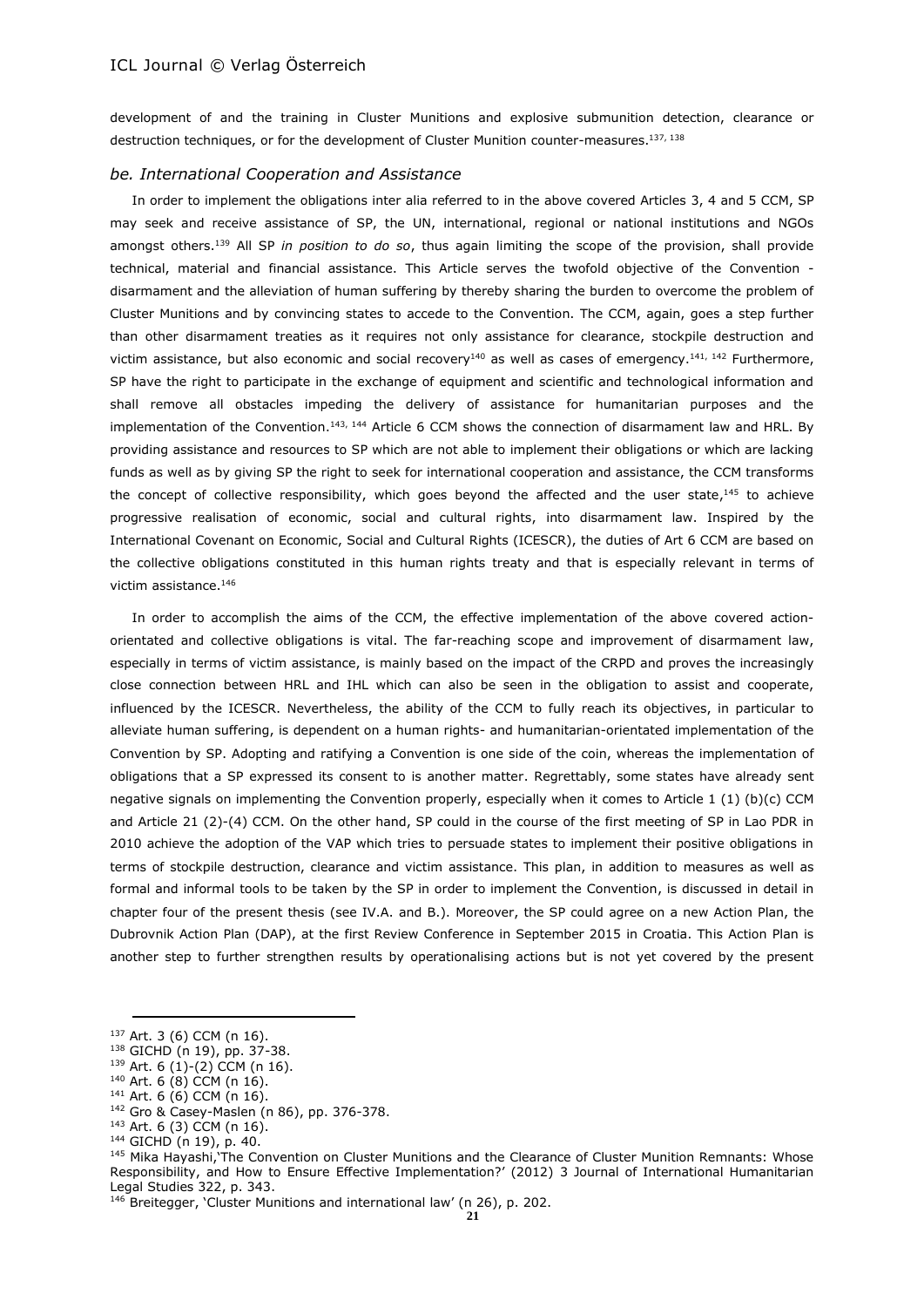thesis.<sup>147</sup> Now, the GCs as well as the APs and their system of general and special protection of children are examined. 148, 149

# 3. The Geneva Conventions and the Additional Protocols

Besides the very important regulation of the use of weapons, the Geneva system aims at the protection of those who are not or no-longer taking part in hostilities such as children. As civilians they are granted general protection in case of armed conflicts. Furthermore, the GCs and the APs establish a system of special protection of children which is also applicable if they take part in hostilities, keeping in mind their specific vulnerability in times of IAC and NIAC.<sup>150</sup> The CRC and its OPs also address the issue of children participating in hostilities which will be dealt with later on. In the following, the systems of general and special protection of children under the GCs and the APs are analysed.

#### a. General Protection

The fourth of the GCs, concerned with the protection of civilians in times of war as well as API dealing with IAC, provides general protection for children not taking part in hostilities. According to these treaties and the basic principle of *humane treatment*, children benefit from the provisions guaranteeing the right to life, the prohibitions on coercion, corporal punishment, torture, collective punishment and reprisals<sup>151</sup> in particular and shall be treated humanely in all circumstances which requires, as a minimum, the enjoyment of fundamental guarantees stated in Article 75 API such as the protection of life, health, physical or mental well-being and the personal dignity. Furthermore, the provisions regarding the conduct of hostilities are applicable to children as part of the civilian population, in particular Article 48 API, specifying the principle of distinction and Article 51 API, covering the prohibition of indiscriminate attack and the principle of proportionality. Common Article 3 to the GCs and Article 4 and 13 of APII are relevant for the protection of children during NIAC by repeating the principle of humane treatment, by granting fundamental guarantees to those not taking part in hostilities and by prohibiting the targeting of the civilian population and individual civilians.<sup>152</sup>

#### b. Special Protection

Based on the specific vulnerability of children in times of conflict, several provisions of the GCIV are devoted to the special care of children for instance in terms of evacuation and special zones, assistance and care, identification, family reunification, orphaned and unaccompanied children, education and cultural environment, personal rights, preferential treatment, arrested, detained or interned children and the exemption from death penalty. However, only API defines the principle of special protection of children by stating that children shall be the object of special respect, shall be protected against any form of indecent assault and that the parties to the conflict shall provide them with the care and aid they require, whether because of their age or for any other reason<sup>153</sup> which also applies for NIAC according to Article 4 (3) APII. The observance of those rules beforehand

<sup>&</sup>lt;sup>147</sup> Convention on Cluster Munitions, Review Conference of States Parties, 'Draft. Dubrovnik Action Plan' (CCM/CONF/2015/WP.3, 2015)

<sup>&</sup>lt;http://www.unog.ch/80256EDD006B8954/(httpAssets)/EDCC7B40F1CE5532C1257EB40041239F/\$file/CCM+C ONF+2015+WP.3.E.pdf> accessed 7 January 2016, p. 2.

<sup>&</sup>lt;sup>148</sup> Breitegger, 'Cluster Munitions and international law' (n 26), pp. 218-221.

<sup>149</sup> Leonard Blazeby, 'The Convention on Cluster Munitions and its domestic implementation' (2009) 35 Commonwealth Law Bulletin 721, pp. 721-722.<br><sup>150</sup> ICRC, Clegal Protection

<sup>150</sup> ICRC, 'Legal Protection of Children in Armed Conflict' (2003) <https://www.icrc.org/en/download/file/1033/children-legal-protection-factsheet.pdf> accessed 7 January 2016, p. 1.

<sup>&</sup>lt;sup>151</sup> Art. 27-34 Geneva Convention relative to the Protection of Civilian Persons in Time of War (adopted 12 August 1949, entered into force 21 October 1950) UNTS vol. 75, I-973. <sup>152</sup> ICRC (n 150), p. 1.

<sup>153</sup> Art.77 API (n 91).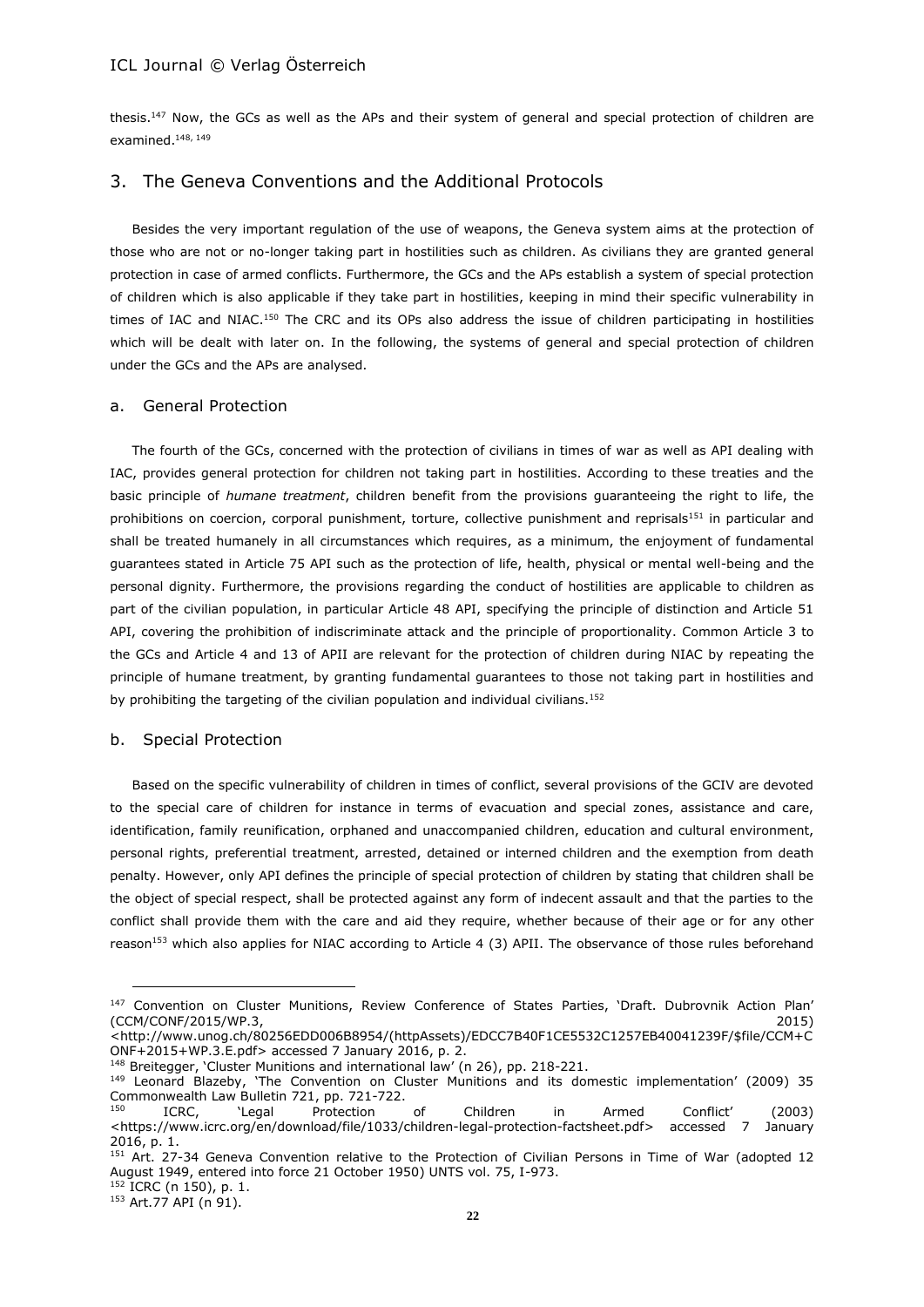and the guarantee of special and general protection of children by the parties to the conflict would contribute to the decrease of child victims, alleviate the impacts of war and allow for the enjoyment of fundamental rights of children.

But international HRL also constitutes a legal basis for the protection of children in armed conflicts and is demonstrated in the next part.

### B. Human Rights Law

The issue of the protection of children's rights in armed conflicts is also dealt with by HRL. It has its legal basis in several human rights treaties and in particular the CRC and its OPs, the Universal Declaration of Human Rights (UDHR), the International Covenant on Civil and Political Rights (ICCPR), the ICESCR, the Convention Against Torture (CAT), the International Labour Organisation (ILO) Conventions 29 and 182 as well as customary international HRL.<sup>154</sup> The present thesis exclusively deals with the CRC and its OPs and covers relevant provisions of the CRPD important for the purpose of this thesis.

#### 1. The Convention on the rights of the child

Although every state in the world, besides the United States, has ratified the CRC, there is nearly no other area where SP have failed to comply with their obligations in such an extensive way. Given the outstanding legitimacy of children's rights and the commitment of almost every state to protect them, the priority-setting, the assignments of funds and the implementation of the CRC show a completely different picture. Having this in mind, it is of utmost importance to look at children as a distinctive group of right-holders with specific needs, both in terms of protection as well as participation. The very broad and 54 Articles comprising Convention includes not only civil and political rights but also social, economic and cultural rights and by that takes into account a wide range of aspects relevant for the development of children and adolescents. Through the perception of autonomy of children on the one hand and a protection perspective on the other hand, the CRC pursues a comprehensive CRBA with regards to all dimensions of rights, which can be divided into protection rights, provision rights and participation rights. 155

According to Article 43 CRC, the Committee on the Rights of the Child is the main body to examine the progress made by SP in achieving the realization of the obligations undertaken by the Convention. In its General Comment No. 5 on general measures of implementation of the CRC the Committee identified four general principles of the Convention which shall be considered in particular when implementing it: a) to respect and ensure the rights set forth in the Convention to each child within their jurisdiction without discrimination of any kind (principle of non-discrimination, Art. 2 CRC), b) to acknowledge the best interests of the child as a primary consideration in all actions concerning children (best interest of the child principle, Art. 3(1) CRC), c) to ensure to the maximum extent possible the survival and development of the child according to the child's inherent right to life (Art. 6 CRC) and d) to give due weight to the child's right to express his or her views freely in all matters affecting the child (principle of participation, Art. 12 CRC).<sup>156</sup> No derogation of those principles is permitted, whether in times of war, armed conflicts or emergencies. <sup>157</sup> Children's right to life and the obligation of SP to ensure their survival and development according to Article 6 CRC is probably the most relevant provision when it comes to the use of Cluster Munitions. Related to this provision are the obligations to diminish

<sup>154</sup> SRSG-CAAC, 'The Six Grave Violations Against Children During Armed Conflict: The legal foundation' (2013) <https://childrenandarmedconflict.un.org/publications/WorkingPaper-

<sup>1</sup>\_SixGraveViolationsLegalFoundation.pdf> accessed 7 January 2016, p. 10.

 $155$  Sax (n 3), pp. 422-432.

<sup>156</sup> Committee on the Rights of the Child, 'General Comment No. 5' (Doc. CRC/GC/2003/5, 2003) <http://tbinternet.ohchr.org/\_layouts/treatybodyexternal/Download.aspx?symbolno=CRC%2FGC%2F2003%2F 5&Lang=en> accessed 7 January 2016, pp. 1-21.

<sup>&</sup>lt;sup>157</sup> Committee on the Rights of the Child, 'Report on the second session' (Doc. CRC/C/10, 1992) <http://www.bayefsky.com//general/crc\_c\_10\_2nd\_session\_1992.pdf> accessed 7 January 2016, para. 67.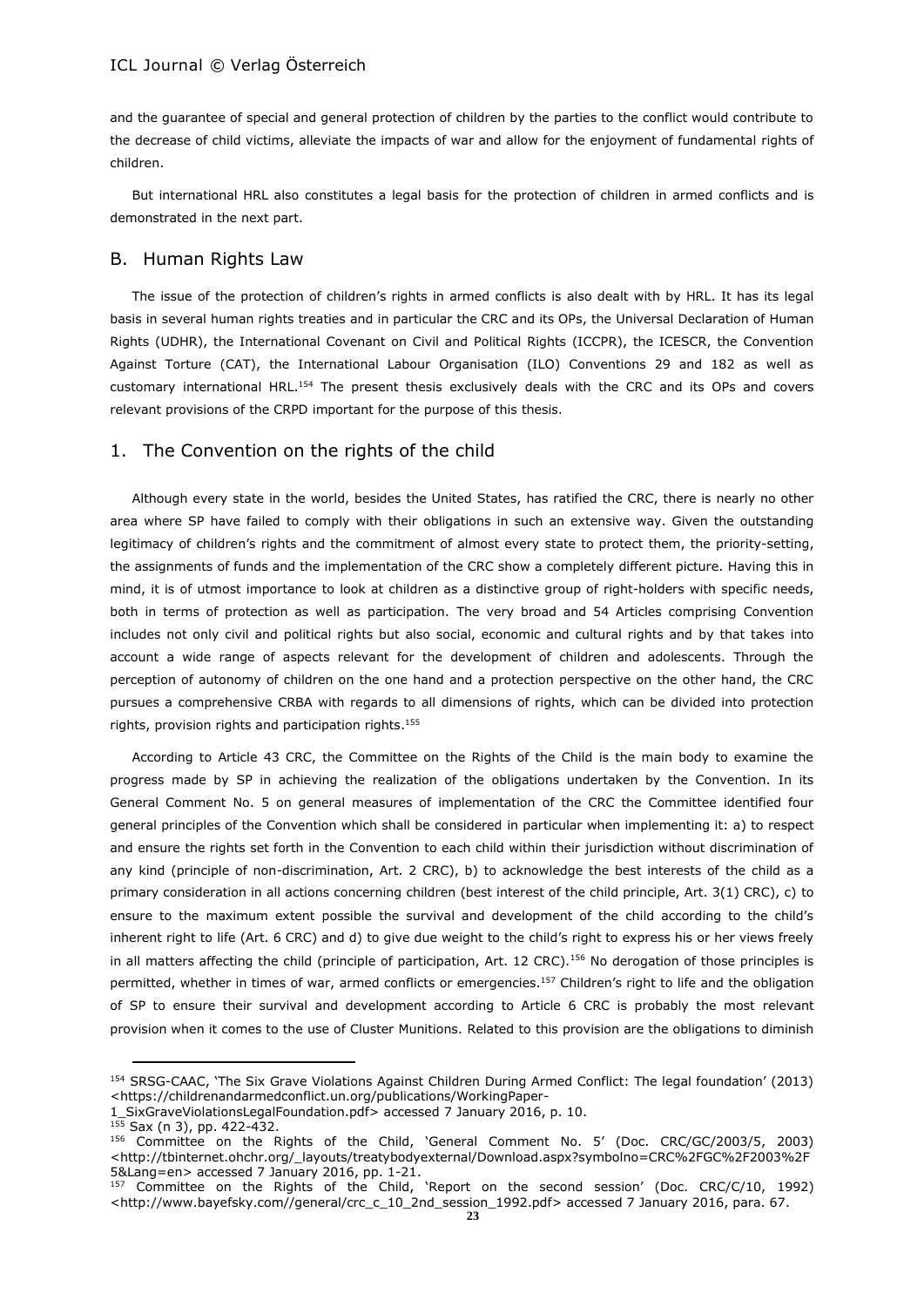child mortality, to ensure necessary medical assistance and health care<sup>158</sup> and to recognize the right of every child to a standard of living adequately for the child's physical, mental, spiritual, moral and social development. 159, 160 Pursuant to Article 4 of the Convention, requiring SP to undertake all appropriate legislative, administrative, and other measures for the implementation of the rights recognised in the CRC, the Committee furthermore extensively prescribes general measures of implementation to be taken by the SP in order to guarantee the full enjoyment of all rights of the Convention by all children inter alia the review of reservations, the ratification of other key international human rights instruments, and the adoption of legislative, administrative and other measures.<sup>161</sup> Besides the interpretative General Comments of the Committee, also the reporting procedure obligatory for the SP, with the participation of international bodies, NGOs and youth ombudspersons amongst others and the subsequent issuing of non-binding concluding observations by the Committee to the governments, as well as the holding of general discussions, contribute to a better assessment of the implementation process of the CRC.<sup>162</sup>

According to international customary law, applicable in IAC and NIAC, children affected by armed conflicts are entitled to special respect and protection.<sup>163</sup> The almost universally ratified CRC therefore states that, in accordance with their obligations under IHL to protect the civilian population in armed conflicts, SP shall take all feasible measures to ensure protection of and care for children who are affected by an armed conflict<sup>164</sup> and thereby also pay special attention to the needs of children commonly agreed to be especially vulnerable (see I.E.2.). Through Article 38 CRC, the Convention sets standards in terms of the protection of children in armed conflicts by referring to the application of rules of IHL relevant to children. 165

#### a. Optional Protocols to the Convention on the rights of the child

Three OPs to the CRC, namely the OP on the involvement of children in armed conflicts,<sup>166</sup> which entered into force in 2002, the OP on the sale of children, child prostitution and child pornography of the same year,<sup>167</sup> as well as the OP on a communication procedure of 2014, supplement the Convention. Especially the latter is of huge importance by allowing children to submit complaints for violations of their rights guaranteed by the CRC and the OPs. 168

# 2. The Convention on the Rights of Persons with Disabilities

According to the World Report on Disability of the World Health Organization (WHO), there are 93 million children from 0-14 years and around 150 million children and adolescents under the age of eighteen with moderate or severe disabilities.<sup>169</sup> Many of those disabilities are caused by armed conflicts and their aftermath

<sup>158</sup> Art. 24 (2) (a) (b) CRC (n 2).

<sup>159</sup> Art. 27 (1) CRC (n 2).

<sup>160</sup> Breitegger, 'Cluster Munitions and international law' (n 26), p. 102.

<sup>161</sup> Committee on the Rights of the Child (n 156), pp. 1-21.

<sup>162</sup> Sax (n 3), pp. 422-432.

<sup>163</sup> ICRC, Jean-Marie Henckaerts & Louise Doswald-Beck, 'Customary International Humanitarian Law. Volume 1: Rules' (2005) <https://www.icrc.org/eng/assets/files/other/customary-international-humanitarian-law-i-icrceng.pdf> accessed 7 January 2016, Rule 135.

<sup>164</sup> Art. 38 (4) CRC (n 2).

 $165$  Art. 38 (1) CRC (n 2).

<sup>166</sup> Optional Protocol to the Convention on the Rights of the Child on the involvement of children in armed conflict (adopted 25 May 2000, entered into force 12 February 2002) UNTS vol. 2173, A-27531.

<sup>&</sup>lt;sup>167</sup> Optional Protocol to the Convention on the Rights of the Child on the Sale of Children, Child Prostitution and Child Pornography (adopted 25 May 2000, entered into force 18 January 2002) UNTS vol. 2171, A-27531. 168 Preambular para. 6 Optional Protocol to the Convention on the Rights of the Child on a communications

procedure (adopted 19 December 2011, entered into force 14 April 2014) UNTS, A-27531. <sup>169</sup> WHO, 'World Report on Disability' (2011)

<sup>&</sup>lt;http://whqlibdoc.who.int/publications/2011/9789240685215\_eng.pdf?ua=1> accessed 7 January 2016, p. 36.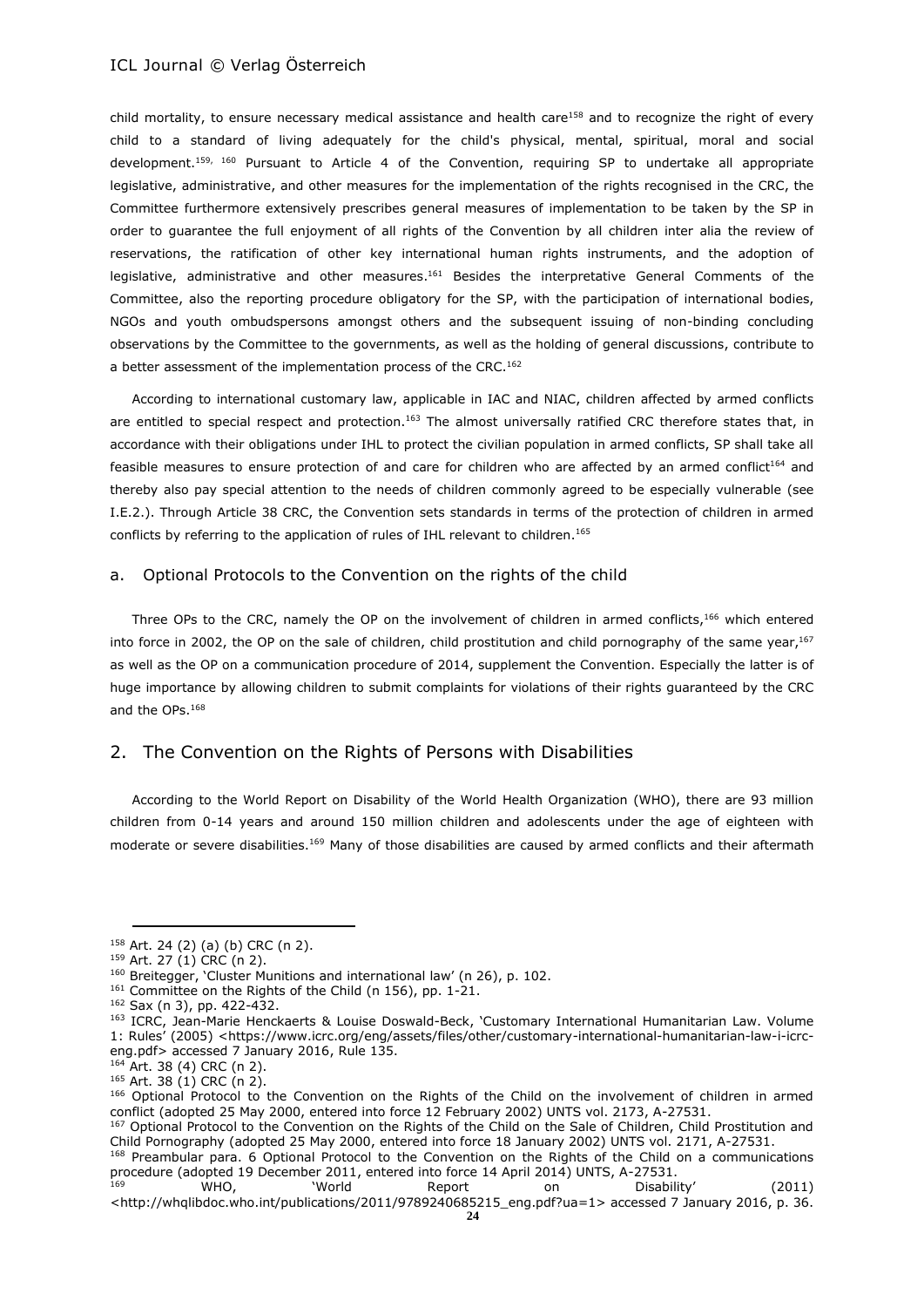as observed by the Committee on the Rights of the Child in its General Comment No. 9.<sup>170</sup> Proportionate to one child killed in conflict, at least three children get injured or permanently disabled. Disabilities of children resulting from armed conflicts are either caused *directly*, through injuries, mines, Cluster Munitions or other weapons as well as UXOs, toxic material or direct participation in hostilities, or *indirectly*, through the breakdown of the health system, illnesses or diseases and malnutrition.<sup>171</sup> Therefore the Committee on the Rights of the Child stresses the obligation of the SP to the CRC to take all necessary measures to protect children from the detrimental effects of war and armed violence and to ensure that children affected by armed conflicts have access to adequate health and social services, including psychosocial recovery and social reintegration. Because of the specific vulnerability and the severe consequences of weapons and conflicts for children, it underlines the importance of awareness-raising in terms of landmines and UXOs and urges SP to continue to locate mines and UXOs, to take measures to keep children away from suspected areas, and to strengthen their de-mining and clearance activities.<sup>172</sup> In this context Article 39 CRC on victim assistance for children affected by armed conflicts and Article 23 CRC on disabled children, which offers additional guidance on how to fully implement all children's rights and especially of those with disabilities, has to be mentioned.<sup>173</sup> According to the latter Article, states are in particular obliged to recognise the right of the disabled child to special care and their specific needs, to allow for the effective access to services so as to promote the child's social integration and individual development and to promote self-reliance as well as to facilitate the child's active participation in the community.<sup>174</sup> The comprehensive obligations of SP according to Article 5 CCM on victim assistance are also consistent with human rights standards, in particular with the CRPD, entered into force in 2008,<sup>175</sup> and hence connect disarmament law with HRL expressly in this area. Although this Convention is, according to its definition, only applicable to persons directly affected by weapons such as Cluster Munitions, whereas the CCM also encompasses families and communities, it is important to note that "the character of the CRPD as an HRL convention reaffirms that the taking of positive measures by a state to assist victims of armed conflicts, including cluster munition victims, is nothing but an issue of promoting, protecting and ensuring the full and equal enjoyment of all human rights they already have by virtue of their inherent dignity."<sup>176</sup>

An essential provision of the CRPD relevant for this thesis is Article 3 CRPD on general principles such as non-discrimination, which has its counterpart in Article 2 CRC and is also expressed in Article 5 (e) CCM, individual autonomy and participation, likewise stressed by the CRC and Article 5 (f) CCM, and equality as well as accessibility, particularly relevant in terms of access to medical services for children with disabilities living in remote areas and the elimination of life-impeding barriers.<sup>177</sup> Article 8 CRPD on awareness-raising is of importance regarding the specific needs and rights of persons with disabilities including Cluster Munition victims. The obligation of SP to collect reliable data with respect to Cluster Munition victims is an expression of the existing obligation of Article 31 CRPD to collect appropriate information in order to formulate and implement policies and to assess the implementation process of the SP. Similarly Article 32 CRPD acknowledges the significance of international cooperation and assistance for the full realization of the rights of persons with disabilities which is also referred to in Article 6 (7) CCM in relation to assistance for the implementation of Article 5 CCM and Article 5 (d) CCM as to resource mobilisation. Article 25 (b) CRPD requires states to provide

<sup>170</sup> Committee on the Rights of the Child, 'General Comment No. 9' (Doc. CRC/C/GC/9, 2006) <http://docstore.ohchr.org/SelfServices/FilesHandler.ashx?enc=6QkG1d%2fPPRiCAqhKb7yhsqIkirKQZLK2M58R F%2f5F0vHrn2YtDgO4ZjHSiu4mMCNKxeV7PxOOmQZL5v2IpgSJyXYy3ETTtUI65KMAgOvcRYyPXQKoIa4QlaTvSVK FUBC0> accessed 7 January 2016, para. 55.

<sup>171</sup> Andrea Canepa, 'Children with disabilities: neglected during peacetime, forgotten during conflict', pp. 175-186 in David Mitchell & Valerie Karr (eds.), *Crisis, Conflict and Disability. Ensuring Equality* (Routledge 2014), pp. 175-186.

 $172$  Committee on the Rights of the Child (n 170), para. 55.

<sup>173</sup> Breitegger, 'Cluster Munitions and international law' (n 26), pp. 103 and 131.

 $174$  Art. 23 (1)-(3) CRC (n 2).

<sup>175</sup> Convention on the Rights of Persons with Disabilities (adopted 13 December 2006, entered into force 3 May 2008) UNTS, vol. 2515, I-44910.

<sup>&</sup>lt;sup>176</sup> Breitegger, 'Cluster Munitions and international law' (n 26), p. 108.

<sup>177</sup> Art. 9 CRPD (n 175).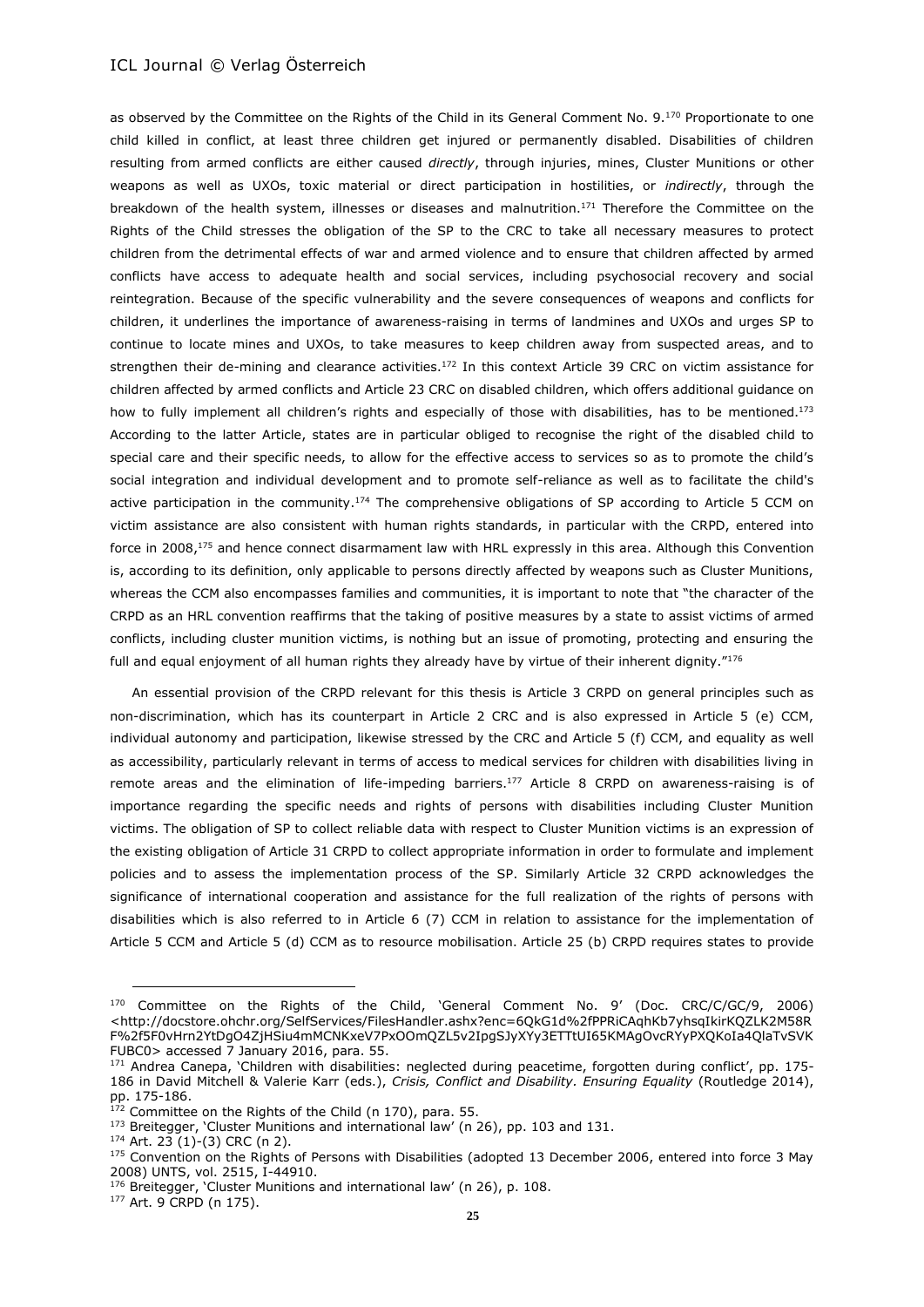those health services needed by persons with disabilities, including early identification and intervention as appropriate, and services designed to minimize and prevent further disabilities. As mentioned above, especially children are in need of adequate emergency medical care, trauma surgical management, long-term rehabilitation and prostheses management due to severe injuries caused by Cluster Munitions and their ongoing growth which has to be provided in remote areas as well<sup>178</sup> (see II.E.). Article 26 CRPD, dedicated to habilitation and rehabilitation, provides for the full inclusion and participation of persons with disabilities in all aspects of life (see. II.E. and II.G.) covering also psychological rehabilitation (see II.C.) as well as the support with medical assistive devices and thereby also contributes to the personal mobility of children with disabilities demanded by Article 20 CRPD. Finally, in analogy to Article 5 CCM and Article 4 CRC, Article 4 CRPD obliges SP to adopt appropriate national measures in order to implement the rights recognised in the Convention. Therefore, this Convention has several monitoring and implementation mechanism at its disposal, including the establishment of a Committee on the Rights of Persons with Disabilities<sup>179</sup> as well as national focal points<sup>180</sup> also provided for by Article 5 (2) (g) CCM, a reporting procedure obligatory for the SP,<sup>181</sup> and a complaint procedure as well as an inquiry procedure according to the OP of the Convention. Especially the complaints procedure allows for complaints of child victims of Cluster Munitions with disabilities in case of the violation of their rights guaranteed by the CRPD.<sup>182</sup>

# C. Concluding remarks on the relationship between IHL and HRL

Against the backdrop of the specific analysis of IHL and HRL relevant for child victims of cluster munitions, certain concluding remarks on the relationship between these two legal regimes shall be briefly presented here. Both frameworks share common characteristics but also differ in various ways. Their mutual aim is the protection of human beings, their lives, health as well as their dignity through the regulation of methods and means of warfare, the protection of those not or no longer taking part in hostilities as well as the provision of fundamental guarantees (IHL) or rights (HRL), especially for the most vulnerable such as children. Whereas IHL is specifically applicable in situations of armed conflicts, states often derogate their obligations under HRL in cases of emergencies, notably armed conflicts. Nevertheless, there are certain rights guaranteed by HRL which are not derogable, in particular the right to life, the prohibition of torture or cruel, inhuman or degrading treatment and slavery. IHL binds all parties of the conflict in all circumstances, including NSAG and therefore oversees their horizontal relationship. HRL on the contrary explicitly establishes duties for states, regulating the vertical relationship between states and individuals living on their territory or under their jurisdiction. Whether or not HRL is also applicable to NSAG is debated. Particularly in cases of effective control of a region or territory, the UN Security Council (SC) calls for respect of HRL also by NSAG. Similarly, the extraterritorial application of HRL for states is disputed while IHL applies wherever an armed conflict takes place.<sup>183</sup> In terms of the relationship of the two frameworks, the Human Rights Committee expressed in its General Comment No. 31 the opinion that both spheres of law are complementary, not mutually exclusive (complementary approach), 184 whereas the International Court of Justice (ICJ) took the *lex specialis* approach. According to this approach, developed in the ICJs *Nuclear Weapons* and *Wall* Advisory Opinions, the more explicit and restrictive rule (*lex specialis*) overrides the implicit and broader one (*lex generalis*) if IHL and HRL are at conflict with each other. In such a case the general rule is not extinguished and shall be consulted for interpretation, unless

 <sup>178</sup> Art. 25 (c) CRPD (n 175).

<sup>179</sup> Art. 34 CRPD (n 175).

<sup>180</sup> Art. 33 (1) CRPD (n 175).

<sup>181</sup> Art. 35 CRPD (n 175).

<sup>182</sup> Breitegger, 'Cluster Munitions and international law' (n 26), pp. 108-115 and 200-202.

<sup>183</sup> Alexander Breitegger, 'The interplay between Human Rights and Humanitarian Law', pp. 512-520 in Manfred Nowak & Karolina M Januszewski & Tina Hofstätter (eds.), *All Human Rights for All. Vienna Manual on Human Rights*, (Neuer wissenschaftlicher Verlag 2012), pp. 512-520.

<sup>184</sup> Human Rights Committee, 'General Comment No. 31' (Doc. CCPR/C/21/Rev.1/Add.13, 2004) <http://tbinternet.ohchr.org/\_layouts/treatybodyexternal/TBSearch.aspx?Lang=en&TreatyID=8&DocTypeID=1 1> accessed 7 January 2016, para. 11.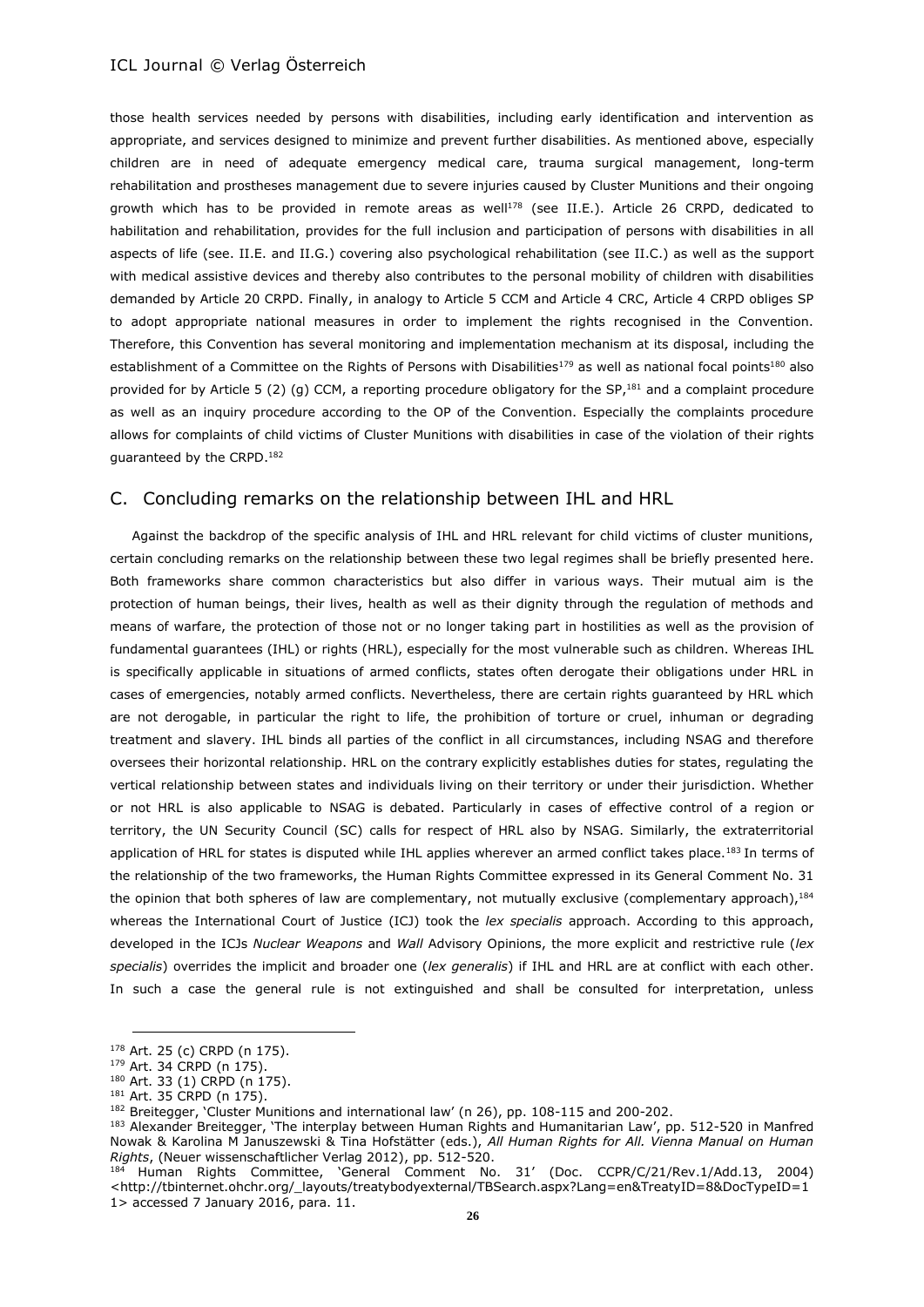harmonization is not possible.<sup>185</sup> Cases of exclusive application of either HRL or IHL are unproblematic which is for instance the case regarding the social and economic reintegration of victims after conflicts, claimed to fall under the regime of HRL which is, for example, expressed in the obligation of the SP to the CCM to provide assistance to Cluster Munition victims.<sup>186</sup> In terms of the legitimate use of Cluster Munitions, respecting the fundamental principles of IHL, as well as appropriate marking, clearance, risk education and warnings of people affected by UXOs, both spheres of law need to be consulted.<sup>187</sup> Finally, only in cases of violations of HRL, individuals have the possibility to initiate a complaints procedure against states, provided for by several human rights treaties. Redress for serious violations of IHL may only be claimed in front of the ICC according to the Rome Statute but this specifically deals with individual criminal responsibility, not with the responsibility of States or NSAG as such. Unlike HRL, IHL seeks to hold perpetrators accountable instead of allowing for individual complaints.<sup>188</sup>

# D. The UN normative and policy framework

Due to the extensive violation of all kinds of children's rights, civil and political as well as economic, social and cultural rights, caused by armed conflicts, the international community adopted a comprehensive normative and policy framework, being aware of the huge impacts of armed conflicts on children. Starting point of the development of the UN framework was the publication of the so-called Machel report in 1996 on the impacts of armed conflicts on children which one year later led to the appointment of the Special Representative of the Secretary General for children and armed conflict (SRSG-CAAC), recommended<sup>189</sup> by the UN General Assembly (GA).<sup>190</sup> In close collaboration with the Committee of the Rights of the Child and the Human Rights Council, the SRSG-CAAC is mainly responsible for the promotion, advocacy for and protection of the rights of the child affected by armed conflicts as well as awareness-raising, the strengthening of international cooperation and the support of the Secretary-General of the UN (UNSG) with the gathering of information relevant for the preparation of the annual report on children and armed conflicts to the SC. <sup>191</sup> One of the key achievements of the SRSG-CAAC was the proposal of six areas of concern and grave violations of children's rights affected by armed conflicts to the Human Rights Committee in 2005, dealing with a) killing and maiming of children, b) recruiting or using child soldiers, c) attacks against schools or hospitals, d) rape and other forms of sexual violence against children, e) abduction of children and f) denial of humanitarian assistance to children.<sup>192</sup> According to the SRSG-CAAC the use of explosive weapons, such as Cluster Munitions, in populated areas is linked to at least four of those grave violations.<sup>193</sup>

In this context, landmark Resolution 1612, adopted by the SC in 2005 and referred to by the CCM,<sup>194</sup> is of utmost importance. It established the Monitoring and Reporting Mechanism (MRM) of the above mentioned six violations, as well as the Security Council Working Group on children and armed conflict (SCWG-CAAC), in charge of the review of the implementation and the work of the MRM.<sup>195</sup> Resolutions 1882<sup>196</sup> of 2009 and

 $193$  Save the Children (n 58), p. 3.

<sup>&</sup>lt;sup>185</sup> International Law Commission, 'Report on the work of its fifty-eighth session to the General Assembly' (Doc. A/61/10, 2006) <http://legal.un.org/ilc/documentation/english/reports/a\_61\_10.pdf> accessed 7 January 2016, p. 409.

<sup>186</sup> Art. 5 (1) CCM (n 16).

<sup>&</sup>lt;sup>187</sup> Breitegger, 'Cluster Munitions and international law' (n 26), pp. 90-92.

<sup>188</sup> Breitegger, 'Human Rights and Humanitarian Law' (n 183), p. 517.

 $189$  See General Assembly, 'Resolution – The rights of the child' (UN Doc. A/RES/51/77, 1997) <http://www.un.org/ga/search/view\_doc.asp?symbol=A/RES/51/77> accessed 7 January 2016. <sup>190</sup> FRAME (n 8), pp. 124-125.

<sup>191</sup> OSRSG-CAAC, 'Our Work' <https://childrenandarmedconflict.un.org/mandate/our-work/> accessed 7 January 2016.

<sup>&</sup>lt;sup>192</sup> UNICEF, 'Implementation Handbook for the Convention on the Rights of the Child' (3<sup>rd</sup> edn, 2007) <http://www.unicef.org/publications/files/Implementation\_Handbook\_for\_the\_Convention\_on\_the\_Rights\_of\_t he\_Child\_Part\_1\_of\_3.pdf> accessed 7 January 2016, pp. 578-579.

<sup>&</sup>lt;sup>194</sup> Preambular paragraph 15 of the CCM (n 16).<br><sup>195</sup> Security Council Preselution

<sup>&</sup>lt;sup>195</sup> Security Council, 'Resolution 1612' (UN Doc. S/ Res/1612, 2005), <http://www.un.org/en/ga/search/view\_doc.asp?symbol=S/RES/1612(2005)> accessed 7 January 2016.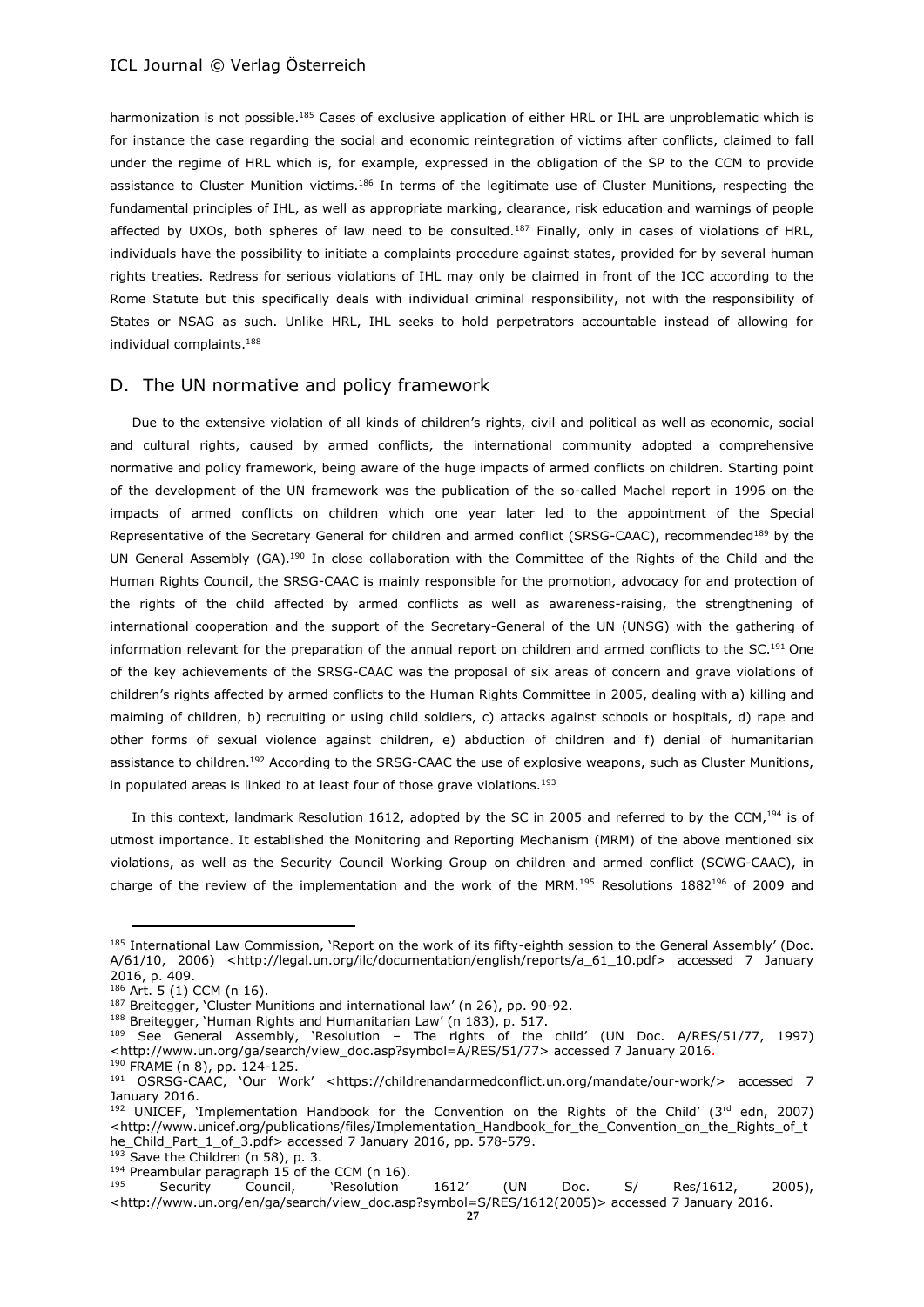resolution 1998<sup>197</sup> of 2011 expanded the possibility to establish a MRM country team, which was initially only possible in cases of recruitment and use of children as soldiers, also to instances of killing and maiming, rape and other sexual violence as well as attacks against schools or hospitals. States and/or non-state actors, committing those violations, are listed by the UNSG in his or her annual report<sup>198</sup> on children and armed conflicts, based especially on the data collected by the MRM. In the report of the UNSG of 2014, it is noted that armed conflicts cause a disproportionate impact on children due to the use of explosive weapons, leading to a significant spike in the killing and maiming of children.<sup>199</sup> When it comes to the use of Cluster Munitions, the principles of the prohibition of killing and maiming civilians including children and the right not to be deprived of their life, quaranteed by IHL and HRL as well as international jurisprudence are repeatedly violated.<sup>200</sup> In addition to the before mentioned resolutions, the SC adopted eight other resolutions on children and armed conflicts between 1999 and January 2016 dealing with the protection of children affected by armed conflicts and thereby developed a strong as well as comprehensive normative and policy framework.<sup>201</sup>

# IV. The implementation of the Convention on Cluster Munitions

In the next chapter, the present thesis deals with the concrete implementation of the CCM. First, it covers the implementation process of the CCM as well as the mechanisms at its disposal to give effect to the Convention, such as treaty meetings and transparency measures. Secondly, the VAP and the actions to be taken by the SP in order to implement the CCM properly are discussed. The main part of the final chapter deals with a CRBA to the implementation of the CCM. It tries to define such an approach as well as areas of action in order to guarantee the rights of the child when it comes to the use of Cluster Munitions.

# A. Implementation of the Convention on Cluster Munitions

It is one of the most fundamental principles of international law to adopt domestic measures in order to implement the CCM effectively. SP have to take a variety of actions and measures to target the far-reaching obligations of the Convention not only in terms of the prohibitions covered in Article 1 but also the Convention's positive requirements; in particular those dealt with in chapter three of the thesis.<sup>202</sup> Moreover, the collective responsibility of the SP in fulfilling the obligations of the Convention has to be ensured whereas circumvention of the duties must be avoided. Therefore, the Convention has several formal and informal procedures of supervision of the implementation at hand.<sup>203</sup>

### 1. National Implementation Measures

The legal basis for the obligation of the SP to the CCM to implement their obligations, besides other provisions that require national actions, is Article 9 CCM. According to this Article, SP shall take all appropriate legal, administrative and other measures to implement this Convention, including the imposition of penal sanctions to prevent and suppress any activity prohibited to a SP under this Convention undertaken by persons

<sup>196</sup> Security Council, 'Resolution 1882' (UN Doc. S/ Res/1882, 2009) <http://www.un.org/en/ga/search/view\_doc.asp?symbol=S/RES/1882(2009)> accessed 7 January 2016. <sup>197</sup> Security Council, 'Resolution 1998' (UN Doc. S/ Res/1998, 2011) <http://www.un.org/en/ga/search/view\_doc.asp?symbol=S/RES/1998(2011)> accessed 7 January 2016. 198 For the list of the annual reports since 2000 see Watchlist on children and armed conflict, 'Secretary-General Annual reports to the Security Council on Children and Armed Conflict' <[http://watchlist.org/secretary-general](http://watchlist.org/secretary-general-annual-reports-to-the-security-council-on-children-and-armed-conflict/)[annual-reports-to-the-security-council-on-children-and-armed-conflict/>](http://watchlist.org/secretary-general-annual-reports-to-the-security-council-on-children-and-armed-conflict/) accessed 8 July 2015.

<sup>199</sup> UNSG, 'Annual report on children and armed conflict' (UN Doc. S/2014/339, 2014) <http://watchlist.org/wordpress/wp-content/uploads/S-2014-339-2014-SGs-CAC-report.pdf> accessed 7 January 2016.

<sup>200</sup> SRSG-CAAC (n 154), pp. 14-15.

<sup>201</sup> FRAME (n 8), pp. 125-127.

<sup>202</sup> Gro & Casey-Maslen (n 86), pp. 477-478.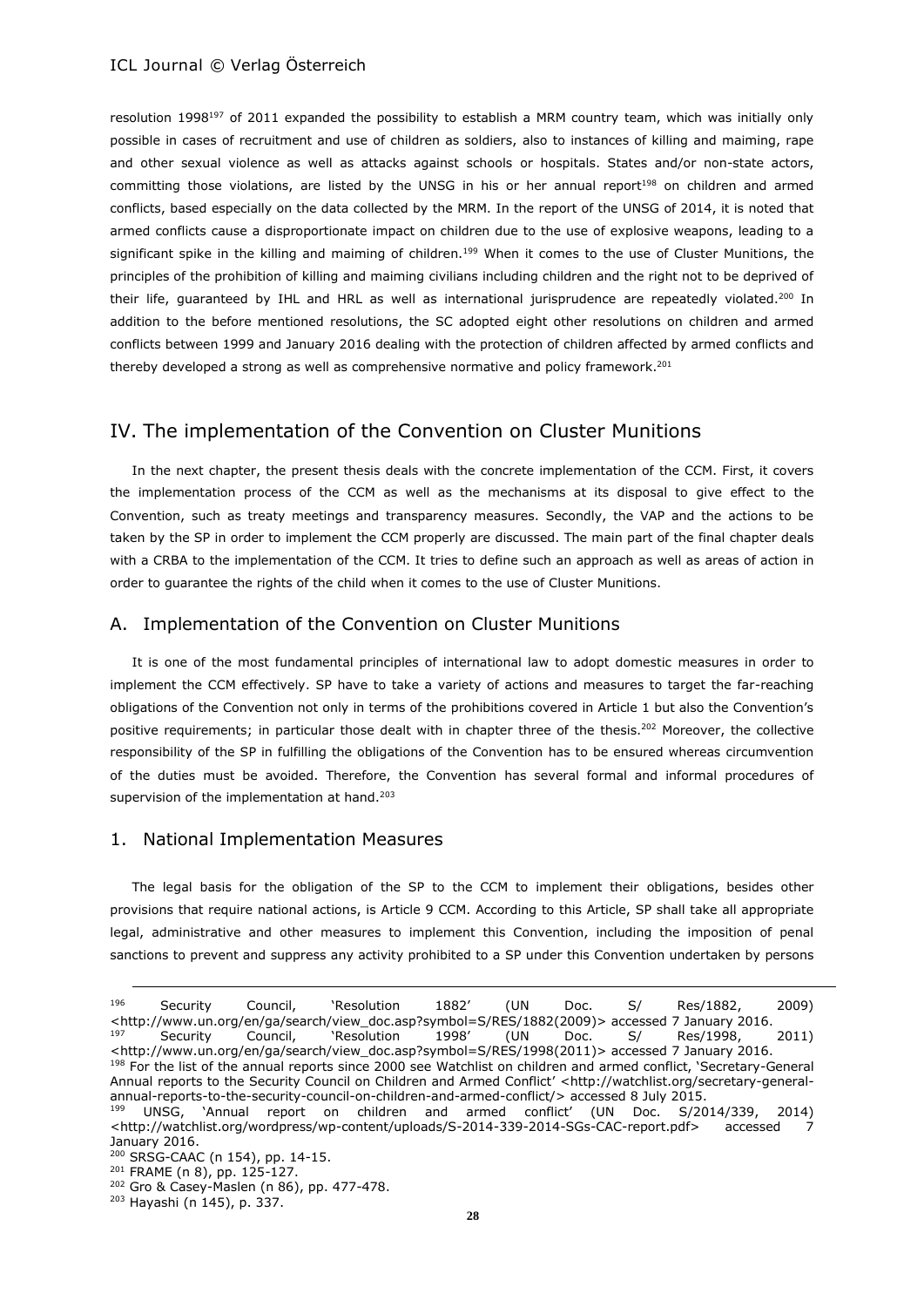or on territory under its jurisdiction or control.<sup>204</sup> The duty to ensure the fulfilment of the Convention, once again, goes one step further than other IHL instruments such as the APMBC. Whereas other weapon treaties only refer to the suppression and prevention of prohibited acts, the CCM is very broad by expressing that also positive requirements have to be implemented. Appropriate measures have to be taken to implement *all* of the obligations under the Convention. The CCM does not define what constitutes an appropriate measure which gives SP an extensive margin of appreciation. This broad and open-ended formulation can be explained by the diverse legal and governmental systems of the SP, the diverging kinds of provisions and the different implementation strategies of the states. It does not mean that SP cannot approve measures that go further than the standards set in the Convention as long as they are in line with the legally binding definitions of Article 2 CCM. However, in order to constitute an *appropriate measure,* it has to be consistent with the object and purpose of the Convention. Furthermore, measures are considered to be appropriate if they are necessary for the implementation of the Convention.

Likewise the CCM does not explicitly say which kind of legal or administrative measures have to be taken or which actions are meant by *other measures*. Legal measures are assumed to be national legislation, regulations and decrees which are legally binding whereas administrative measures comprise orders, procedures, policies, instructions and regulations without the force of law. Most of the provisions containing positive obligations already prescribe specific domestic actions SP have to undertake, for example the very broad Article 5 on victim assistance, and, in general, require a combination of policies, orders, guidelines, programmes, regulations, legislations and other measures. Other actions are neither legal nor administrative measures but measures which are essential for the full implementation of the Convention such as the promotion of universality of the Convention or the participation at meetings of SP or other meetings. Another feature of Article 9 CCM is the imposition of penal sanctions. It is the only specific measure foreseen in this Article and requires the prohibition of acts prohibited by the Convention under criminal law. The compliance with this obligation will presumably demand for an amendment to existing penal laws, the adoption of a new act as well as the establishment of penal sanctions equivalent to the severity of the violation. In this regard, exceptions under Article 3 CCM have to be taken into account. Moreover, those acts have to be committed by *persons or on territory* under the *jurisdiction or control* of the SP which concerns the scope of the measures. The wording of the phrase implies that the prohibited activity has to occur within the territory of the SP or in a region where the state has jurisdiction or control or has to be undertaken by a national of the state and hence requires the application of extraterritorial jurisdiction of Article 9 CCM.

Finally, the Article does not provide a definition of *person* which can be both, a natural person, meaning individuals, as well as a legal person such as corporations and companies. The concrete implementation will very much depend on the national law of the SP, but already existing practices of the states to hold legal persons criminally liable as well as the purpose of the Convention, argue for a comprehensive reading of the term.205, <sup>206</sup>

#### 2. Treaty Meetings

One of the main instruments to evaluate the effectiveness of the implementation of the Convention and the progress made by the SP are regular meetings of the states<sup>207</sup> also open for other relevant stakeholders such as NGOs and international organisations. So far, there have been five meetings of SP in Lao PDR, Lebanon, Norway, Zambia and Costa Rica.<sup>208</sup> The results of those meetings are non-binding documents which are,

<sup>204</sup> Art. 9 CCM (n 16).

<sup>205</sup> Gro & Casey-Maslen (n 86), pp. 473-490.

<sup>206</sup> Blazeby (n 149), pp. 723-726.

 $^{207}$  Art. 11 CCM (n 16).

<sup>&</sup>lt;sup>208</sup> Convention on Cluster Munitions, 'Meetings of State Parties' <http://www.clusterconvention.org/meetings/msp/> accessed 7 January 2016.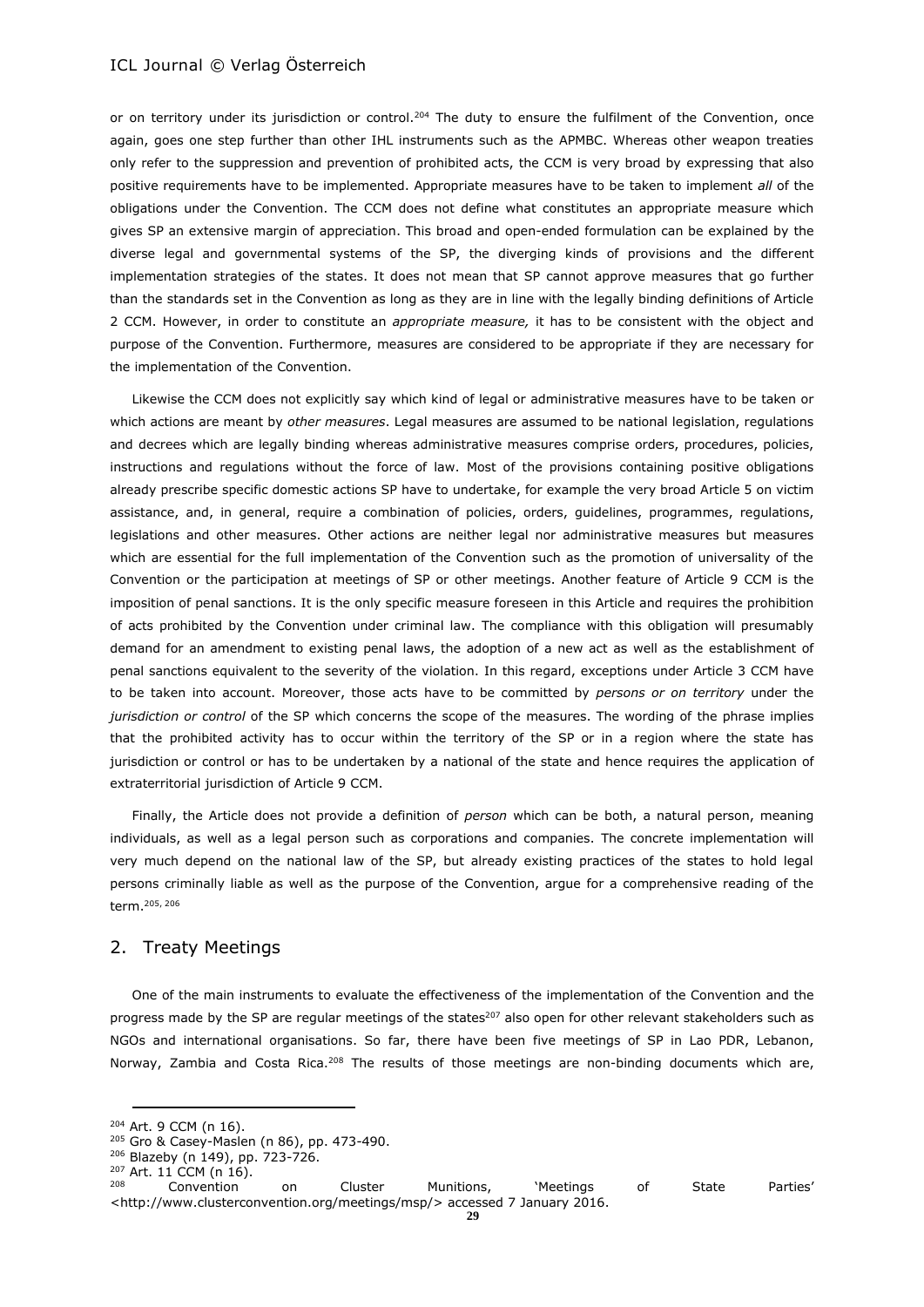however, useful to understand the views of the states on how to implement their obligations.<sup>209</sup> In order to facilitate the implementation and to assess improvements, SP decided to hold Coordination Committee Meetings<sup>210</sup> and additional annual informal *intersessional meetings* in Geneva with the participation of all relevant stakeholders. Those meetings, the fifth of which took place in June 2015,<sup>211</sup> are not provided for by the Convention itself, but are inspired by the practice to convene intersessional meetings in the context of the APMBC. The same applies to the creation of an Implementation Support Unit (ISU) contributing to an effective application of the Convention<sup>212</sup> which was established by the SP in May 2015.<sup>213</sup> Until now there have also been several regional meetings, aiming at universal adherence to the Convention and the support of SP to comply with their duties.<sup>214</sup> Furthermore, Article 12 CCM schedules the holding of a *review conference* five years after the entry into force for the revision of the *status and operation* of the Convention. In September 2015, the SP to the CCM convened for the first Review Conference in Dubrovnik, Croatia.<sup>215, 216</sup>

All these formal treaty meetings and informal assemblies constitute a vital platform to find solutions, to take actions, to persuade, to exchange data, views and best practices as well as to discuss all issues related to Cluster Munitions and children. Moreover, this kind of transparency and monitoring is able to generate pressure by influencing action of states which want to protect their reputation and by providing information to the civil society which plays a comparatively strong and prominent role in monitoring the implementation of the CCM as under the APMBC. Although there are no sanctions for non-compliance provided for by the Convention, it is in the interest of the SP, which are under considerable pressure, to deliver information in order to receive appropriate recommendations and assistance of other states.<sup>217</sup> Because of the non-legally binding character of the issued documents, such as the VAP, the frequency of the meetings needs to be increased in order to achieve the desired results.<sup>218</sup>

### 3. Transparency Measures

Another tool to promote compliance and to assess the status of implementation of the Convention are transparency reports. According to Article 7 CCM, SP shall submit an initial report to the UNSG within 180 days after the entry into force of the Convention and in the following provide annually updated reports, not later than on 30 April every year;<sup>219</sup> the report should focus on 14 subjects such as national implementation measures, measures regarding risk education and victim assistance as well as on relevant information concerning the size, location and number of submunitions.<sup>220</sup> After receiving the transparency reports, the UNSG is required to transfer them to the SP.<sup>221</sup> The comprehensive issues SP are obliged to report on, are ground-breaking in disarmament law. Transparency creates an atmosphere of trust, helps to overcome challenges and hurdles, to identify the assistance needed, to exchange best practices and information, to monitor the implementation

 $^{209}$  Hayashi (n 145), p. 335.<br> $^{210}$  Convention

<sup>210</sup> Convention on Cluster Munitions, 'Coordination Committee Meetings' <http://www.clusterconvention.org/documents/cc-meetings/> accessed 7 January 2016. <sup>211</sup> Convention on Cluster Munitions, 'Intersessional Meetings'

<sup>&</sup>lt;http://www.clusterconvention.org/meetings/intersessional-meetings/> accessed 7 January 2016. <sup>212</sup> Gro & Casey-Maslen (n 86), p. 498.

<sup>213</sup> Convention on Cluster Munitions, 'Implementation Support Unit' <http://www.clusterconvention.org/isu/> accessed 7 January 2016.

<sup>214</sup> Convention on Cluster Munitions, 'Regional Meetings' <http://www.clusterconvention.org/meetings/regionalmeetings/> accessed 7 January 2016.

<sup>215</sup> Convention on Cluster Munitions, 'Review Conference' <http://www.clusterconvention.org/meetings/1rc/> accessed 7 January 2016.

<sup>216</sup> Gro & Casey-Maslen (n 86), p. 507.

<sup>217</sup> Hayashi (n 145), pp. 337-339.

<sup>218</sup> ibid p. 341.

 $219$  Art. 7 (1)-(2) CCM (n 16). <sup>220</sup> Art. 7 (1) (a)-(n) CCM (n 16).

 $221$  Art. 7 (3) CCM (n 16).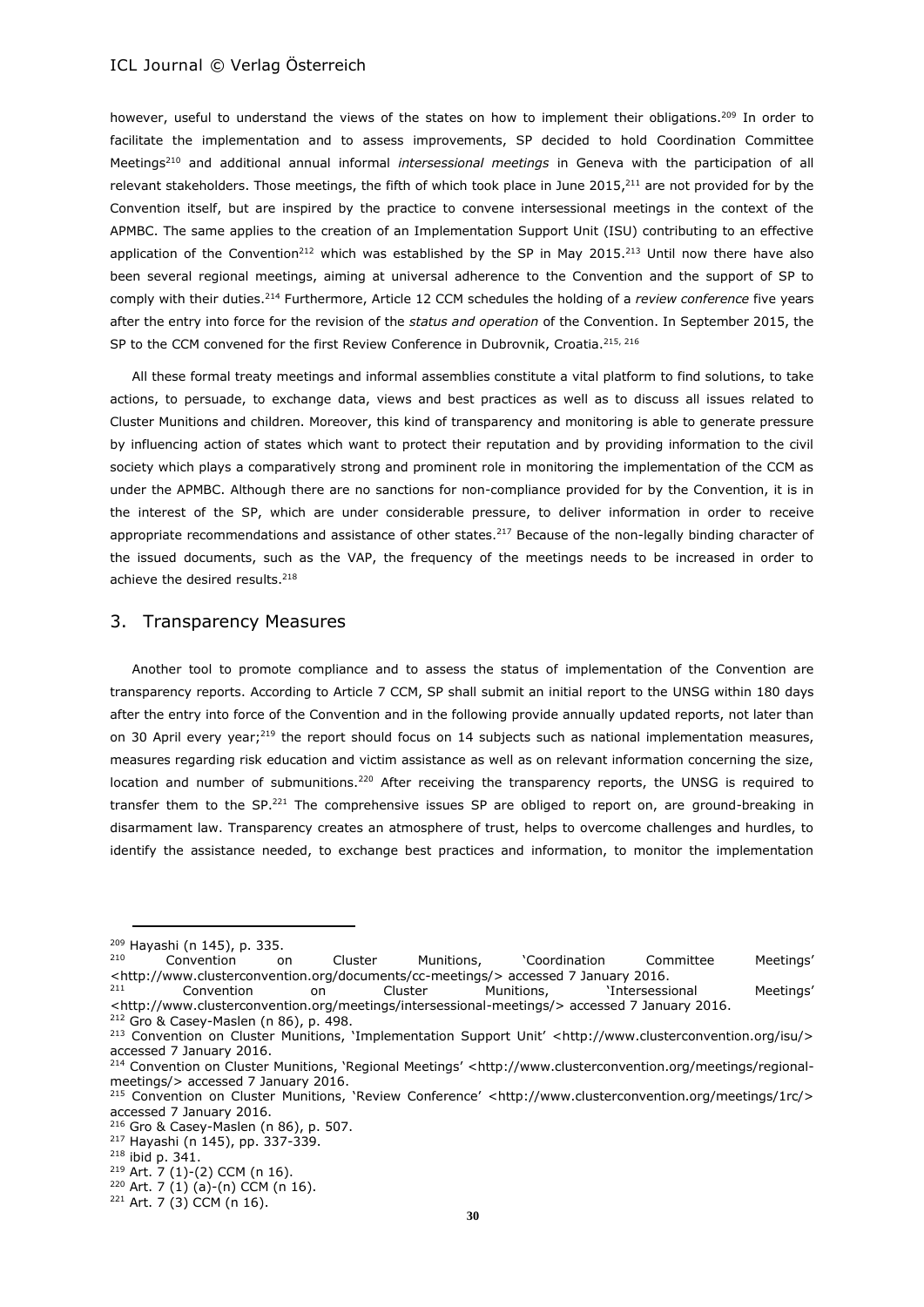process, to generate pressure through knowledge of the civil society about the efforts of the SP, to foster cooperation and to altogether contribute to the achievement of the aims of the Convention.<sup>222</sup>

# 4. Facilitation and Clarification of Compliance and Dispute Settlement

A different procedure of supervision is delineated in Article 8 of the Convention which concerns the facilitation and clarification of compliance. SP agree to consult and cooperate with each other regarding the implementation of the provisions of this Convention and to work together in a spirit of cooperation to facilitate compliance by SP with their obligations under this Convention. <sup>223</sup> Through the UNSG *any* SP can ask for clarification of a matter of compliance with the Convention by another SP. The addressed state shall provide all information at its disposal within 28 days so as to clarify the issue satisfactorily for the requesting SP which is otherwise entitled to submit the question to the next meeting of SP. To answer the request, states have to take action in advance with respect to the empowerment of a Minister or other official who is qualified to provide relevant information and who is also able to fulfil the reporting obligations under Article 7 of the Convention on behalf of the state.<sup>224</sup> The meeting of SP is thereupon competent to suggest means in order to solve and clarify the issue, to adopt procedures as well as to draft a resolution.<sup>225</sup> In addition, it may recommend cooperative measures according to Article 6 of the Convention.<sup>226</sup> Besides the other formal mechanisms of supervision discussed before, this procedure is able to contribute to the better implementation of the Convention. Although the measures taken by the meeting of SP are only recommendations, all SP, as a whole, are in the spirit of collective responsibility concerned with matters of compliance. Especially by putting every SP in the position to start the procedure, for example, with regard to victim assistance, this instrument is very progressive and facilitates the participation of all states in the implementation process.<sup>227</sup>

Finally, the Convention has an instrument available to resolve disputes between SP. According to Article 10, SP shall consult together by negotiation or by other peaceful means, including recourse to the meeting of SP and referral to the ICJ, in order to settle disputes relating to the interpretation or application of the Convention.<sup>228</sup> The role of the meeting of SP is rather a consolidating and recommending one and should encourage states to solve their disagreements and to comply with their commitments.<sup>229</sup> Together with Article 8, which operates on an international level and which is less adversarial than Article 10, as well as Article 9, working on a national level, they establish a system to ensure SP compliance with its positive and negative obligations.<sup>230</sup>

# B. The Vientiane Action Plan

On 12 November 2010, in the course of the first meeting of SP in Vientiane, Lao PDR, SP to the CCM adopted a plan, the VAP, so as to ensure efficient and timely application of the Convention. The non-legally binding plan<sup>231</sup> seeks to support SP in meeting their obligations by translating them into 66 concrete actions and targets which should be achieved within a specific timeframe. The measureable targets of the VAP render it possible to monitor the implementation process of the Convention by the SP and represent priorities of the

<sup>222</sup> Gro & Casey-Maslen (n 86), pp. 422-424.

 $223$  Art. 8 (1) CCM (n 16).

<sup>224</sup> Blazeby (n 149), p. 726.

<sup>225</sup> GICHD (n 19), p. 41.

<sup>226</sup> Art. 8 (5) CCM (n 16).

<sup>227</sup> Hayashi (n 145), pp. 339-340.

<sup>228</sup> Art.10 (1) CCM (n 16).

<sup>229</sup> Hayashi (n 145), pp. 340-341. <sup>230</sup> Gro & Casey-Maslen (n 86), p. 455.

<sup>231</sup> ibid p. 341.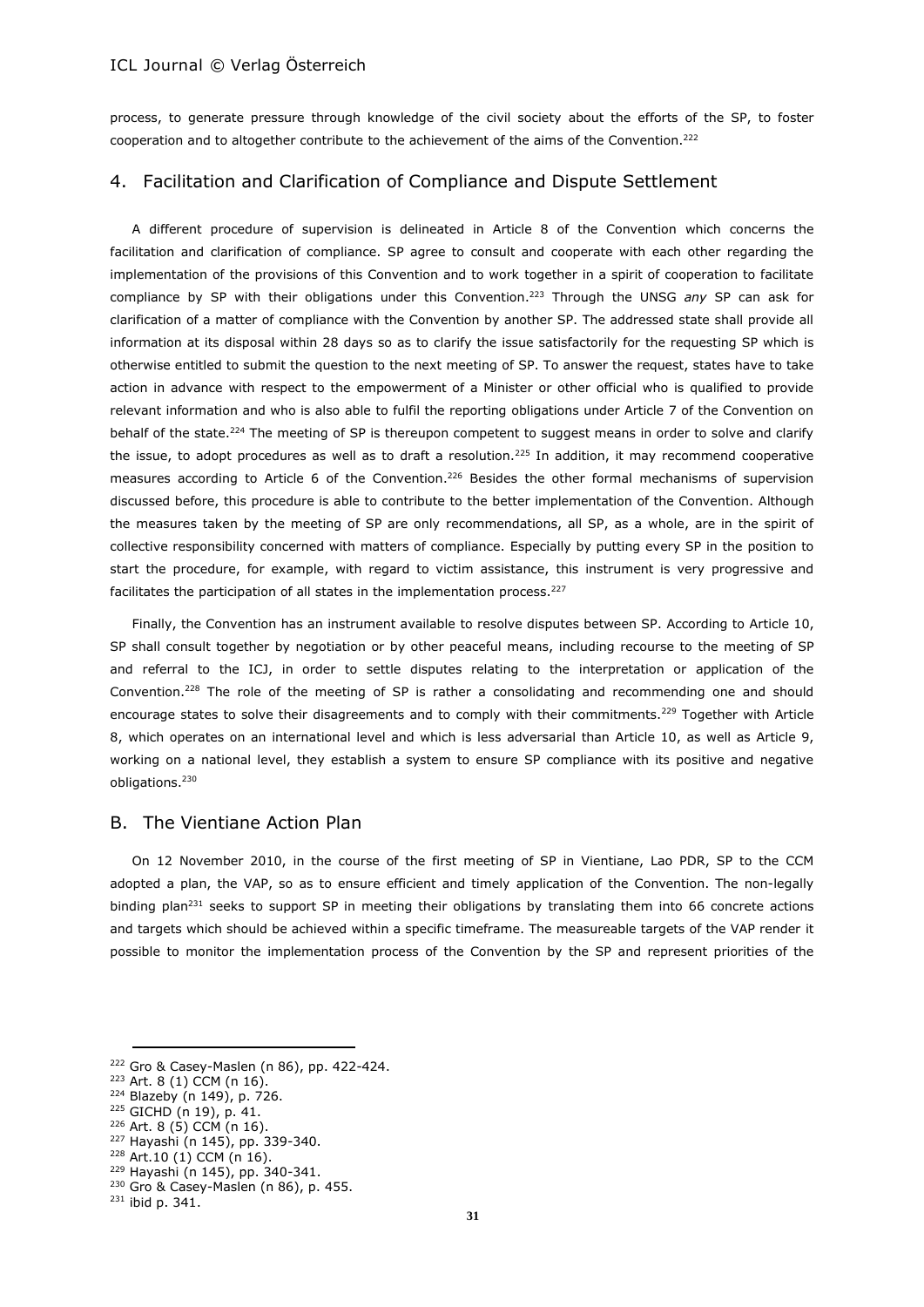states.<sup>232</sup> Its aim is to ensure immediate impact on the ground, to address current implementation challenges, to react to future developments and to reflect changes in implementation challenges.<sup>233</sup> The actions dedicated to partnerships, universalisation, stockpile destruction, clearance and destruction of Cluster Munition remnants and risk education activities, victim assistance, international cooperation and assistance, action in support of implementing Implementation support, transparency and exchange of information, national implementation measures and compliance should structure and guide the response of the SP to their commitments.<sup>234</sup> By defining roles and responsibilities for the implementation of the obligations, the collective responsibility of the SP and the shared concern over Cluster Munitions is expressed in 18 actions assigned to international cooperation and assistance.<sup>235</sup>

The more relevant actions of the VAP for the purpose of this thesis regarding victim assistance (actions 20- 32) and risk reduction activities (actions 10-19) are specifically dealt with in the following section.

### 1. Actions in terms of victim assistance and risk reduction

Victim assistance according to Article 5 CCM and IHL as well as HRL is a legal obligation of the SP, trying to mitigate the consequences caused by the use of Cluster Munitions. Like the CRC, the gaps between the ambitious aims of the humanitarian orientated provisions of the CCM as well as the VAP, which requires the designation of a focal point and coordination of all efforts, a needs assessment and the collection of data disaggregated by age and sex, to ensure the existence of an effective national action plan, the improvement of the accessibility, availability and quality of services as well as the national laws and policies, awareness-raising, the implementation of international standards and guidelines, resource mobilisation, gender and age equality, capacity building and ownership, inclusion and participation,<sup>236</sup> are enormous. So far, only 12 countries<sup>237</sup> with Cluster Munition victims ratified the CCM. Out of those Chad and Guinea Bissau did not even submit their initial report,<sup>238</sup> Sierra Leone as well as Guinea Bissau did not designate a focal point, only 9 countries involved their victims and other persons with disabilities in assistance activities $^{239}$  and only 6 countries conducted awarenessraising activities. The allocation of resources, the provision of the care needed, in particular emergency medical care, as well as the access to all required services, such as rehabilitation services, which is especially important for children, socio-economic inclusion of all persons affected by Cluster Munitions and mainly the collection of age and gender aggregated data remain some of the biggest challenges in the implementation process.<sup>240</sup>

Concerning the clearance of Cluster Munition remnants and risk reduction, SP to the CCM can record more successes in implementing their obligations according to Article 4 CCM and in applying actions 10-19 VAP. Those call for capacity building, measures to be taken to prevent further civilian casualties, reporting on location and size of contaminated and released areas, the development of national clearance plans, the inclusion and information of affected communities, the application of methods for survey and clearance, the provision of risk reduction education programmes, the support of affected states as well as the monitoring and

<sup>&</sup>lt;sup>232</sup> Convention on Cluster Munitions States Parties, 'Vientiane Action Plan' (CCM/MSP/2010/5, 2010) <http://www.clusterconvention.org/files/2011/01/VIENTIANE-ACTION-PLAN-Final2.pdf> accessed 7 January 2016.

<sup>&</sup>lt;sup>233</sup> Para. I (4) Vientiane Action Plan, (adopted 12 November 2010 by the CCM States Parties) CCM/MSP/2010/5.  $234$  Para. I (3) VAP (n 233).

<sup>235</sup> Hayashi (n 145), pp. 335-336.

<sup>236</sup> Actions 20-32 VAP (n 233).

<sup>&</sup>lt;sup>237</sup> Afghanistan, Albania, Bosnia and Herzegovina, Chad, Croatia, Guinea Bissau, Iraq, Lao People's Democratic Republic, Lebanon, Montenegro, Mozambique and Sierra Leone.

<sup>238</sup> Convention on Cluster Munitions, 'Transparency Report' <http://www.clusterconvention.org/documents/transparency-reports/> accessed 7 January 2016. <sup>239</sup> Landmine and Cluster Munition Monitor (n 14), pp. 57-61.

<sup>&</sup>lt;sup>240</sup> President of the 5<sup>th</sup> Meeting of State Parties to the Convention on Cluster Munitions, 'Vientiane Action Plan Review' (Draft, as of 12 December 2014) <http://www.clusterconvention.org/files/2014/11/Vientiane-Action-Plan-Review-DRAFT.pdf> accessed 7 January 2016.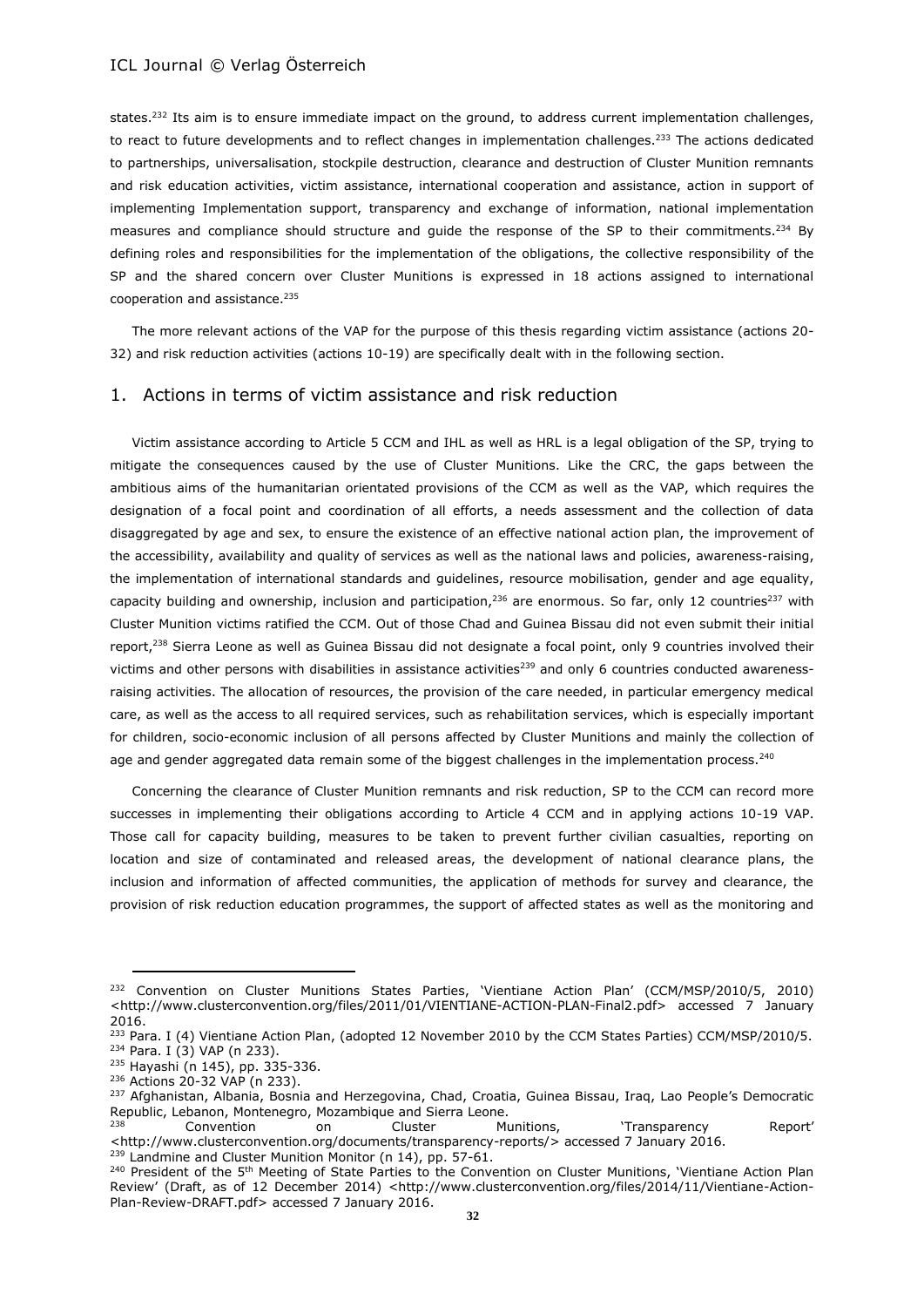promotion of the clearance activities.<sup>241</sup> Of the SP to the CCM, 17 countries<sup>242</sup> were obliged to fulfil their clearance obligations. Through efficient surveys, advanced technical and clearance methods, allocation of funds, international cooperation and the sharing of best practices, those SP could quickly achieve some remarkable results; <sup>243</sup> in fact, eight states already fulfilled their clearance obligations. However, in addition to those 9 SP who have still not finished releasing their lands, another 13 countries and 3 other regions are contaminated as well as 7 more states, for which, however, the contamination could not be confirmed. Also in this regard hurdles such as the inclusion of the affected communities in the clearing process as well as consistent and complete reporting need to be overcome.<sup>244</sup>

In the previous chapters, the present thesis already analysed the situation of children living in Cluster Munition contaminated areas and discussed which challenges they face. It tried to provide an overall picture of the scale and severe consequences of Cluster Munitions on children and sought to examine the duties of the states in terms of HRL and disarmament law, in particular the CCM, the CRC and the CRPD, and it tried to outline the most important rights of children. Furthermore, it attempted to illustrate how to implement the CCM in theory and identified the main challenges in this regard. The main part of the last chapter now deals with a comprehensive CRBA to the implementation of the CCM by defining the approach and the key elements it should include as well as the main areas of action, before providing some recommendations and suggesting some actions to be taken in the conclusions of this piece of work.

### C. A comprehensive CRBA to the implementation of the CCM

There is no internationally agreed definition of what constitutes a CRBA. In line with the UN Common Understanding among UN agencies of 2003, called for by the UNSG in order to mainstream various human rights activities and in particular development cooperation,<sup>245</sup> UNICEF established a human rights-based approach to programming, meaning that a) the aim of all Country Programmes of Cooperation, including in humanitarian situations, is to further the realisation of the rights of all children and women, b) human rights and child rights principles guide programming in all sectors at all phases of the programme process and c) Programmes of Cooperation focus on developing the capacities of duty-bearers, at all levels, to meet their obligations to respect, protect and fulfil rights as well as on developing the capacities of right-holders to claim their rights.<sup>246</sup> According to this approach children have rights (right-holders) which have to be fulfilled by those who have obligations to act (duty-bearers), mainly the states but also parents, communities and the civil society. If those actors are unwilling or unable to guarantee children's rights, for example, because of the lack of capacities, children have claims against them. Therefore, the international community should analyse and monitor the situation of children so as to identify those rights not fulfilled and if so to support children to articulate their claims through advocacy and awareness-raising. Moreover, duty bearers and their obligations should be determined in order to ensure that the rights of the child are properly implemented and to support them in case of lack of resources or capacities. This process is based on the provisions and principles of the CRC as well as other international human rights treaties.<sup>247</sup>

<sup>241</sup> Actions 10-19 VAP (n 233).

<sup>&</sup>lt;sup>242</sup> Afghanistan, Albania, Bosnia and Herzegovina, Chile, Croatia, Germany, Grenada, Guinea-Bissau, Iraq, Lao People's Democratic Republic, Lebanon, Malta, Mauritania, Montenegro, Norway, Republic of Congo and Zambia.

<sup>&</sup>lt;sup>243</sup> President of the 5<sup>th</sup> Meeting of State Parties to the Convention on Cluster Munitions (n 240), p. 13.

<sup>&</sup>lt;sup>244</sup> Landmine and Cluster Munition Monitor (n 14), pp. 37-40.

<sup>&</sup>lt;sup>245</sup> Interagency Workshop on a Human Rights based Approach, 'The Human Rights Based Approach to Development Cooperation: Towards a Common Understanding Among the UN Agencies' (2003) <http://portal.unesco.org/shs/en/files/7733/11212588401SHS-April-S\_1.pdf/SHS-April-S%2B1.pdf> accessed 7 January 2016, p. 1.

<sup>246</sup> UNICEF, 'Programme Policy and Procedure Manual. Programme Operations' (Revised February 2007) <http://www.unicef.org/tdad/unicefpppmanualfeb07.pdf> accessed 7 January 2016, pp. 5-6. <sup>247</sup> ibid, pp. 7-8.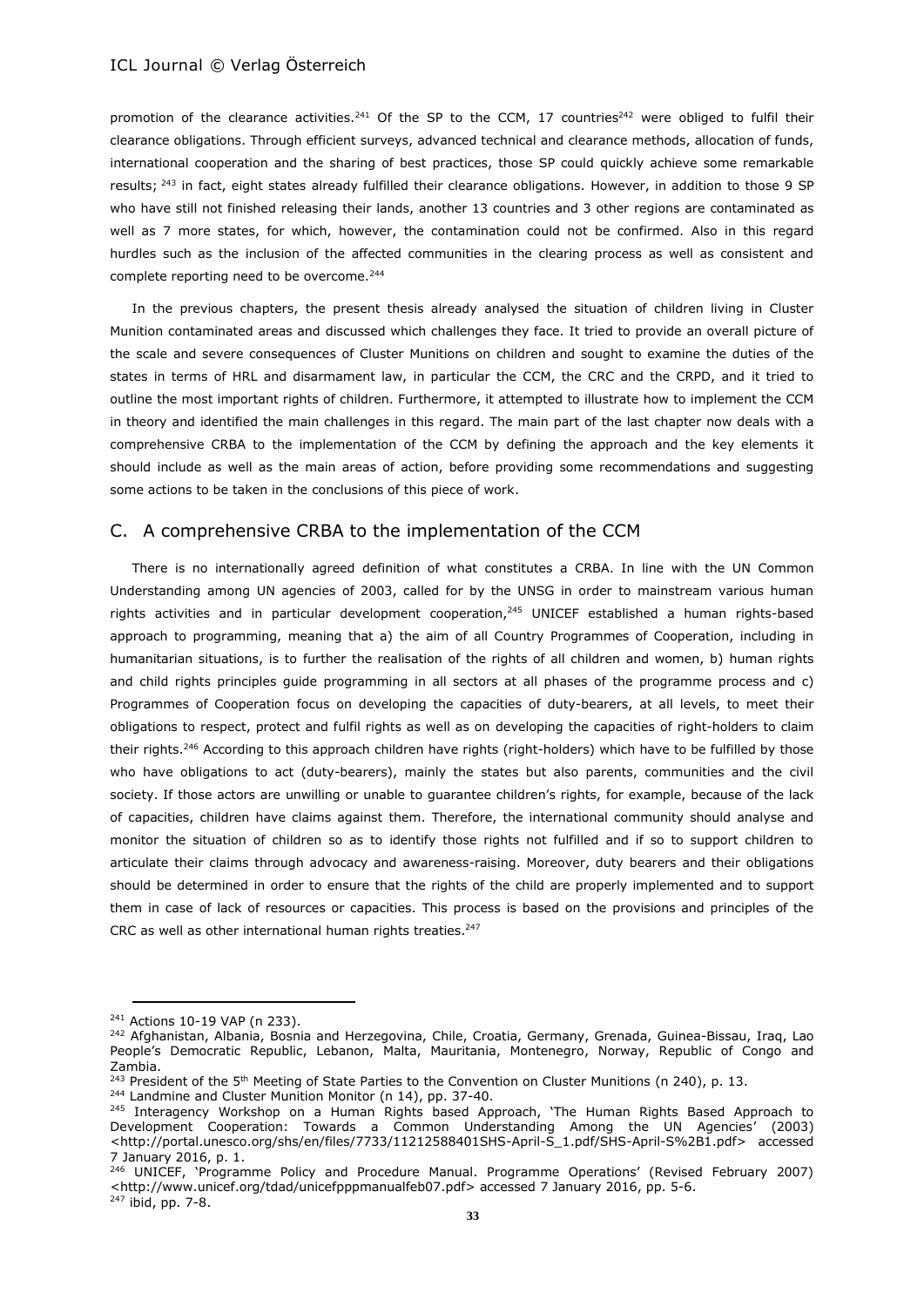Similarly, the UN Office of the High Commissioner on Human Rights defines a human rights-based approach as a conceptual framework based on international human rights norms, standards, principles and guidelines, which seek to promote and to protect human rights and the dignity of human beings through their incorporation into plans, policies and programmes of action. This should be achieved by means of identifying duty-bearers and their obligations, rights-holder and their entitlements as well as their claims if their rights are unmet, and by supporting and holding accountable the duty-bearers not complying with their obligations. This approach takes into account that the fulfilment of human rights is a moral and legal obligation (intrinsic rationale) and that it leads to a greater impact on the realisation of the entitlements (instrumental rationale).<sup>248</sup> Claim their rights from



Fulfil obligations towards

Diagram 6: Rights-holder/Duty-bearer relationship<sup>249</sup>

Translated into the context of children's rights, a CRBA puts children in the centre of all considerations and in particular tries to improve the lives of children, to achieve the implementation and the fulfilment of children's rights, to empower children, to support them claiming their rights against those accountable for not meeting their human rights obligations towards children, to allow for their participation, being aware of the specific vulnerabilities and needs of children and young adolescents, and in general to mainstream children's rights in all actions affecting them.<sup>250</sup> Such an approach is mainly based on the provisions and principles of the CRC but also on other international human rights standards as well as IHL, because as already noted above, the rights provided for by the CRC are also applicable in cases of armed conflicts. In particular Article 38 and 39 CRC require states to also respect the rules of IHL as well as to promote physical and psychological recovery and social reintegration of child victims.<sup>251</sup>

Drawing upon the definition of *child rights programming* according to Save the Children, a CRBA to the implementation of the CCM could mean "taking into account the principles and standards of human rights and especially children's rights in all implementation activities and efforts of the SP to the CCM with the overall goal of improving the lives of children and their families affected by Cluster Munitions so that all boys and girls can fully enjoy their rights and can live in dignity and societies that acknowledge and respect children's rights."<sup>252</sup>

<sup>&</sup>lt;sup>248</sup> OHCHR, 'Frequently asked questions on a human rights-based approach to development cooperation' (2006) <http://www.ohchr.org/Documents/Publications/FAQen.pdf> accessed 7 January 2016, pp. 15-16.

<sup>&</sup>lt;sup>249</sup> Save the Children, Child Rights Programming. How to Apply Rights-Based Approaches to Programming' (2<sup>nd</sup> edn, 2005) <http://images.savethechildren.it/f/download/Policies/ch/child-rights-handbook.pdf> accessed 7 January 2016, p. 36.

 $250$  Save the Children (n 249), pp. 23-26.

<sup>251</sup> UNICEF (n 246), pp. 9-13.

<sup>&</sup>lt;sup>252</sup> Save the Children (n 249), p. 26.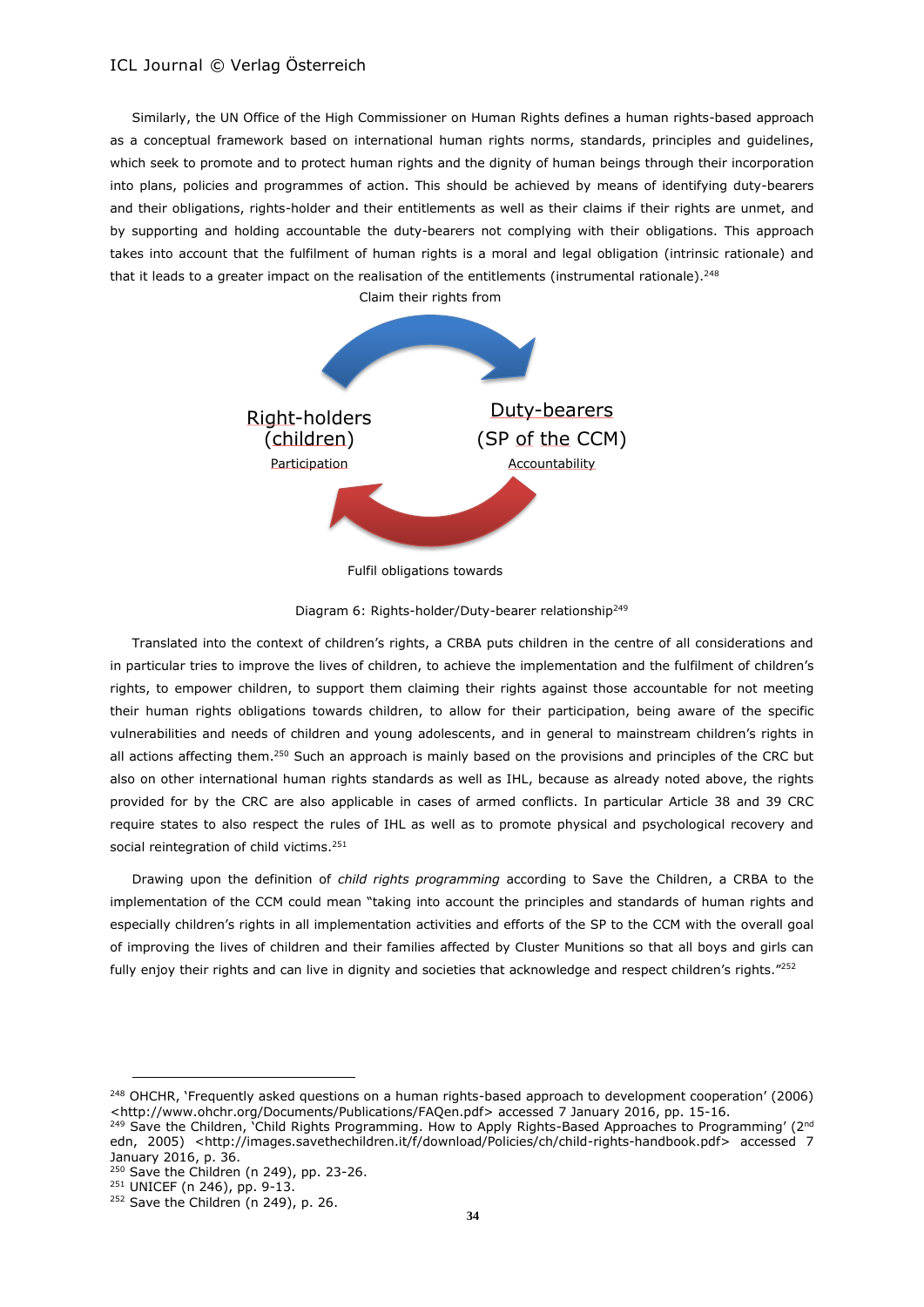Therefore, a CRBA to the implementation of the CCM should constitute a new concept based on legally binding obligations deriving from international human rights and humanitarian law treaties. Furthermore, it should be founded on the broader overall and fundamental human rights standards (in the following called principles) and the narrower fundamentals of the CCM, the CRC and the CRPD (henceforth called key elements of the approach) both of which should be equally important. Among the overall human rights principles which should be considered when applying a CRBA are the principles of universality, indivisibility and interdependence, inalienability and accountability:

#### a. Universality

The principle that all human rights are universal has its legal basis in Article 1 UDHR which lays down that all human beings are born free and equal in dignity and rights.<sup>253</sup> It means that all persons, including children, are entitled to those rights no matter where they are. Regarding children's rights it signifies that each child enjoys those rights at any time, everywhere in the world, and, therefore, also in situations of armed conflicts, regardless of their race, colour, sex, language, religion, political or other opinion, national, ethnic or social origin, property, disability, birth or other status.<sup>254</sup> The overall goal of this principle is to prevent inequality, exclusion and discrimination which should be assessed by a human rights-based approach through the collection of data regarding, for example, age and gender. Applying a CRBA to the implementation to the CCM would hence require that all children equally benefit from actions taken by the SP, although the most disadvantaged children need to be prioritised in order to allow that all children realise their rights equally.<sup>255</sup>

#### b. Indivisibility

All human and children's rights, regardless of their qualification as civil, political, social, cultural or economic right, are equally important.<sup>256</sup> The enjoyment of one right cannot be based on the violation of other human rights. In order to implement and achieve the fulfilment of the rights contained in the CRC, a CRBA has to take into account and respect all rights which are equal in status and inherent in the dignity of every human person. Nonetheless, due to practical reasons, a CRBA to the implementation of the CCM needs to focus on the rights mainly affected by the use of Cluster Munitions; however, it still has to be comprehensive and holistic at the same time. 257

#### c. Inalienability

Human rights are inalienable; that is they are inherent in every human being and nobody can voluntarily abandon his or her rights nor can they be withdrawn.<sup>258</sup> According to this principle every person has rights from the moment of birth until death and that children in particular are holders of children's rights from the second they are born until they reach the age of eighteen as defined by Article 1 CRC. Therefore, a CRBA has to focus on the realisation of the rights of persons below the age of 18 and cannot take away or disregard their rights only because they live inter alia in a Cluster Munitions contaminated area.<sup>259</sup>

<sup>253</sup> GA,'Universal Declaration of Human Rights' (Resolution A/RES/217, 1948) <http://daccess-ddsny.un.org/doc/RESOLUTION/GEN/NR0/043/88/IMG/NR004388.pdf?OpenElement> accessed 7 January 2016.  $254$  Art. 2 CRC (n 2).

<sup>255</sup> UNICEF (n 246), p. 9.

<sup>&</sup>lt;sup>256</sup> Interagency Workshop on a Human Rights based Approach (n 245), p. 2.

<sup>257</sup> UNICEF (n 246), p. 9.

<sup>&</sup>lt;sup>258</sup> Interagency Workshop on a Human Rights based Approach (n 245), p. 2.

<sup>&</sup>lt;sup>259</sup> Save the Children (n 249), p. 30.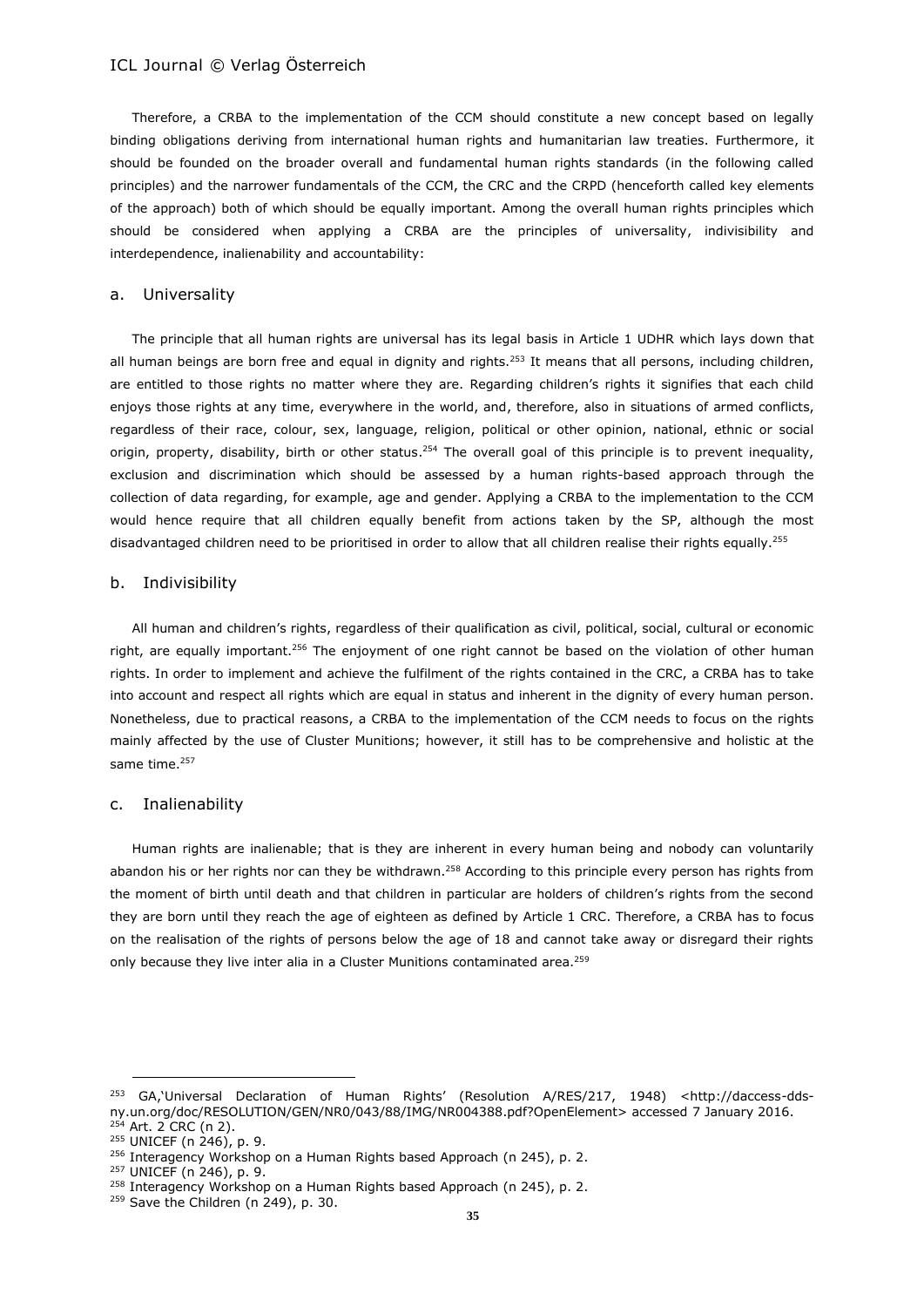#### d. Accountability

As already noted above, the CRC is an almost universally ratified human rights treaty and the CCM has already been ratified by more than 90 states. Through the ratification of a treaty, states acknowledge that they have obligations towards the right-holders, such as children, which can claim their rights if they are unfulfilled. The principle of accountability prescribes that duty-bearers are legally accountable for not implementing or providing for the full enjoyment of rights they are committed to respect, protect and fulfil.<sup>260</sup> Although states are the main duty-bearers, it has to be taken into account that also parents, communities and other stakeholders have obligations towards the fulfilment of children's rights.<sup>261</sup> A CRBA to the implementation of the CCM would therefore intend to, inter alia, guarantee the rights of the child by holding SP accountable for not complying with their legal and moral obligations towards children and by supporting them to meet their duties<sup>262</sup> in case of lack of resources, authority or political will and to make the well-being of children a priority and a primary consideration of all actions taken. A system of rights and duties, in which duty-bearers make the rights of children accessible and in which adults and children are empowered to claim their rights and hold duty-bearers accountable, needs to be established through awareness-raising and other measures.<sup>263</sup> The different levels of such a system are illustrated in the following diagram of Save the Children:



Diagram 7: Levels of obligations and duties within the society<sup>264</sup>

# 1. Key elements of a CRBA to the implementation of the CCM

After defining what could be meant by a CRBA as well as summarising the overall human rights principles on which the CRBA is based, it seems necessary to sketch which elements it should include.

### a. Best Interest of the Child

One of the four general principles of the CRC, laid down in Article 3 of the Convention, is that the best interest of the child should be a primary consideration in all actions concerning children. Once again, the Convention does not define the exact meaning of this principle. However, the Committee of the Rights of the Child tries to describe it in its General Comments regarding specific issues and circumstances such as

<sup>260</sup> UNICEF (n 246), p. 11.

 $261$  Save the Children (n 249), p. 30.

<sup>&</sup>lt;sup>262</sup> Tara Collins & Landon Pearson & Caroline Delany, 'Rights-Based Approach' (Discussion Paper, Office of the Honourable Landon Pearson, The Senate of Canada, 2002), p. 4.

<sup>&</sup>lt;sup>263</sup> Save the Children (n 249), pp. 36-38.

 $264$  Save the Children (n 249), p. 38.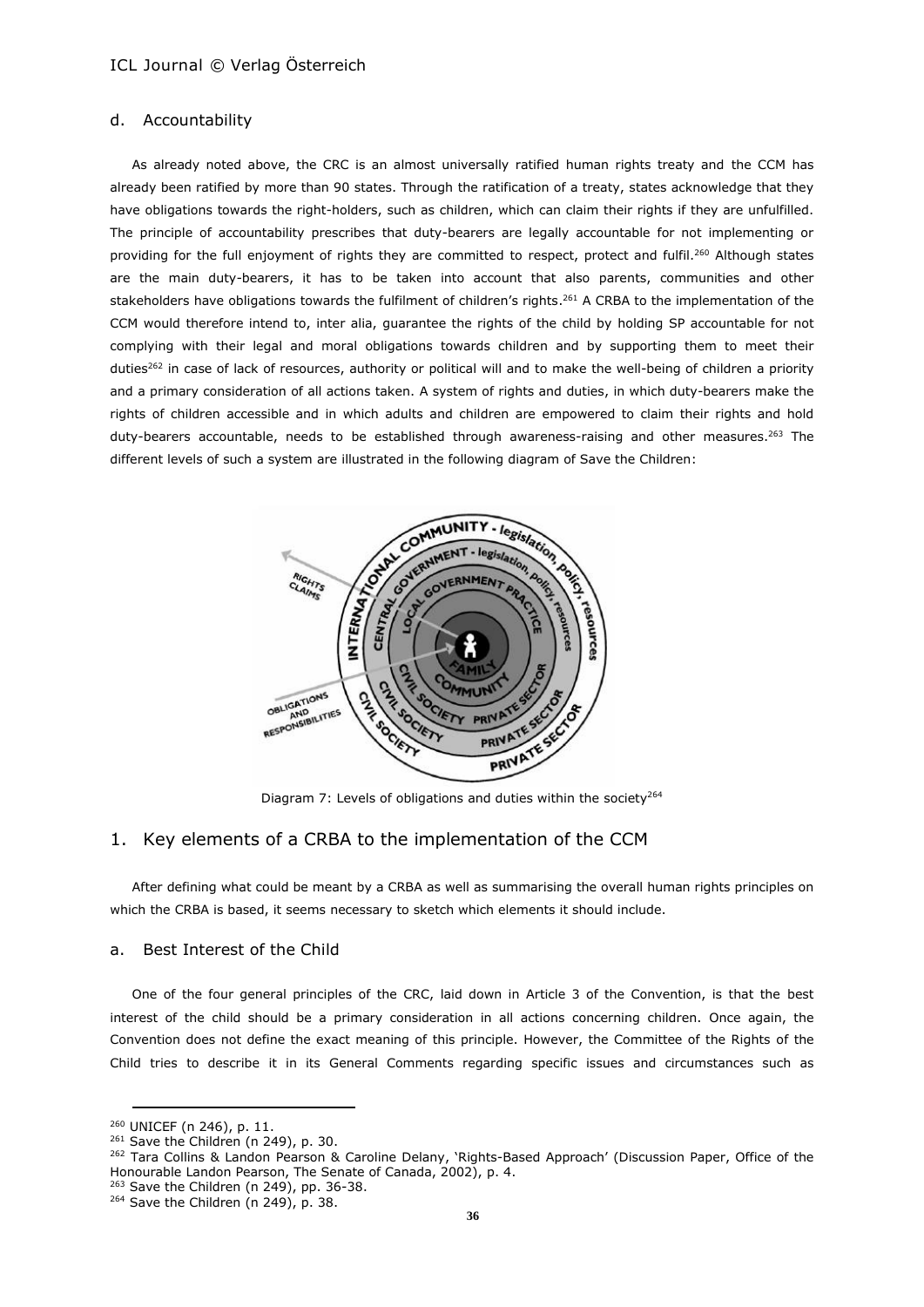unaccompanied children. A CRBA, respecting the best interest of the child, is a child-centred approach<sup>265</sup> which requires governments but also private entities to assess and to evaluate the impact of their actions in view of the full enjoyment of all rights contained in the CRC and needs to take into account all general principles of the Convention (child impact assessment and evaluation). In the case of the use of Cluster Munitions the well-being of children is extremely threatened. Therefore, primarily states have the legal obligation to take positive actions in order to ensure, promote and protect the rights guaranteed by the CRC and to provide the necessary care and protection<sup>266</sup> because parents are usually not in the position to do so.<sup>267</sup> When implementing the CCM, action taken by the SP shall inter alia assess and take into account the views and opinions of children as well as other stakeholders, the impacts of their measures on the enjoyment of the rights of the child, their needs, capacities and specific vulnerabilities.<sup>268</sup>

#### b. Protection

Armed conflicts endanger children's right to life and have severe consequences on their right to survive and to develop.<sup>269</sup> The CRC and other international treaties comprehensively cater for the protection of children from harms such as the impacts of Cluster Munitions. In order to ensure the well-being of children, they have to be prevented to become victims of Cluster Munitions which requires the establishment of a protective environment free from violence, injury, abuse, neglect and exploitation<sup>270</sup> as well as the reduction of risk factors such as UXOs, accountable for the specific vulnerability of children<sup>271</sup> due to disabilities, displacement, diseases, exclusion, orphaning or inaccessibility to basic social services. Measures taken to implement the CCM, applying a CRBA, should hence minimise those impacts causing the extreme vulnerability of children.<sup>272</sup> In this context the facilitation of capacities and capabilities of children and young adolescents as well as of those responsible for the protection of their right to life is of great importance. Through training, education and awareness-raising children are in the position to protect themselves from the impacts of Cluster Munitions, or to be protected from their parents and communities, who should be able to react appropriately and promptly in the case of an incident and to adequately deal with Cluster Munition victims, leading to enhanced survival chances and a comprehensive physical, mental, cultural, spiritual, moral and social development<sup>273</sup> of the child.<sup>274</sup> The protection of the life of the child is a legal obligation from which derogation is not possible, even in times of armed conflicts.<sup>275</sup> Consequently, a CRBA focuses on the prevention of the harm in the first place, supports SP to meet their obligations as well as strengthens their and the children's capacities and accordingly holds them accountable if not doing so.<sup>276</sup>

#### c. Non-Discrimination

The principle of non-discrimination based on any ground such as race, colour, sex, language, religion, political or other opinion, national, ethnic or social origin, property, disability, birth or other status<sup>277</sup> is another fundamental principle of the CRC and other human rights treaties. SP to the Convention shall take all

<sup>265</sup> UNICEF (n 246), p. 10.

<sup>266</sup> Art. 3 (2) CRC (n 2).

<sup>267</sup> UNICEF (n 192), pp. 35-42.

<sup>&</sup>lt;sup>268</sup> Save the Children (n 249), pp. 32-33.

<sup>269</sup> Art. 6 CRC (n 2).

<sup>270</sup> Art. 19 CRC (n 2).

<sup>271</sup> Economic and Social Council, 'UNICEF Child Protection Strategy' (E/ICEF/2008/5/Rev.1, 2008) <http://www.unicef.org/protection/files/CP\_Strategy\_English.pdf> accessed 7 January 2016, pp. 1-2.

<sup>272</sup> Karin Landgren,'The Protective Environment: Development Support for Child Protection' (2005) 27 Human Rights Quarterly 214, pp. 225-226.

 $273$  Save the Children (n 249), p. 35.

<sup>&</sup>lt;sup>274</sup> Angelino Garzón, 'Guide for Comprehensive Assistance to Boys, Girls and Adolescent Landmine Victims' (Presidential Programme for Mine Action (PAICMA), Republic of Colombia, 2014), pp. 25-26.

<sup>&</sup>lt;sup>275</sup> UNICEF (n 192), p. 90.

<sup>276</sup> Economic and Social Council (n 271), pp. 1-2.

<sup>277</sup> Art. 2 (1) CRC (n 2).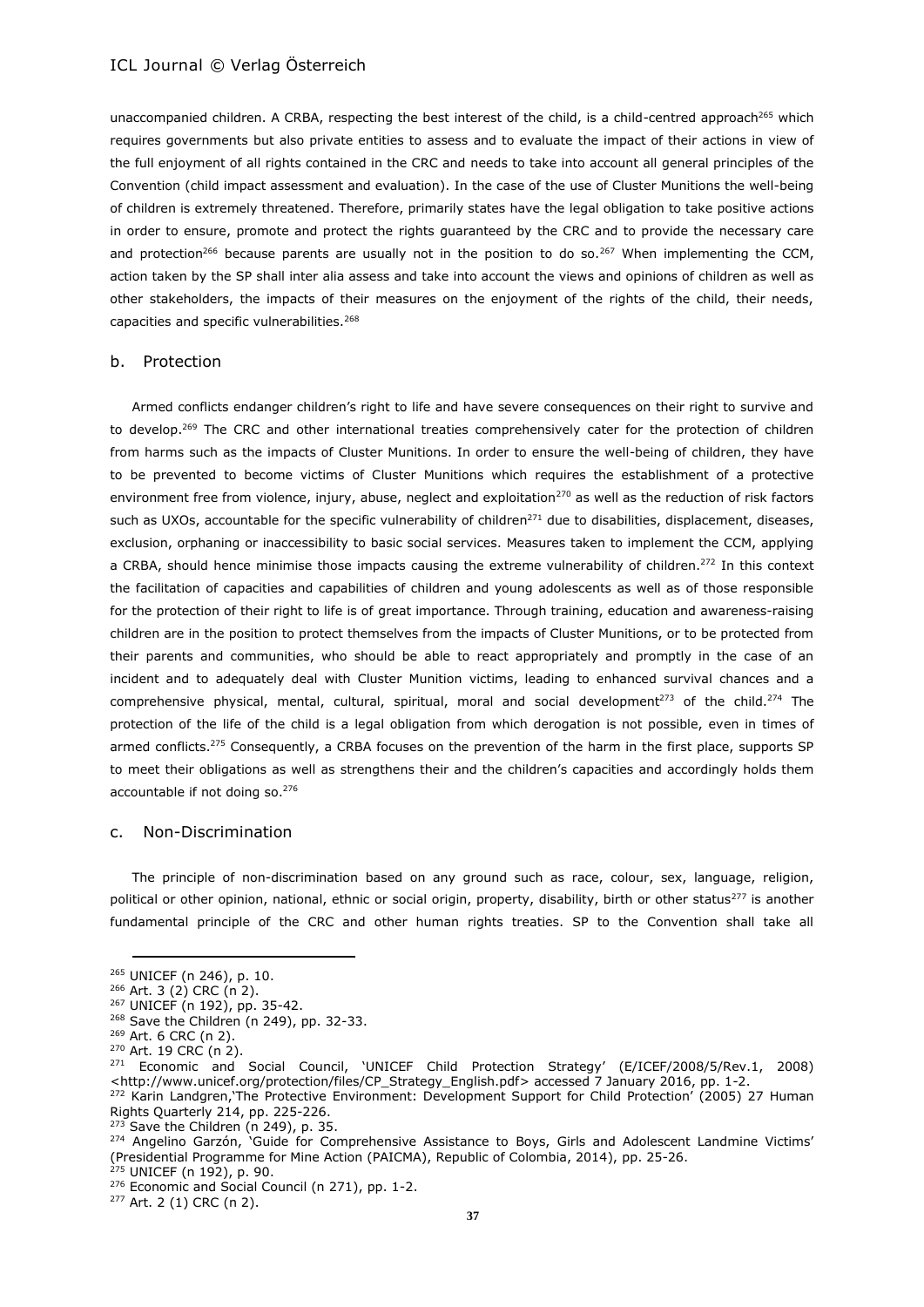appropriate measures to ensure that children as a group, as an individual and with certain characteristics such as disabilities, are protected against all forms of discrimination<sup>278</sup> although priority shall be given to the most marginalized ones. Therefore, all actions taken by SP in order to implement the CCM need to be inclusive and non-discriminatory, which requires an assessment of the situation and the collection of data so as to tackle the discrimination of children with appropriate measures.<sup>279</sup> The principle is furthermore expressed in Article 5 CCM, avoiding the discrimination between Cluster Munition victims and, in general, those victims who have suffered injuries or disabilities from other causes. Differences in treatment should be based only on medical, rehabilitative, psychological or socio-economic needs.<sup>280</sup> Despite this legal obligation, discrimination based on age, gender and regional groups remains a challenge.<sup>281</sup> Hence, a CRBA in terms of victim assistance measures would require the inclusion of children with disabilities as such as well as respond to the differences and specific needs of different groups of child victims. The enormous impacts of disabilities on the development of the child need to be addressed through their inclusion in all actions taken by the SP, not only in terms of victim assistance, and in particular through the access to programmes no matter where they are living.<sup>282</sup> By obliging SP not to discriminate among children with disabilities, Article 5 CCM is beneficial for all children who are confronted with similar challenges as Cluster Munition victims and contributes to the enjoyment of children's rights of a much larger group.<sup>283</sup> Moreover, those responsible for the delivery of victim assistance should be guided by the principle of impartiality, laid down in the GCs and the Code of Conduct of NGOs and the Fundamental Principles of the Red Cross and the Red Crescent Movement.<sup>284</sup>

#### d. Participation and empowerment

To hear and to listen to the voices of children at all levels, to regard children as active right-holders and to respect their evolving capacities<sup>285</sup> to take their own decisions is an important principle of the CRC.<sup>286</sup> It is expressed in Article 12 and states that SP shall assure the child, who is capable of forming his or her own views, the right to express those views freely in all matters affecting the child, the views of the child being given due weight in accordance with the age and maturity of the child.<sup>287</sup> Furthermore, the CRC provides for the right to information, freedom of expression as well as association and assembly so as to allow children to claim their rights and especially demand the fulfilment of the general principles. Those "participation rights" are closely related to all the other rights contained in the Convention and are able to mutually strengthen or to weaken each other. Thus, measures taken by the SP to implement the CCM have to seriously acknowledge the opinion of children and to include them in all phases of the implementation process.<sup>288</sup> Participation and empowerment of children are important elements of an effective CRBA, leading to social and economic inclusion and integration. By listening to the voices of child victims of Cluster Munitions as well as children with disabilities and by engaging with them through dialogue, they can be a driving force of awareness-raising and advocacy as well as they can contribute to an improved child friendly victim assistance and integration.<sup>289</sup> Based on Article 4 (3) CRPD, the CCM<sup>290</sup> as well as Actions 30 and 31 of the VAP require close consultation and

<sup>278</sup> Art. 2 (2) CRC (n 2).

<sup>&</sup>lt;sup>279</sup> Save the Children (n 249), pp. 31-32.

<sup>280</sup> Art. 5 (2) (e) CRC (n 2).

<sup>&</sup>lt;sup>281</sup> Landmine and Cluster Munition Monitor (n 14), p. 64.

<sup>282</sup> UNICEF, 'Assistance to Victims of Landmines and Explosive Remnants of War: Guidance on Child-focused Victim Assistance' (2014) <http://www.mineaction.org/resources/guidance-child-focused-victim-assistanceunicef> accessed 7 January 2016, ch 4, p. 22.

 $283$  Gro & Casey-Maslen (n 86), p. 371.<br> $284$  Careacademy.

Careacademy, "A Child Rights-Based Approach to Emergencies' <http://www.careacademy.org/START/Documents/Module%204/A%20Child%20Rights%20- %20Based%20Approach%20to%20Emergencies.pdf> accessed 28 June 2015.

<sup>285</sup> Art. 5 CRC (n 2).

<sup>286</sup> UNICEF (n 192), pp. 149-150.

<sup>287</sup> Art. 12 (1) CRC (n 2).

 $288$  Save the Children (n 249), pp. 33-34.

<sup>289</sup> UNICEF (n 282), ch 4, p. 22.

<sup>290</sup> Art. 5 (2)(f) CCM (n 16).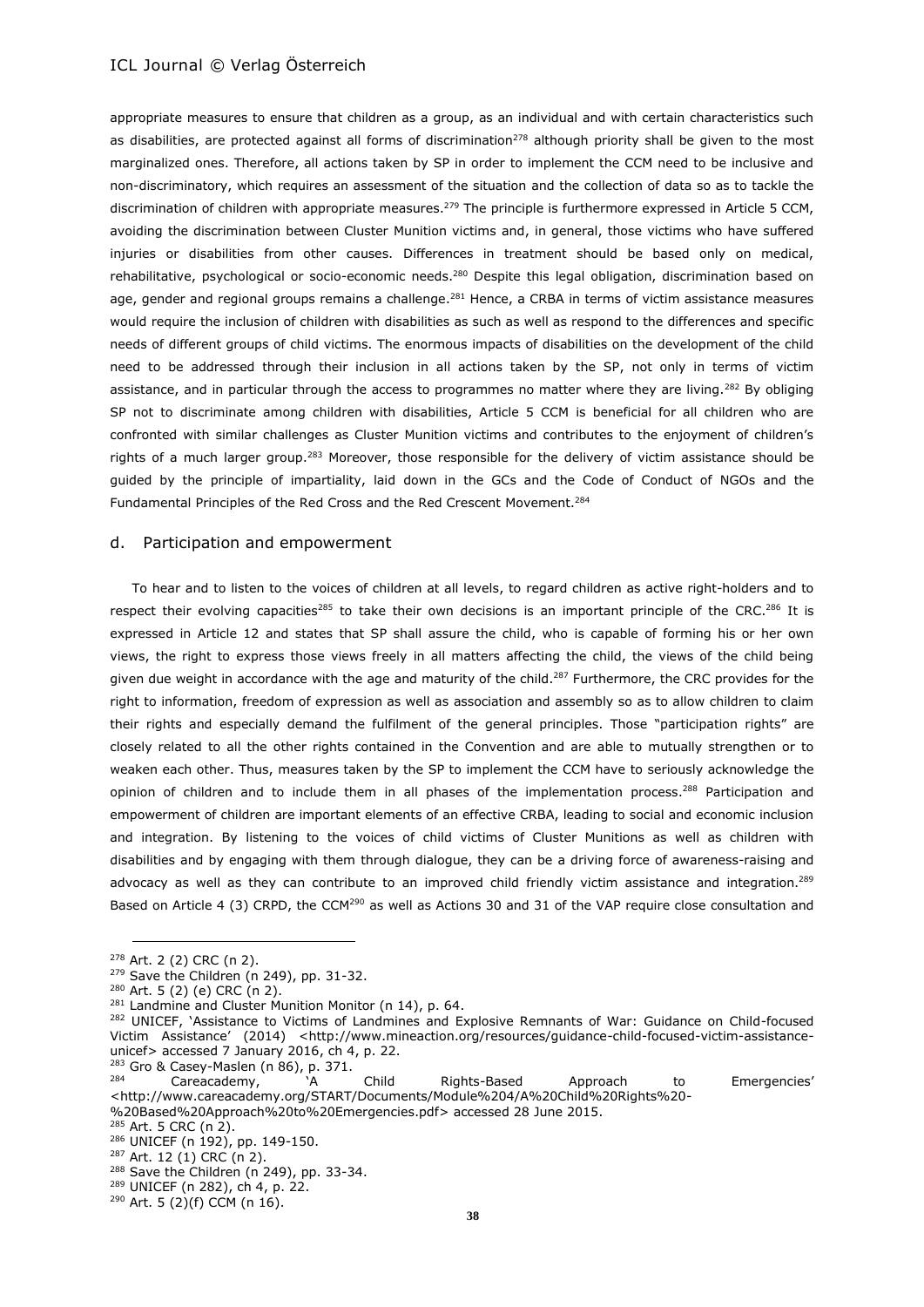involvement of Cluster Munition victims in the work of the Convention and, furthermore demand the inclusion of victims as experts in delegations in all Convention related activities.<sup>291</sup> The voices of children are crucial for an effective implementation of the CCM and for properly addressing their needs as well as guaranteeing their rights and therefore should never be disregarded.

#### e. Normativity

A CRBA to the implementation of the CCM should in particular rely on the CCM, the CRC and its OPs as well as the CRPD, the work of the Committee on the Rights of the child and IHL, aiming at the protection of civilians in armed conflicts. Furthermore, it should take into consideration other relevant international human rights treaties, the findings and recommendations of the UN Special Procedures, the actions of the Human Rights Council, the Universal Periodic Review (UPR) as well as the outcomes of the UN normative and policy framework in general. As a main principle, most of the fundamental principles of HRL in general and of the CRC in particular are based on the idea of normativity. It aims at the protection and the fulfilment of all human rights, which are interrelated, interdependent and equal in status and which derive from the international human rights system and especially the UDHR, in all areas and settings, such as armed conflicts, development and humanitarian crises. Therefore, cooperation and partnerships with all relevant human rights actors at regional, national and international level and in particular the UN are vital.<sup>292</sup>

#### f. Age and Gender Sensitivity

As already described before, it is of huge importance to identify different age groups and to take into account gender dimensions when adopting measures to implement the CCM. Each age and gender group has specific vulnerabilities which have to be addressed by an appropriate CRBA.<sup>293</sup> According to Article 5 and preambular paragraph 8 of the CCM, SP to the Convention are required to provide age and gender sensitive assistance to victims of Cluster Munitions as well as to collect corresponding reliable data. So far, the SP have barely provided reliable information in this regard and failed to adopt measures addressing and assessing the specific and extensive needs of girls, boys and adolescents, which is, by now, one of the biggest challenges in the implementation process.<sup>294</sup> Although men and boys are more likely to become victims of Cluster Munitions, it is often women and girls who face severe discriminations and hurdles, in particular, regarding access to medical and rehabilitative care as well as psychological support<sup>295</sup> and who need appropriate attention in order to guarantee their inclusion and recovery.<sup>296</sup> Not only children directly affected and disabled by Cluster Munitions are victims of discrimination and in need of special protection, but also those indirectly affected through the loss of family members due to UXOs require specific support.<sup>297</sup> This can be traced back to the broad definition of Cluster Munition victims which goes beyond those directly harmed and which includes families and entire affected communities.

Especially in the area of health, a child sensitive victim approach needs to be adopted in order to address the specific vulnerabilities of children in this regard, who are often more severely injured than adults if becoming victims of Cluster Munitions. The complexities of the wounds of children, which often lead to death or disabilities, require prompt emergency medical response and continuing physical and psychological care and rehabilitation. Unfortunately, children do not often obtain the support needed because adequate health care

<sup>293</sup> UNICEF (n 282), ch 4, p. 22.

<sup>&</sup>lt;sup>291</sup> Landmine and Cluster Munition Monitor (n 14), pp. 61-62.

<sup>&</sup>lt;sup>292</sup> UNICEF, 'Global Evaluation of the Application of the Human Rights-Based Approach to UNICEF Programming' (Final Report, vol. 1, 2012) <http://www.unicef.org/policyanalysis/rights/files/UNICEF\_HRBAP\_Final\_Report\_Vol\_I\_11June\_copyedited\_translated.pdf> accessed 7 January 2016, pp. 13-16.

<sup>&</sup>lt;sup>294</sup> Landmine and Cluster Munition Monitor (n 14), pp. 57-64.

<sup>295</sup> UNICEF (n 282), ch 4, p. 22.

<sup>296</sup> Gro & Casey-Maslen (n 86), pp. 362-363.

<sup>297</sup> UNICEF (n 282), ch 4, p. 22.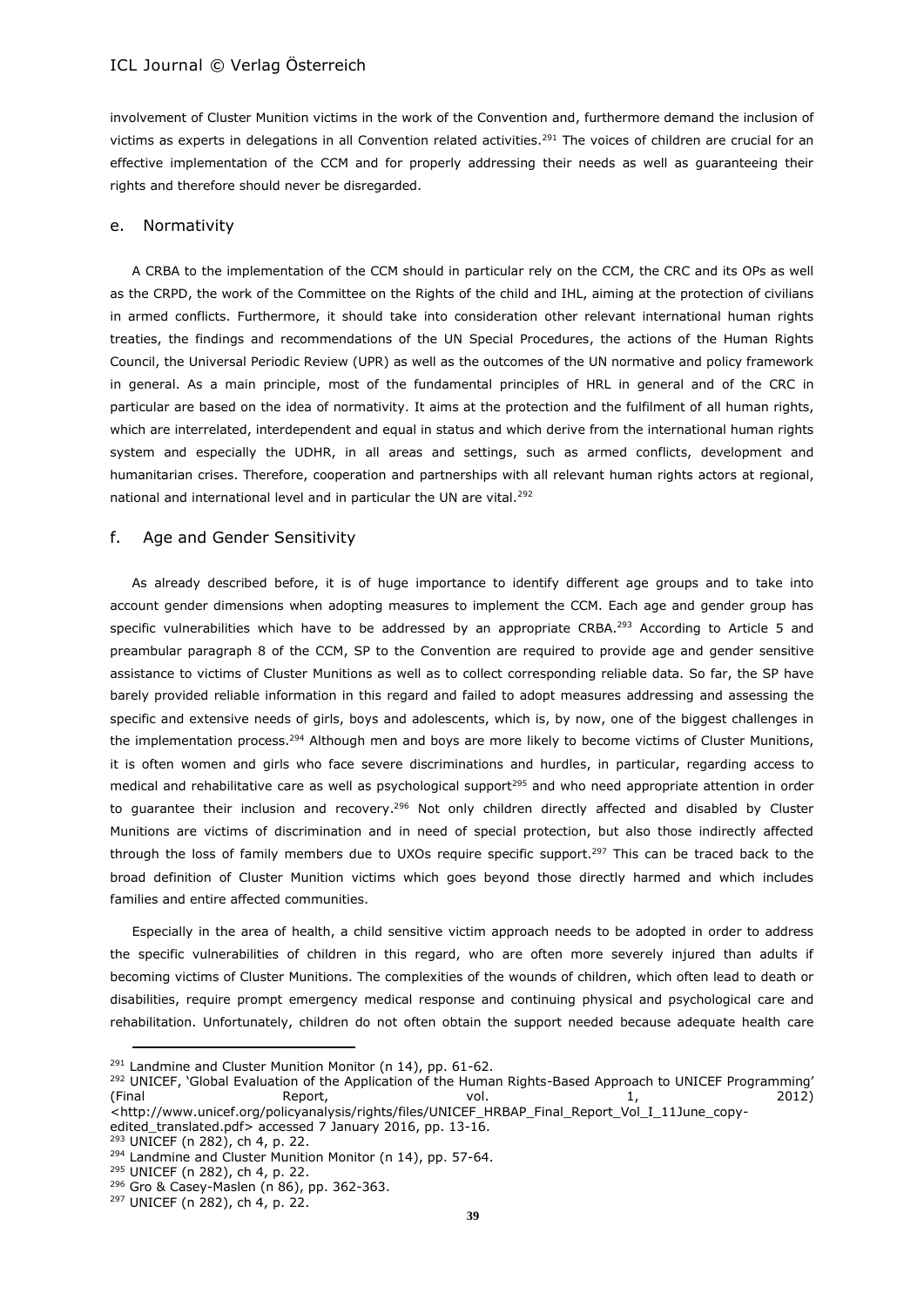systems are not in place or inaccessible, professionals with specific skills to deal with the injuries of children are not existent or the medical care needed is unaffordable for the affected families. Thus, in order to take effective measures in terms of victim assistance, they need to be accessible for children, have to be based on the realisation of their human rights and to be incorporated in the broader human rights framework, to be founded on the assessment of the specific needs of children and require national ownership as well as the participation of children in all efforts.<sup>298</sup> Main challenges regarding victim assistance are the inclusion of victims into society, an enhanced cooperation between all relevant stakeholders, the incorporation of victim assistance issues into national disability frameworks, the participation of victims in all matters concerning them, the allocation of resources and the assessment of the needs of the victims, relevant for an effective assistance.<sup>299</sup> A comprehensive CRBA therefore has to be concerned with all social, psychological and economic consequences of Cluster Munitions on the rights of the child depending on their age and gender so as to ensure their full enjoyment and the well-being of children<sup>300</sup> and to provide for the equal and child sensitive allocation of support in terms of victim assistance in all actions taken by the SP.<sup>301</sup>

#### g. Reintegration and Rehabilitation

Children with disabilities due to Cluster Munitions and other causes are among the most vulnerable, marginalised and discriminated groups and need special protection and care. Physical and psychological recovery as well as social reintegration of a child victim of armed conflicts, fostering health, self-respect and dignity of the child<sup>302</sup> and taking into account the four general principles of the CRC, similarly stressed by Article 6 (3) of the OP to the CRC on the involvement of children in armed conflicts, should therefore be one of the key elements of a CRBA.<sup>303</sup> In this context, it is necessary to refer to Article 26 CRPD, which requires SP to organize, strengthen and extend comprehensive habilitation and rehabilitation services and programmes, particularly in the areas of health, employment, education and social services so as to enable persons with disabilities to attain and maintain maximum independence, full physical, mental, social and vocational ability, and full inclusion and participation in all aspects of life. For the proper implementation of this provision, SP are requested to provide assistive devices, such as prostheses or wheelchairs, and to take care of the training of professionals working in the field of rehabilitation.<sup>304</sup> Moreover, such services have to be available and inclusive also in rural areas and need to be based on an assessment of the needs of persons with disabilities.<sup>305</sup> In addition to those far-reaching obligations of Article 26 CRPD, which aim at the well-being, inclusion and participation of disabled people in all areas of life, Article 27 CRPD accommodates the economic reintegration of persons with disabilities, through the promotion of the realization of their right to work.<sup>306</sup> Children with disabilities due to Cluster Munition often require more extensive and complex physical and psychological care than adults, which is often very expensive and needed for a long period of time owing to their continuing growth and youth. Given the fact that children are also very much dependent on their parents and communities, a CRPA needs to focus on their autonomy, recovery and inclusion through principles of equality, opportunity, accessibility, participation and the evolving capacities of the child and to empower children, as well as those persons responsible for them, to claim their rights.<sup>307</sup>

 $^{298}$  GICHD (n 19), pp. 88-95.

<sup>299</sup> Convention on Cluster Munitions, 'Victim Assistance' <http://www.clusterconvention.org/theconvention/operative-commitments/victim-assistance/> accessed 7 January 2016.

<sup>300</sup> UNICEF (n 282), ch 4, p. 22. <sup>301</sup> Gro & Casey-Maslen (n 86), pp. 362-363.

<sup>302</sup> Art. 39 CRC (n 2).

<sup>303</sup> UNICEF (n 192), pp. 589-590. <sup>304</sup> Art. 26 (2)(3) CRPD (n 175).

 $305$  Art. 26 (1)(a)(b) CRPD (n 175).

<sup>306</sup> Breitegger, 'Cluster Munitions and international law' (n 26), pp. 110-112.

<sup>307</sup> Garzón (n 274), pp. 19-21.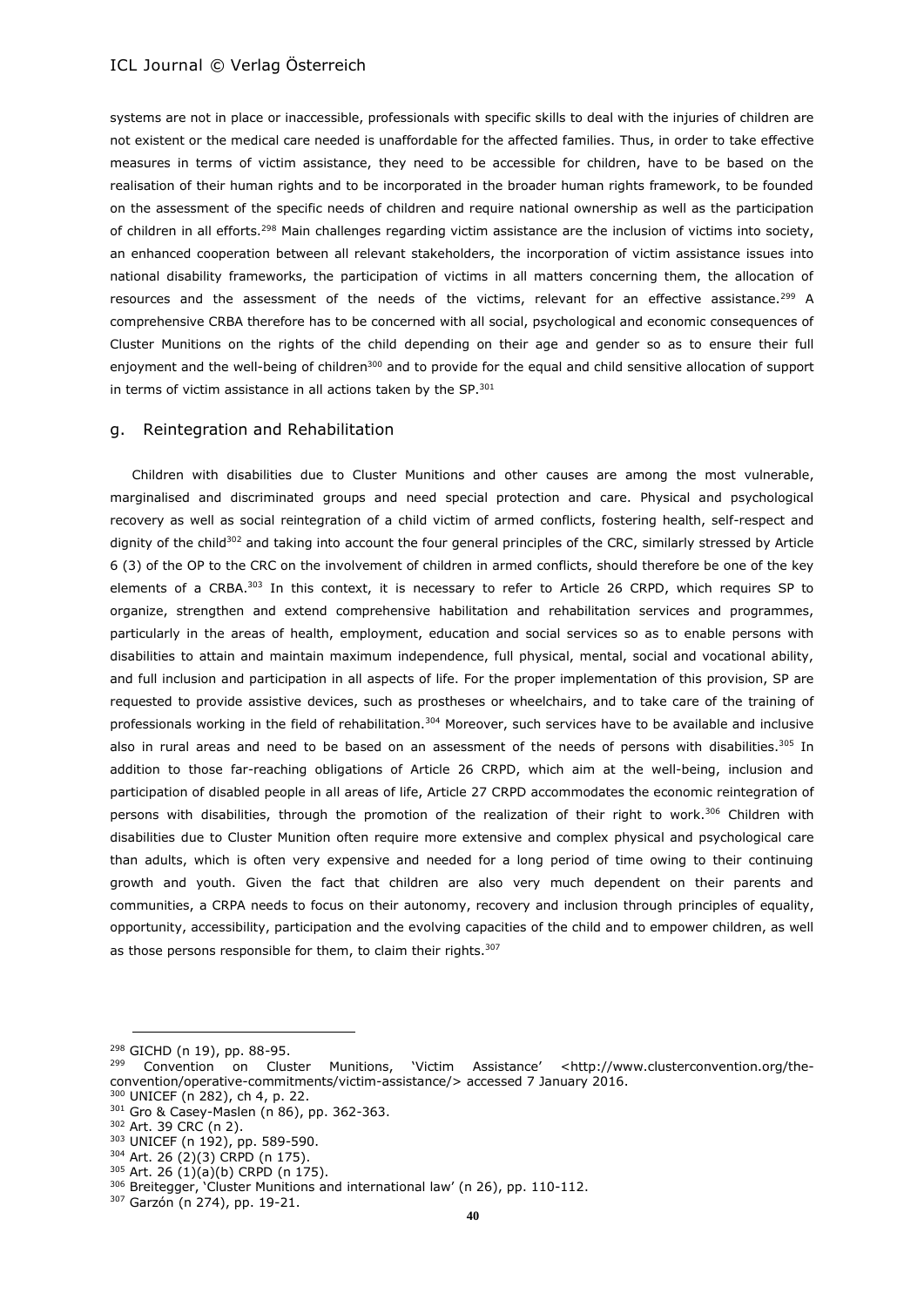# h. Recreation and Culture

As a result of the existence of Cluster Munition submunitions, in particular children are impeded to enjoy their rights to rest and leisure, to engage in play and recreational activities appropriate to their age and to participate freely in cultural life and arts.<sup>308</sup> The implementation of the main obligations of the CCM such as the clearance of contaminated areas, risk reduction, marking and fencing as well as awareness-raising among the affected communities can thus be essential for the survival of children.<sup>309</sup> In the fatal case of becoming a child victim of Cluster Munitions, also those children have the right to take part in the cultural life and recreational, leisure and sporting activities at all levels,  $310$  which is important for their well-being, own identity, inclusion and recovery.<sup>311</sup> The promotion of multiculturalism, respect and diversity by a CRBA to the implementation of the CCM would contribute to a better understanding of the needs and vulnerabilities of children with disabilities by enabling them to express themselves, to use their capacities and to deal with their situation. Therefore, culture, recreation and sport are vital for the development of children and their personalities which has to be provided by the SP, when applying a CRBA, through the establishment of appropriate, protected and accessible infrastructure.<sup>312</sup>

#### i. Reporting and Monitoring

With the aim to analyse the impact of measures taken by the SP when implementing the CCM on the realisation of the full enjoyment of children's rights, it is a prerequisite to undertake monitoring, reporting as well as impact assessments. Through reporting and monitoring, SP to the CCM can also compare and exchange information, best practices, evaluation results as well as lessons learnt regarding all issues concerning children and seek international support. According to Article 7 CCM, SP in particular are obliged to report on national implementation measures, measures regarding risk education and victim assistance as well as on relevant information concerning the size, location and number of the submunitions. However, many SP do not fulfil their regular reporting obligations and do not provide consistent and qualitative information on the implementation efforts concerning victim assistance.<sup>313</sup> Those transparency measures, already covered before, are key measures for an effective CRBA. It is vital to analyse the impact of Cluster Munitions on the rights of the child, to identify their rights and the responsibilities of the state and other stakeholder in order to adjust all implementation measures to the needs and vulnerabilities of the child, to support them claiming their rights and to hold SP accountable. Through monitoring, the effectiveness of the implementation measures in terms of the fulfilment of children's rights can be evaluated and adapted to the changing needs of children. In this context, the four general principles of the CRC have to be taken into account in all phases of the reporting and monitoring process.<sup>314</sup>

#### j. International cooperation

The obligations deriving from the CCM are not only about clearance of the contaminated land and destruction of stockpiles. On the contrary, they touch upon various issues and sectors such as disarmament, humanitarian action, human rights and development. Therefore, the implementation of the obligations and especially the duty to provide adequate victim assistance require coordination and cooperation among all stakeholders at all levels. When it comes to victim assistance and inclusion of persons with disabilities and

<sup>312</sup> Garzón (n 274), pp. 23-25.

<sup>308</sup> Art. 31 (1) CRC (n 2).

<sup>309</sup> Breitegger, 'Cluster Munitions and international law' (n 26), pp. 102-103.

<sup>310</sup> Art. 30 CRPD (n 175).

<sup>&</sup>lt;sup>311</sup> Breitegger, 'Cluster Munitions and international law' (n 26), pp. 111-112.

<sup>313</sup> Convention on Cluster Munitions, 'Transparency Measures' <http://www.clusterconvention.org/theconvention/operative-commitments/transparency-measures/> accessed 7 January 2016. 314 Save the Children (n 249), pp. 43-45.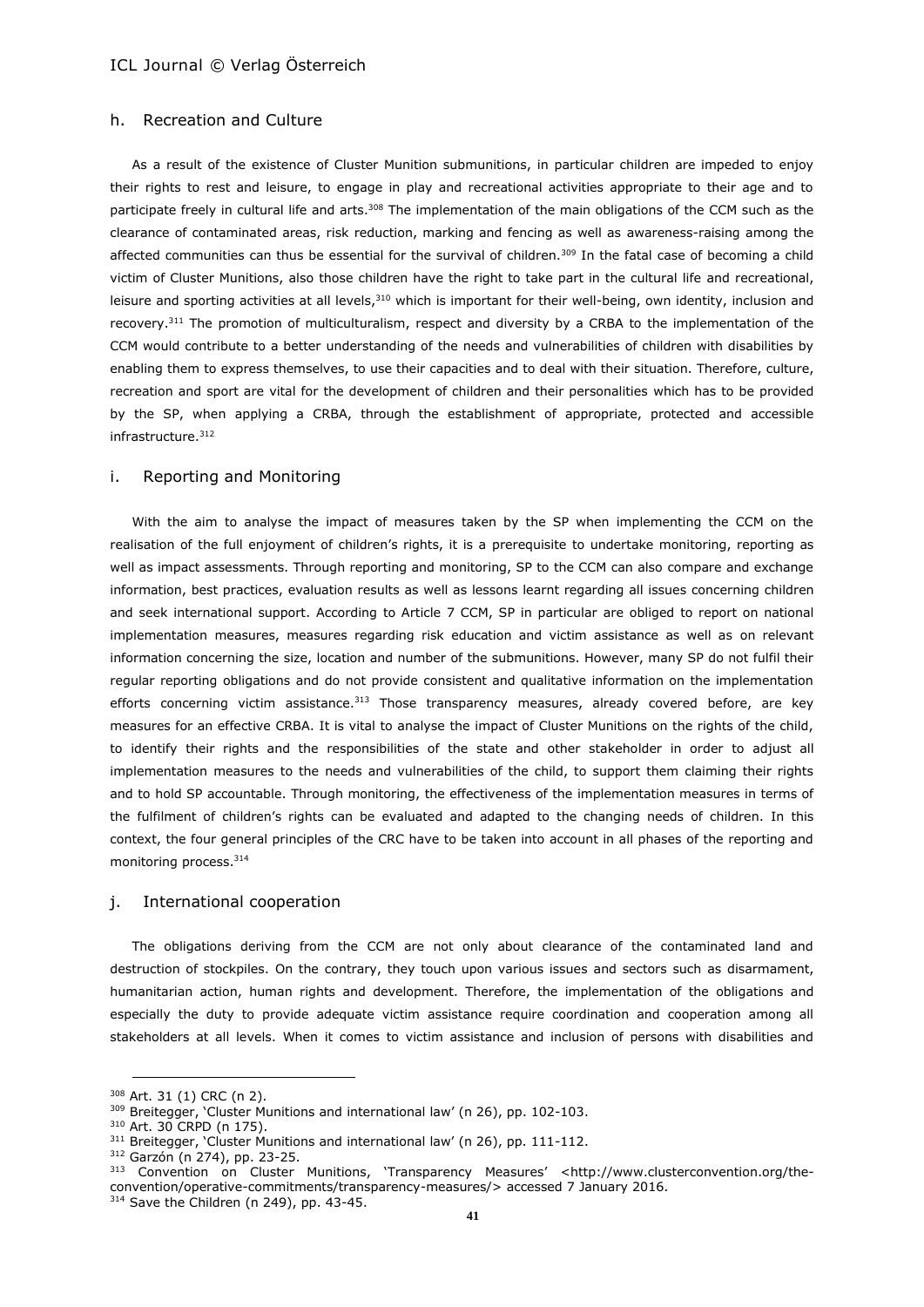children in particular, almost all areas of life are concerned, which presuppose coordination at all ministerial levels of a SP as well as the engagement and collaboration with relevant civil society organisations. In addition to the primary obligation of the state to fulfil its duties, Article 6 CCM provides the possibility to seek and to receive assistance from the international community, in particular in the area of victim assistance. Each SP in the position to do so is obliged to provide victim assistance through various means such as the UN system, international, regional or national organisations, the ICRC, NGOs or on a bilateral basis.<sup>315</sup> Hence, a comprehensive CRBA needs to be holistic, integrated and inclusive. Only through the engagement and the cooperation of all sectors at regional, national and international levels it is possible to extensively realise the rights of the child, to guarantee their right to survive and to develop and include all children, in particular those with disabilities, in all sectors such as education, health, rehabilitation and nutrition. Such an approach also demands the empowerment of children in all areas concerning them as well as the reduction of barriers in all areas of their daily life.<sup>316</sup> In this context, Article 6 CCM meets Article 2 of the ICESCR when it comes to international cooperation, which is a means to progressively realise economic, social and cultural rights.

Before dealing with the main areas of action vital for SP in order to implement the CCM while applying a CRBA approach, the main elements of the approach can be summarised as follows:

#### **CRBA to the implementation of the CCM**

SP to the CCM, the CRC and the CRPD have binding legal and moral obligations towards children

All actions taken by the SP in order to implement the CCM should be guided by the four foundational principles of the CRC:

 SP should ensure the well-being of children by establishing a protective environment, able to safeguard them from harm and to guarantee their right to life, survival and development

 All children should be protected against all forms of discrimination which requires the inclusion of all children as well as the response to the differences and specific needs of the most marginalised ones

 SP should assess and evaluate the impact of their actions in view of the best interest of the child and the full enjoyment of all children's rights

 SP should acknowledge the opinion of children, allow for their participation in all areas concerning them and should empower children to participate and to claim their rights

A CRBA to the implementation of the CCM should rely on the broader human rights system in general and the CCM, the CRC, the CRPD and IHL in particular

It has to be considered that different age and gender groups with different needs and vulnerabilities have to be addressed accordingly in a differentiated way

Victim Assistance has to be child sensitive and shall take into account the specific needs of children

Reintegration into the society and rehabilitation in all areas of the daily life are important to achieve children's inclusion, autonomy, recovery and participation, facilitating the realisation of their rights, their well-being, survival and comprehensive development

Promotion of children's right to take part in the cultural life and recreational, leisure and sporting activities is essential for their well-being, development, recovery and improvement of capacities

Reporting and monitoring are key aspects in identifying the impacts of Cluster Munitions on children and in

adjusting all implementation measures to the needs and vulnerabilities of the child

A comprehensive CRBA needs to be holistic, integrated and inclusive, which requires assistance and cooperation of all relevant stakeholders at regional, national and international level

#### Table 2: Elements of a CRBA to the implementation of the CCM

<sup>315</sup> Art. 6 (7) CCM (n 16).

<sup>316</sup> UNICEF (n 282), ch 4, pp. 25-28.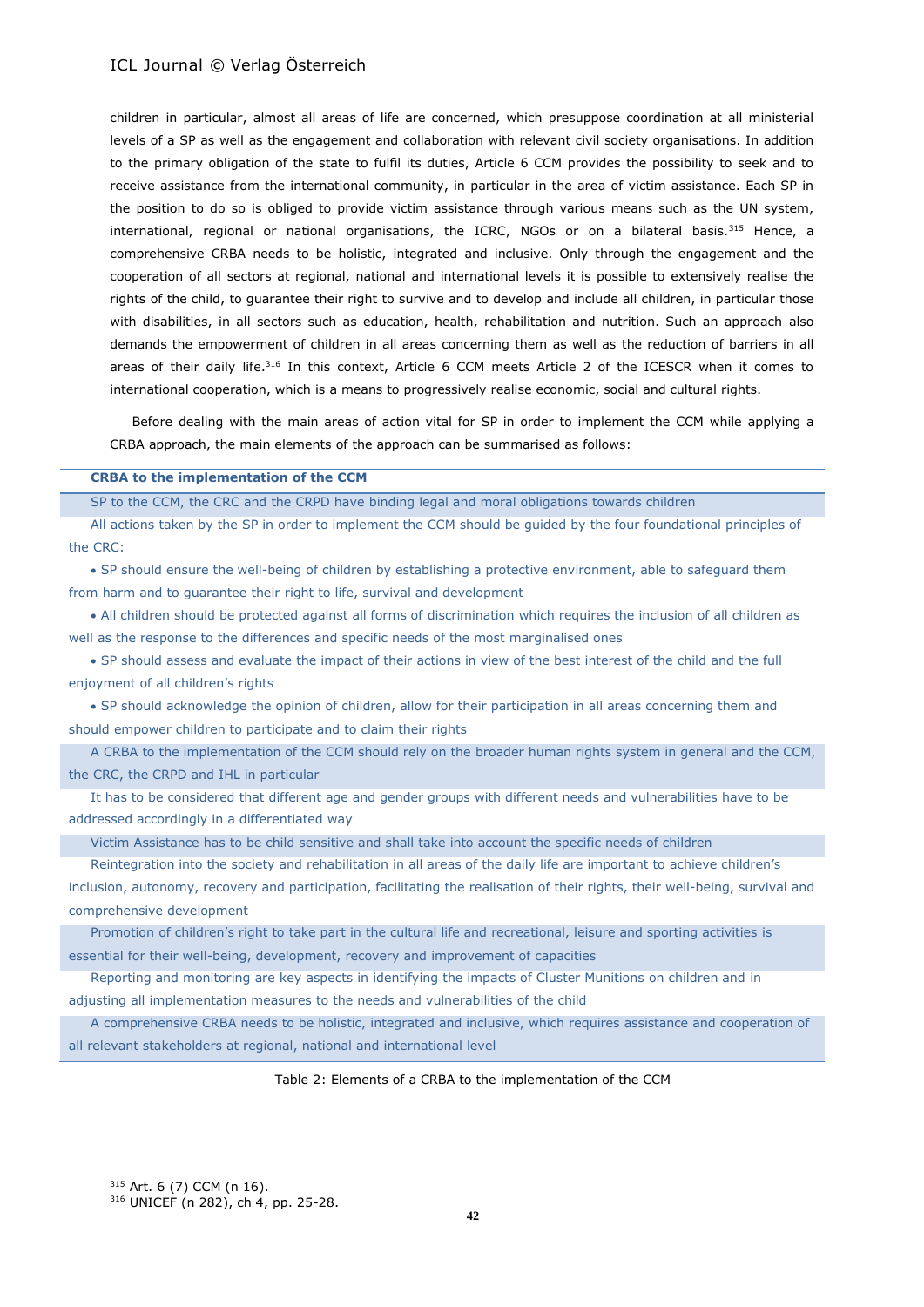# 2. Areas of Action

#### a. Preventive Measures

When it comes to the use of Cluster Munitions, landmines or other explosive devices, the best way to guarantee children's rights is to prevent them to become victims of these weapons. Therefore, states and other relevant stakeholders should establish child protection programmes in order to avoid death and disabilities caused by Cluster Munitions. An integral part of such programmes is the protection of victimised children from other harm such as discrimination, exclusion or abuse. As can be seen from the numbers and impacts illustrated in chapter two of the present thesis, states often fail to establish appropriate protection programmes and to prevent children becoming victims of Cluster Munitions. Through awareness-raising and highlighting protection failures, governments and civil society may be prompted to take appropriate action, although one of the biggest challenges in this regard still remains the lack of data necessary for the assessment of the measures already taken. In case of armed conflicts, the protection failures and the special vulnerability of children are even more obvious and pervasive.<sup>317</sup> Hence, during these times and in the transitional phase, child protection needs to be strengthened and a protective environment needs to be established, as, for instance, suggested by the UNICEF child protection strategy, which defines crucial elements of such an approach.<sup>318</sup>

Regarding Cluster Munitions, preventive measures have to be taken primarily in the area of risk reduction and education. According to Article 4 (2)(c) and (e) CCM, SP are obliged to mark and fence the contaminated areas and to conduct risk reduction education. Fencing and other techniques to prevent children to enter contaminated areas is crucial to ensure their well-being, especially because clearance is often not undertaken immediately due to the high expenses, the slow pace of clearance activities or impracticability for the reason of natural conditions. Ways how to conduct warning, marking and fencing, which has to be visible, legible, durable and resistant to environmental effects,<sup>319</sup> are already suggested by the IMAS or guides elaborated by the Geneva International Centre for Humanitarian Demining (GICHD).<sup>320</sup> Regarding children, those conducting the marking have to take into account that, in particular, young children are often not able to read warning signs and that therefore the establishment of physical barriers is more suitable than just marking the area. Moreover, measures have to be taken to prevent locals and their children to cultivate their land which is, however, often essential for their survival.<sup>321</sup>

Marking and fencing goes hand in hand with risk education. Whereas warning the population of the existence of Cluster Munitions has to be carried out immediately after an attack, risk reduction education has to be a sustainable and long-term process, addressing the needs and vulnerabilities of the affected communities. In this regard, national and international standards such as the IMAS also have to be taken into account.<sup>322</sup> In the context of risk education, the IMAS identified three main elements which are public information dissemination, education and training and the establishment of a community mine action liaison;<sup>323</sup> all of which should be incorporated in the broader Cluster Munition activities alongside the promotion of behavioural change of the affected community.<sup>324</sup>

<sup>317</sup> Landgren (n 272), pp. 221-226.

<sup>&</sup>lt;sup>318</sup> See Economic and Social Council (n 271).

 $319$  Art. 4 (2)(c) CCM (n 16).<br> $320$  Soo GICHD 'A G

<sup>320</sup> See GICHD, 'A Guide to Marking and Fencing in Mine Action Programmes' (2008) <http://www.gichd.org/fileadmin/GICHD-resources/rec-documents/Marking-and-Fencing-2008.pdf> accessed 7 January 2016 and United Nations Mine Action Service, 'Marking mine and UXO hazards' (IMAS 08.40, 2<sup>nd</sup> edn, 2003) <http://www.mineactionstandards.org/fileadmin/MAS/documents/imas-internationalstandards/english/series-08/IMAS-08-40-Ed2-Am1.pdf> accessed 7 January 2016.

<sup>321</sup> GICHD (n 19), pp. 74-78.  $322$  Art. 4 (3) CCM (n 16).

<sup>323</sup> GICHD (n 19), pp. 79-81.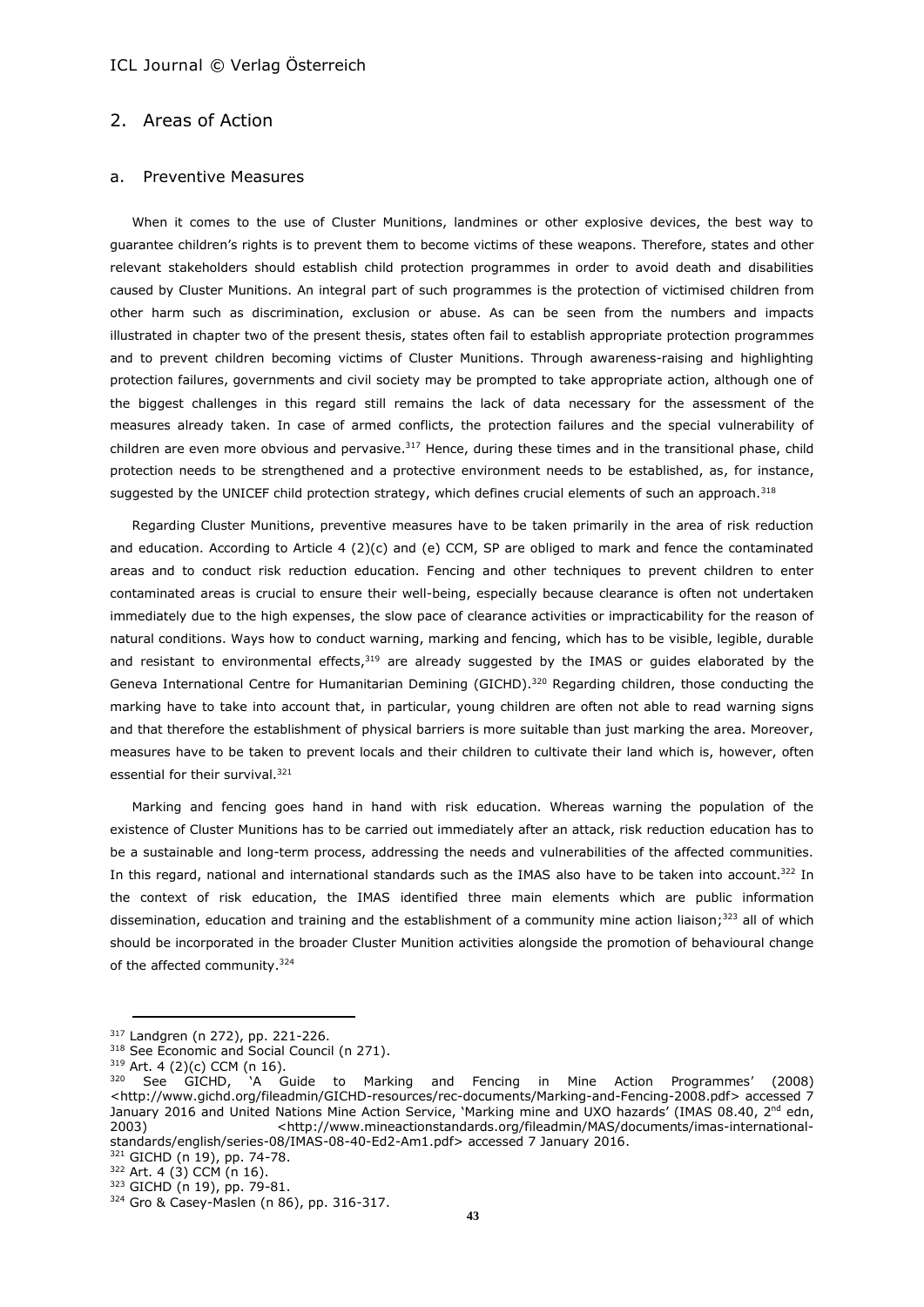#### b. Emergency Medical Care

As already described in chapter two, the consequences of children becoming victims of Cluster Munitions are enormous especially because of the proximity of vital organs to the explosion. The loss of limbs, impairments or even death is often the result. In the first hours after the incident immediate first aid and emergency medical care are therefore crucial to save the life of an affected child. First of all it has to be taken out of the contaminated area, secondly, the often severe bleeding has to be stopped, thirdly, antibiotics need to be administered in order to prevent infections and fourthly, the child has to be brought to a health facility immediately.<sup>325</sup> The main challenges in this regard are that such incidences often occur in remote areas which do not dispose of the necessary medical facilities, transport systems, trained first responders who know how to react to the severe injuries of children as well as the required medical equipment. Long transportation to adequate health facilities and poor first aid increase the probability of death and permanent disabilities.<sup>326</sup> Once arrived in the hospital, children usually have to undergo several surgeries, skin grafts and trauma care, which require sufficient blood and antibiotic stocks<sup>327</sup> as well as skilled medical personnel able to address the complex injuries of children. When applying a CRBA to the implementation of the CCM, SP should take care of the provision of adequate first aid and emergency care in order to ensure the survival of children and fewer permanent disabilities.

### c. Hospital Care

Following a Cluster Munitions incident, victims frequently need medical care for a longer period of time. Due to amputations, multiple surgeries and shrapnel persisting in their little bodies,<sup>328</sup> children need to remain in medical facilities to recover from their injuries and to obtain physiotherapy, pain management and corrective surgeries,<sup>329</sup> adapted to their specific needs. Many of the hospitals in Cluster Munitions affected areas lack sufficient medical services, for instance laboratories and radiology, necessary equipment, pharmaceuticals or material essential for the best treatment of children, enabling them to rehabilitate.<sup>330</sup> Moreover, medical professionals and paediatric specialists,<sup>331</sup> skilled in dealing with the severe injuries of children caused by Cluster Munitions, able to apply child specific amputation, surgical and eyesight-saving $332$  techniques, are habitually missing.<sup>333</sup> A further challenge in this regard is the equal access of boys and girls to prolonged medical care. As a result of cultural and financial reasons girls and young women are regularly discriminated against boys, which has to be taken into account by the medical staff.<sup>334</sup> Given the fact that the necessary infrastructure and means, such as child friendly accommodation, allowing them to be accompanied by their caregivers,<sup>335</sup> are often not available, adequate treatment of child victims of Cluster Munitions is rarely the case which requires measures to be taken by the SP addressing those gaps and the specific vulnerabilities of children.<sup>336</sup>

<sup>325</sup> GICHD (n 19), p. 89.

<sup>326</sup> ICRC, 'Caring for Landmine victims' (2005) <https://www.icrc.org/eng/assets/files/other/caring-landminevictims-0863.pdf> accessed 7 January 2016, p. 6.

<sup>327</sup> GICHD (n 19), p. 89.

<sup>328</sup> ibid p. 89.

<sup>329</sup> UNICEF (n 282), s 5.2., p. 6.

<sup>330</sup> ICRC (n 326), p. 7.

<sup>331</sup> Garzón (n 274), p. 19.

<sup>332</sup> UNICEF (n 282), s 5.2., p. 7.

<sup>333</sup> ICRC (n 326), p. 7.

<sup>334</sup> UNICEF (n 282), s 5.2., p. 4.

<sup>335</sup> UNICEF (n 282), s 5.2., p. 8. <sup>336</sup> Garzón (n 274), p. 19.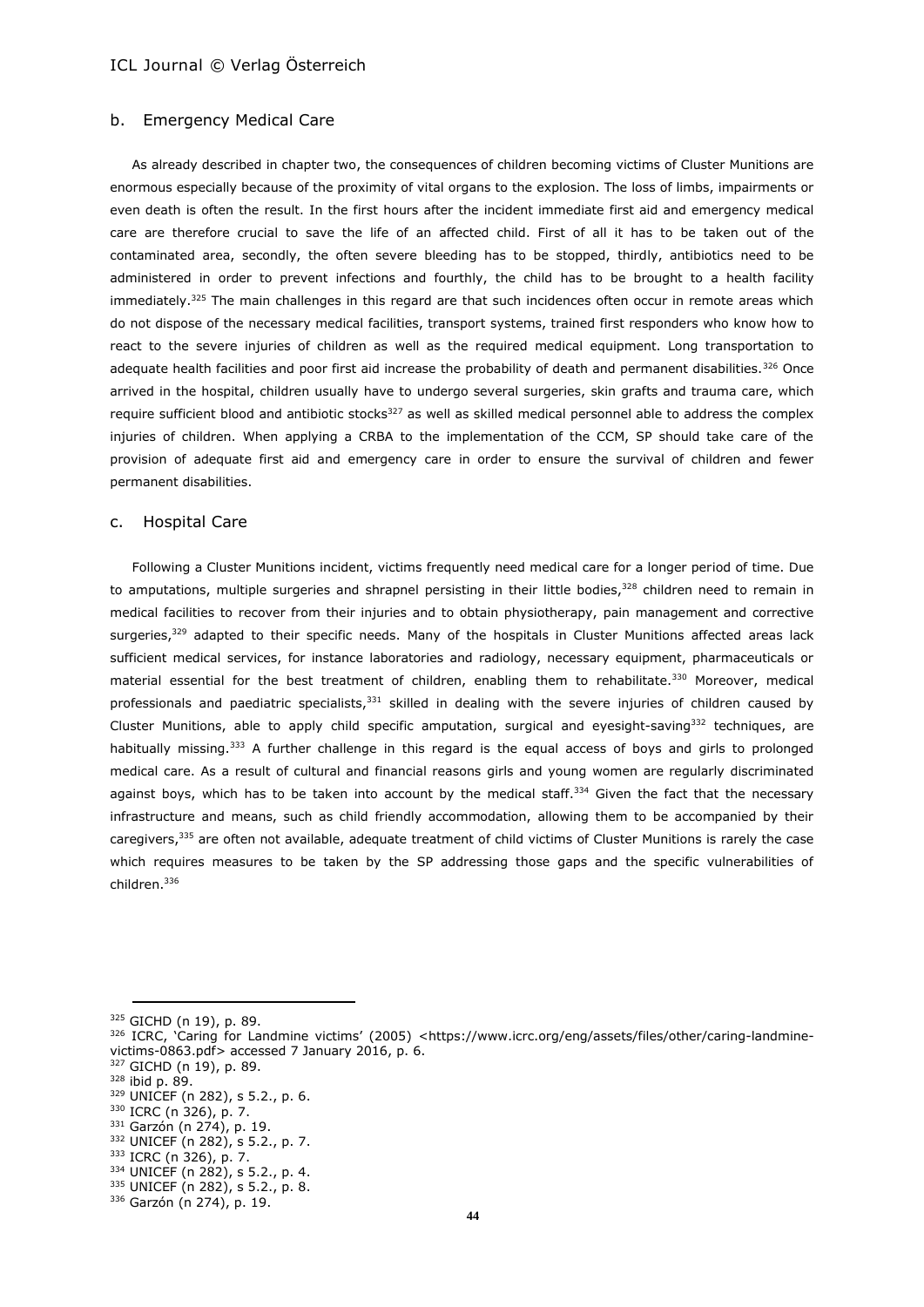#### d. Physical Rehabilitation

Physical rehabilitation is a prerequisite for integration, inclusion, participation and rebuilding the life of the victim. One aim of physical rehabilitation is to provide Cluster Munition victims with physiotherapy and the appliances he or she needs to regain mobility such as prostheses and orthoses in the case of the loss or malfunctioning of a limb, visual and hearing devices or orthopaedic devices for example wheelchairs or crutches. Part of the rehabilitation is also the adaptation of the assistive devices as well as replacement and repair, guidance on how to use them as well as therapy. Especially children are in need of continuing physical rehabilitation due to their ongoing growth which requires, for instance, the fitting with prostheses every 6 to 12 months. Again, facilities providing such physical rehabilitation are often lacking, are only located in bigger cities or are missing child specialised rehabilitative professionals. The access to such services is often impossible as a result of insecurity, discrimination, cultural reasons, lack of financial resources or transport costs.<sup>337</sup> The right to attain the maximum independence possible is not only prescribed by Article 26 CRPD, it is also vital for the well-being of children with disabilities and the enjoyment of their rights in all aspects of daily life. Therefore, they need the support of their families and the community which usually have to make modifications to their homes and need to be trained in caring for children with disabilities. Such training can be provided by community-based rehabilitation staff, able to instruct caregivers, to adapt the assistive devices and to support child-friendly rehabilitation.<sup>338</sup>

#### e. Psychological Support

Due to the impacts of Cluster Munitions, children suffer not only from physical traumas but also from psychological traumas and mental disorders, which also affect their families who have to cope with the new situation. The reactions to horrible experiences, such as the loss of a limb, vary from person to person and among age groups and usually evoke a variety of feelings. Exclusion, discrimination, abuses and stigmatisation of persons with disabilities often create further mental stress which especially concern women and girls. Therefore, psychological care and psychosocial support tend to prevent and to deal with psychological traumas and to maintain and promote the mental well-being of victims. During this process, everyone in the closer environment needs to be addressed in order to be able to deal with the new situation and to support the victim. First, immediate psychological support has to be provided, followed by ongoing psychosocial care. Also, in this case, medical staff able to cope with psychological child specific needs and feelings is required but often missing. Depending on their age and gender, children frequently suffer different fears and anxieties which need to be addressed by those providing psychosocial support. Ways of promoting the well-being of children are peer support, child-to-child programmes and empowerment. Trained peer supporters, who are often themselves victims of Cluster Munitions, can be a driving force in promoting inclusion, the recovery of the child, the rebuilding of self-esteem and empowerment.<sup>339</sup> Also SP and NGOs adopting victim assistance measures should always address the psychological needs of children with disabilities in their programmes.<sup>340</sup>

#### f. Socioeconomic Reintegration

Socioeconomic reintegration and inclusion are an essential part of rebuilding the life of a victim of Cluster Munitions. Through the adoption of the so-called twin-track approach a) the equality of persons with disabilities in all areas of daily life should be realized by removing environmental hurdles, such as physical, communicational or behavioural barriers, in order to allow for equal access to services and full participation and

<sup>337</sup> ICRC (n 326), pp. 8-9.

<sup>338</sup> UNICEF (n 282), s 5.3., pp. 4-9.

<sup>339</sup> UNICEF (n 282), s 5.4., pp. 4-10.

<sup>340</sup> Nina von der Assen & Mathijs Euwema & Huib Cornielje,'Including disabled children in psychosocial programmes in areas affected by armed conflict' (2010) 8 Intervention Journal 29, pp. 32-36.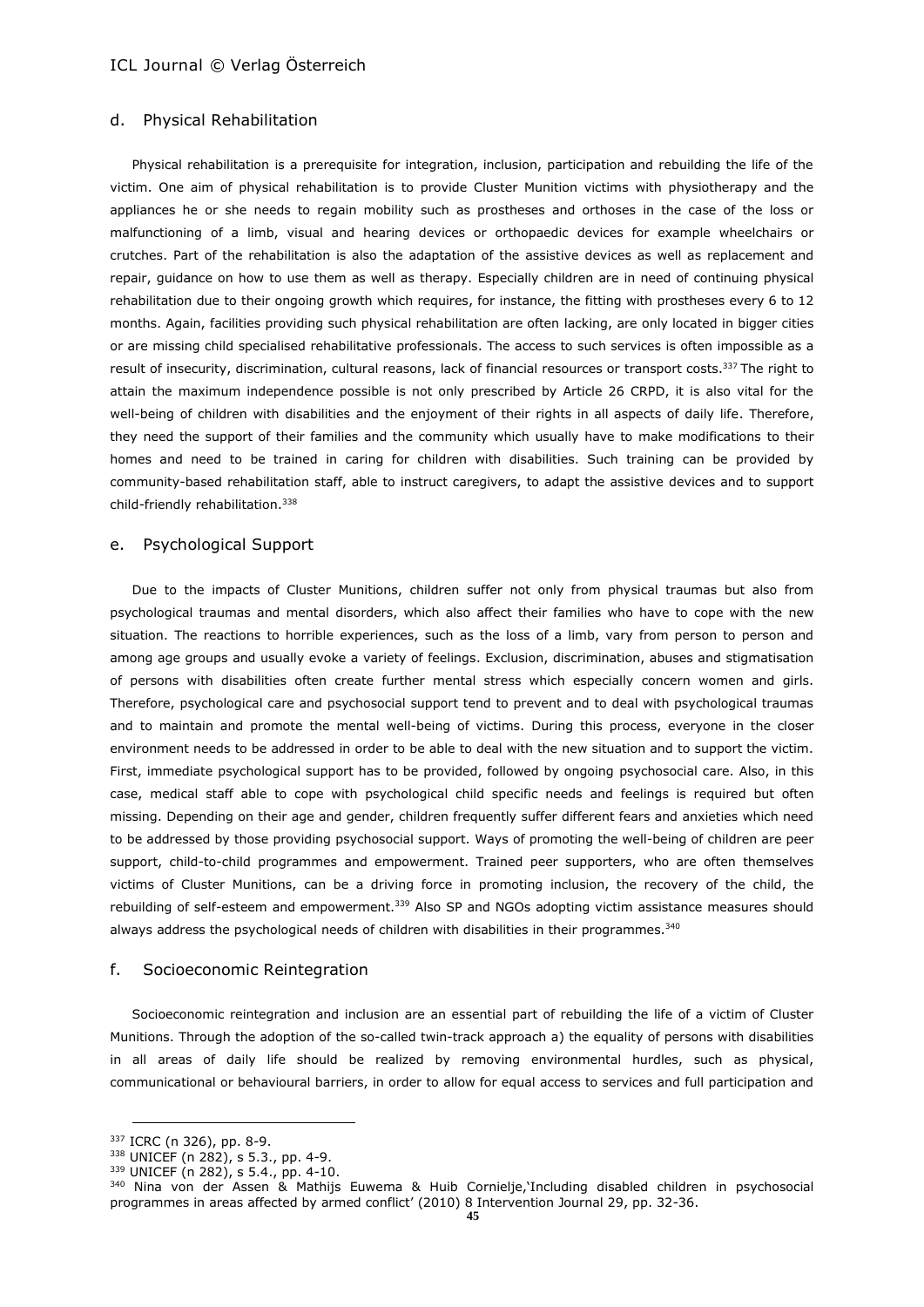b) their needs and vulnerabilities should be addressed by strengthening their capacities through empowerment. Both can be achieved by way of mainstreaming disabilities in all activities and programmes taken by the SP and by taking specific measures targeting the needs of children with disabilities.<sup>341, 342</sup> A life in dignity of children with disabilities is only possible if they are properly included in all activities of the society, including culture, leisure and sporting events. Therefore, equal access for all children to inclusive education, defined as the delivery of education at all levels which targets the specific and diverse needs of all children, as well as economic inclusion, meaning to become a productive member of society through the active participation and contribution to the economic life of the family and the community, and social protection, guaranteeing the full enjoyment of the rights of the child through equal access to all services, is a must. In this regard, vocational training, the support and the acceptance of the family and community, psychosocial care, peer support and the establishment of employment and skills development programmes are mechanisms to guarantee the wellbeing, survival and development of children with disabilities.<sup>343, 344</sup>

#### g. Legislation and policies

In order to properly implement the CCM and the obligations of Article 5 CCM regarding victim assistance in particular, SP have to adopt corresponding laws and policies, aiming at the avoidance of discrimination and the protection of the rights of Cluster Munition victims, especially of children with disabilities. Therefore, child victims must be provided with equal access to all relevant services and facilities, above all to health and rehabilitation services, education, social and employment programmes as well as cultural and sporting events. This can only be achieved through data collection and victim surveillance concerning children affected by Cluster Munitions, the provision of public services also in rural and remote areas, the strengthening of the national health care and rehabilitation system, the step-up of resources and means as well as child focused training of medical professionals and staff on community level, so as to address the needs of children with disabilities in all measures taken by the SP.<sup>345</sup> Legislative and policy frameworks are vital in order to claim the rights of child victims and to hold states accountable for not meeting their obligations. In this regard, advocacy, awareness-raising and individual complaints to Courts or Ombudspersons can be important tools to put governments under pressure to adopt and implement disability laws, action plans or other child victim focused strategies and policies. Furthermore, age and gender sensitive equal access to justice, allowing victims to exercise remedies in case of violation of their rights, as well as the participation, engagement and contribution of child victims in the decision making process on topics influencing their lives, are key in establishing an inclusive society, allowing for the full enjoyment of all human rights of children with disabilities.<sup>346</sup>

#### h. Training and Capacity Building

Professionals specifically trained in dealing with the impacts of Cluster Munitions on children and in how to deal with the consequences of those weapons as well as in how to address the specific needs of children with disabilities are required to support Cluster Munition victims to rebuild their lives. Moreover, it is important to teach families and communities how to include disabled children in the society and to advise law makers and service providers how to target the challenges disabled children face. $347$  Their role is especially important in the area of first aid and emergency care. Through adequate and prompt response to a Cluster Munition incident, the lives of many children could be saved and permanent disabilities could be prevented. Therefore, skilled staff has to be present at a local level, able to train families and communities on how to provide first aid and to

<sup>341</sup> UNICEF (n 282), ch 4, p. 25.

<sup>342</sup> Von der Assen & Euwerna & Cornielje (n 340), p. 34.

<sup>343</sup> ICRC (n 326), p. 9.

<sup>344</sup> UNICEF (n 282), s 5.5., pp. 4-7. <sup>345</sup> ICRC (n 326), p. 10.

<sup>346</sup> UNICEF (n 282), s 5.6., pp. 4-6.

 $347$  ibid ch 4, p. 28.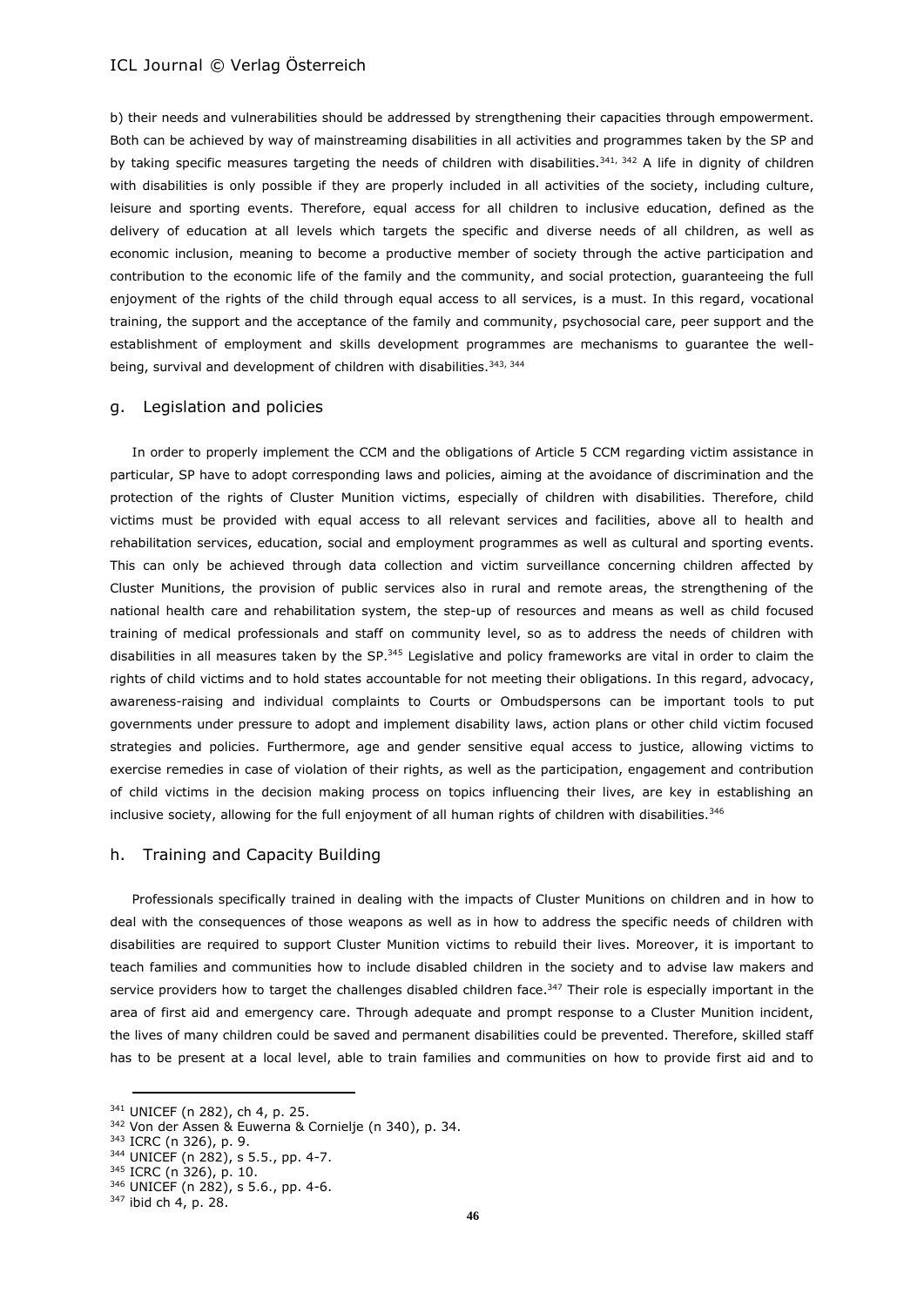make them aware of the dangers Cluster Munitions pose.<sup>348</sup> In the context of victim assistance, the participation and engagement of all relevant stakeholders as well as professionals at a national and international level contributes to the outcome of more effective child-focused victim assistance programmes. Furthermore, results-based monitoring as well as monitoring and evaluation in general is needed to assess the situation on the ground, to adopt and to review relying on facts age and gender sensitive actions addressing the needs of child victims and to measure the results and the progress of the implementation process on the basis of targets and aims.<sup>349</sup>

# **Conclusions**

Although the use of Cluster Munitions is prohibited since the adoption of the Convention on Cluster Munitions in 2008, states still do not take the impacts those weapons cause seriously. Just recently, Human Rights Watch confirmed the use of Cluster Munitions by the Saudi-led coalition in residential neighbourhoods in the capital city of Yemen and throughout the last year. There is evidence that the weapons used in the airstrikes were supplied by the United States.<sup>350</sup> Similarly, the Russian and the Syrian Government as well as Sudan used Cluster Munitions last year, targeting villages, armed groups and ignoring the implications of their action.<sup>351</sup> Even though neither the United States nor Saudi Arabia, Russia, Syria or Sudan ratified the Convention, states should acknowledge the wide-spread impact and the long-lasting consequences for people, communities and countries resulting from the use of Cluster Munitions, dealt with in chapter two of the thesis. Moreover, the use of more advanced technologies, often used as an excuse, is not able to solve the humanitarian problem Cluster Munitions induce. Therefore, states should refrain from the use as well as the transfer of those weapons in all circumstances.<sup>352</sup>

By ratifying the Cluster Munitions Convention, State Parties are not only advised not to use, develop, produce, otherwise acquire, stockpile, retain or transfer Cluster Munitions, but are even legally obliged to do so. Similarly, they have to provide victim assistance, to undertake clearance and risk reduction education, to destroy stockpiles and to cooperate on an international level in fulfilling their duties. In the same way legal obligations are also deriving from international humanitarian and human rights law in general and, in this context, from the Convention on the Rights of the Child and the Convention on the Rights of Persons with Disabilities in particular. Both spheres of law are in an equal manner aimed at the protection of human beings, their lives, health as well as their dignity. Whereas in the area of victim assistance states have primarily to drawn upon human rights law, humanitarian and human rights law are comparably relevant when it comes to evaluating the legality of the use of Cluster Munitions outside the specific CCM framework, clearance and risk reduction education. 353

Even though a child rights-based approach is, according to the description provided here, *just* a conceptual framework, states enter into legally binding obligations when expressing their consent to be bound by international treaties. Therefore, the application of most of the aspects of this approach in order to implement

<sup>348</sup> Garzón (n 274), p. 26.

<sup>349</sup> UNICEF (n 282), ch 4, pp. 28-29.

<sup>350</sup> Human Rights Watch, 'Yemen: Coalition Drops Cluster Bombs in Capital' (7 January 2016) <https://www.hrw.org/news/2016/01/07/yemen-coalition-drops-cluster-bombs-capital-0> accessed 7 January 2016 and Human Rights Watch, 'Yemen: Saudi-Led Airstrikes Used Cluster Munitions' (3 May 2015) <http://www.hrw.org/news/2015/05/03/yemen-saudi-led-airstrikes-used-cluster-munitions> accessed 7 January 2016.

<sup>351</sup> Human Rights Watch, 'Russia/Syria: Extensive Recent Use of Cluster Munitions' (20 December 2015) <https://www.hrw.org/news/2015/12/20/russia/syria-extensive-recent-use-cluster-munitions> accessed 7 January 2016 and Human Rights Watch, 'Sudan: Cluster Bombs Used in Nuba Mountains' (15 April 2015) <http://www.hrw.org/news/2015/04/15/sudan-cluster-bombs-used-nuba-mountains> accessed 7 January 2016.

<sup>352</sup> Borrie & Cave (n 27), pp. 10-12.

<sup>&</sup>lt;sup>353</sup> Breitegger, 'Cluster Munitions and international law' (n 26), pp. 90-92.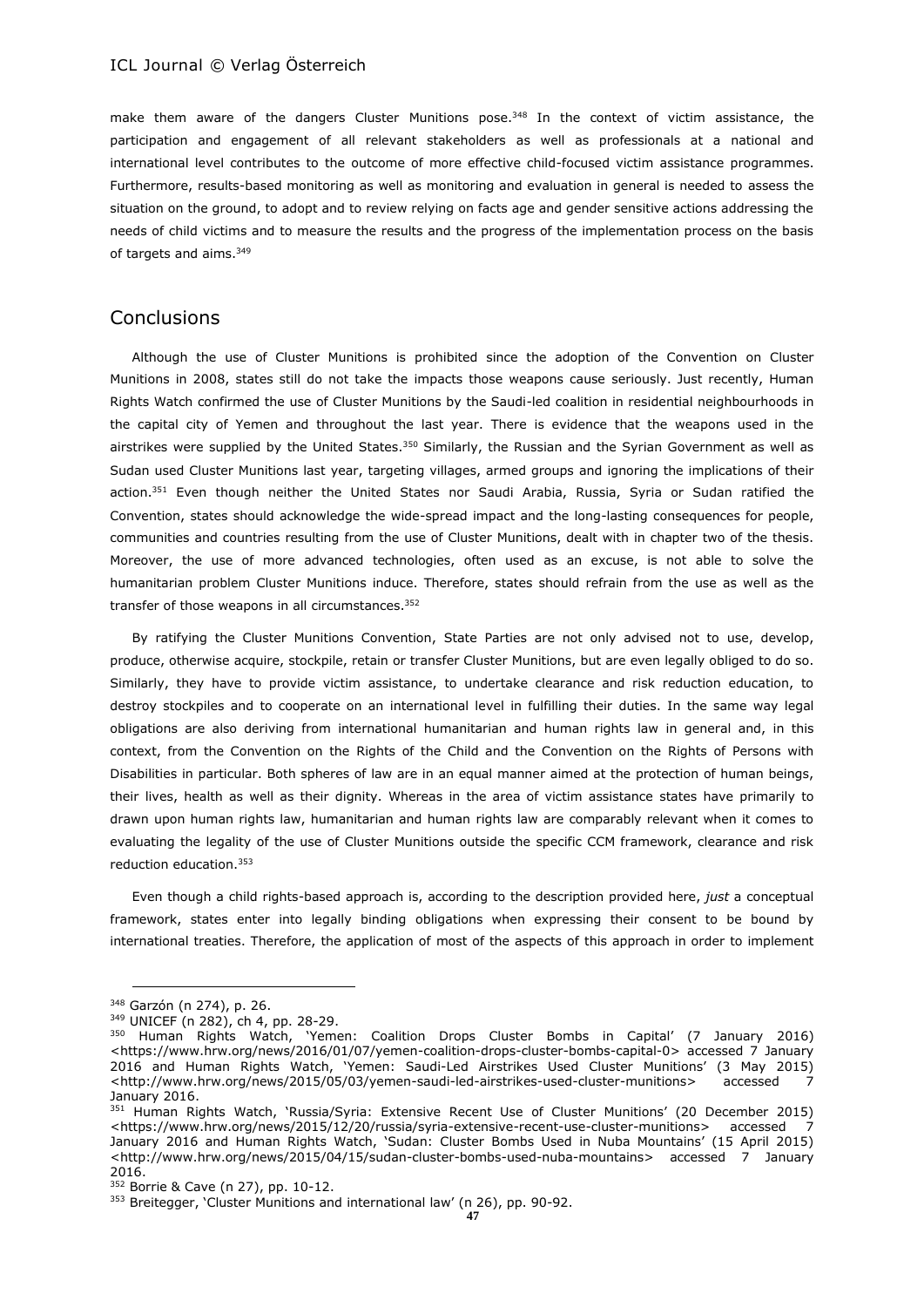the Convention on Cluster Munitions, putting children at the centre of all considerations in this regard, but which are not specifically expressed by the Convention on Cluster Munitions, such as the age and gender sensitive victim assistance, are *optional* but extremely important due to the high numbers of children affected by Cluster Munitions. On the other hand, the implementation of the overall legally binding responsibilities and the adoption of actions and measures in this effect are *mandatory* by reason of the entitlement of people to rights and the duties of states to undertake all appropriate legislative, administrative, and other measures for the implementation of the rights of the child.<sup>354</sup> Especially in the case of victim assistance and risk education, the lack of resources cannot be used as an excuse for not complying with agreed obligations, as can be seen from General Comment No. 13 of the Committee of the Rights of the Child.<sup>355</sup> Based on the responsibilities in the area of children's rights, the European Union and the United Nations Children's Fund have already adopted an approach to incorporate the rights of the child into development cooperation.<sup>356</sup> From there, it is only a small step to apply such an approach in other areas such as disarmament law as well. Therefore, the realisation of children's rights could be, inter alia, achieved through the application of this child rights-based approach whose elements and principles elaborated on before are able to contribute to a better implementation of the Cluster Munitions Convention and to guide decision makers when adopting corresponding measures, actions, programmes, policies and laws. These principles and elements constitute a minimum standard of conduct and lay emphasis on an obligation of conduct based on international humanitarian and human rights law treaties. Hence, by means of a child rights-based approach not only the quality of the implementation measures could be enhanced but also children's rights could be guaranteed in a broader way.<sup>357</sup>

However, the rights of the child are unfortunately too often disregarded by states and other relevant actors despite the almost universal ratification of the Child Rights Convention and the acknowledgment of children as one of the most vulnerable groups of the society. Thus, states have to respect, protect and fulfil their rights also and especially during armed conflicts and post-conflict settings as well as in the field of disarmament law. Consequently, drawing conclusions from the information provided in this thesis, I want to offer recommendations to the State Parties to the Convention on Cluster Munitions concerning the main areas of action discussed in chapter four:

#### **Preventive Measures:**

**Recommendation 1:** Warning of children and their families of the existence of Cluster Munitions should be undertaken immediately after attacks in an easy and child friendly language so as to make the danger known to children of all age groups.

**Recommendation 2:** Warning signs understandable for children by using symbols and child's language should be installed as soon as possible. Physical barriers should be established if many young children who are not aware of the hazards live next to contaminated areas.

**Recommendation 3:** Sustainable education of the danger of Cluster Munitions should be conducted by child professionals who are able to make them aware of the hazards.

**Recommendation 4:** Needs and vulnerabilities of children and their families should be addressed in order to avoid them entering contaminated land or to do business with Cluster Munitions remnants.

<sup>354</sup> Art. 4 CRC (n 2).

<sup>355</sup> Committee on the Rights of the Child, 'General Comment No. 13' (Doc. CRC/C/GC/13, 2011) <http://www2.ohchr.org/english/bodies/crc/docs/CRC.C.GC.13\_en.pdf> accessed 7 January 2016, para. 73. 356 UNICEF, 'EU-UNICEF Child Rights Toolkit: Integrating Child Rights in Development Cooperation' (2014)

<sup>&</sup>lt;http://www.unicef.org/myanmar/Child-Rights-Toolkit-Web-Links.pdf> accessed 7 January 2016, p. 1. 357 Hans Haugen, Human Rights Principles - Can They be Applied to Improve the Realization of Social Human Rights?' (2011) 15 Max Planck Yearbook of United Nations Law 419, pp. 423-444.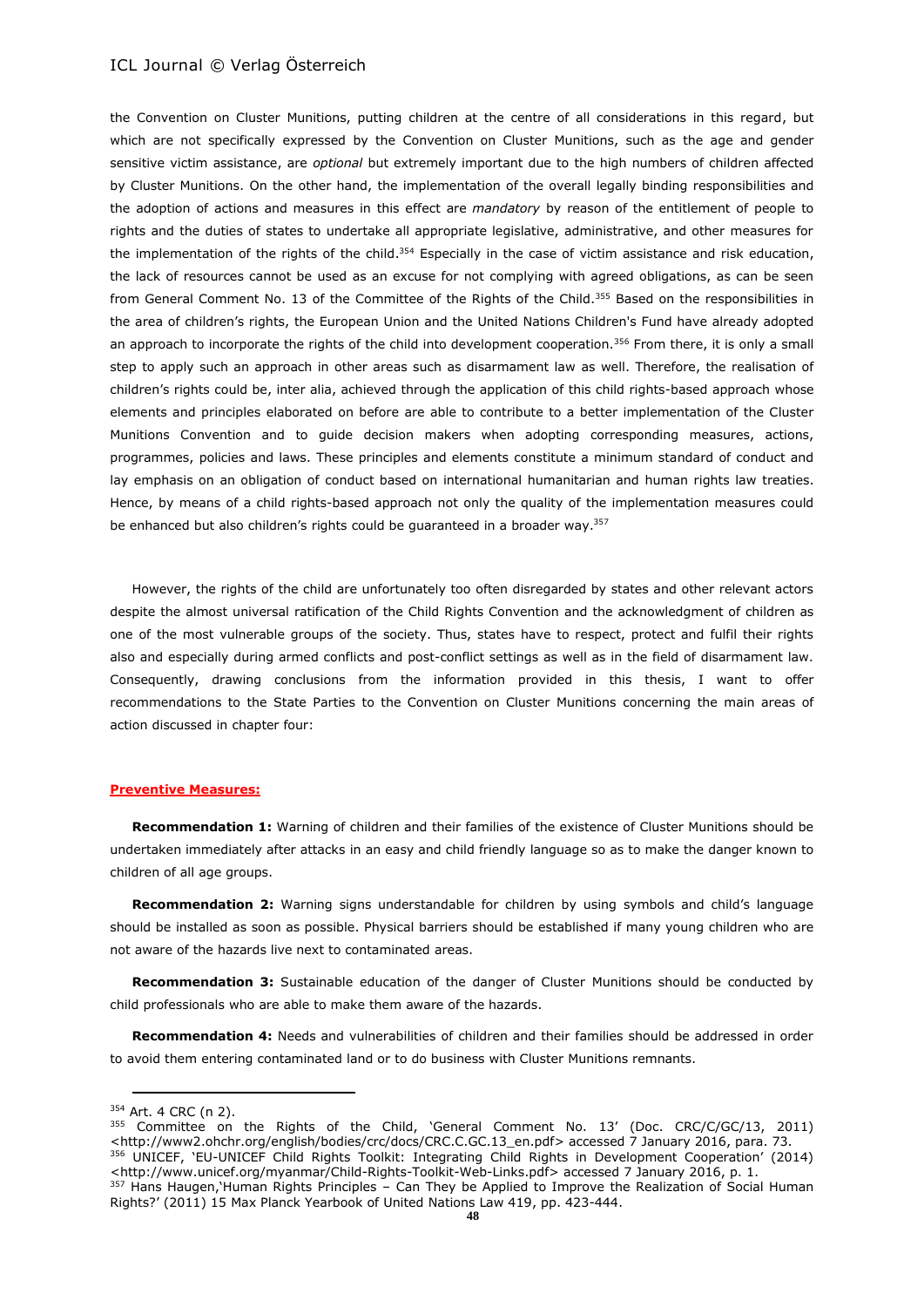#### **Emergency Medical Care:**

**Recommendation 5:** All children should have equal access to qualitative and appropriate first aid and medical care which are addressing their specific needs.

**Recommendation 6:** The local community should be trained in responding to the severe injuries of children caused by Cluster Munitions. Therefore, sufficient medical equipment and antibiotics should be provided.

**Recommendation 7:** Health facilities and professionals who are able to treat the complex traumatic injuries of children should be available also in remote areas. Transport to hospitals should be carried out as soon as possible after the incident and should not put financial pressure on the families of the victim.<sup>358</sup>

**Recommendation 8:** Actions taken by State Parties should incorporate the assistance of child victims into their broader national health systems.<sup>359</sup>

#### **Hospital Care:**

**Recommendation 9:** Medical facilities should be provided with the necessary equipment, services, resources and materials necessary for the adequate treatment of child victims.

**Recommendation 10:** Hospital staff and surgeons should be instructed in how to deal with the specific needs of children and in how to treat their specific injuries through training of child specific medical techniques and sensitization.

**Recommendation 11:** All children should have equal access to prolonged medical care and corrective surgeries through their life-cycle and should be able to enjoy child friendly care.

#### **Physical Rehabilitation:**

**Recommendation 12:** All children should have equal access to community based or institutional child friendly, age and gender sensitive physical rehabilitation services which are essential for the fulfilment of their rights, inclusion and participation.

**Recommendation 13:** Necessary, good quality assistive devices should be provided for all children without discrimination and should be adapted to their needs on a regular basis.

**Recommendation 14:** Families of the child victim, communities and professionals should be trained in supporting and promoting child friendly, age and gender sensitive rehabilitation.<sup>360</sup>

### **Psychological Support:**

**Recommendation 15:** All children and their families should have equal access to age and gender sensitive psychological care and psychosocial support immediately following the Cluster Munition incident, allowing them to deal with their new situation and their feelings.

**Recommendation 16:** The capacities of families, friends and the community should be strengthened in order to provide the necessary support for the victim and to establish a protective environment, enabling children to recover and to develop.

<sup>358</sup> UNICEF (n 281), s 5.2., pp. 4-9.

<sup>359</sup> ICRC (n 325), p. 5.

<sup>360</sup> UNICEF (n 282), s 5.3., pp. 4-9.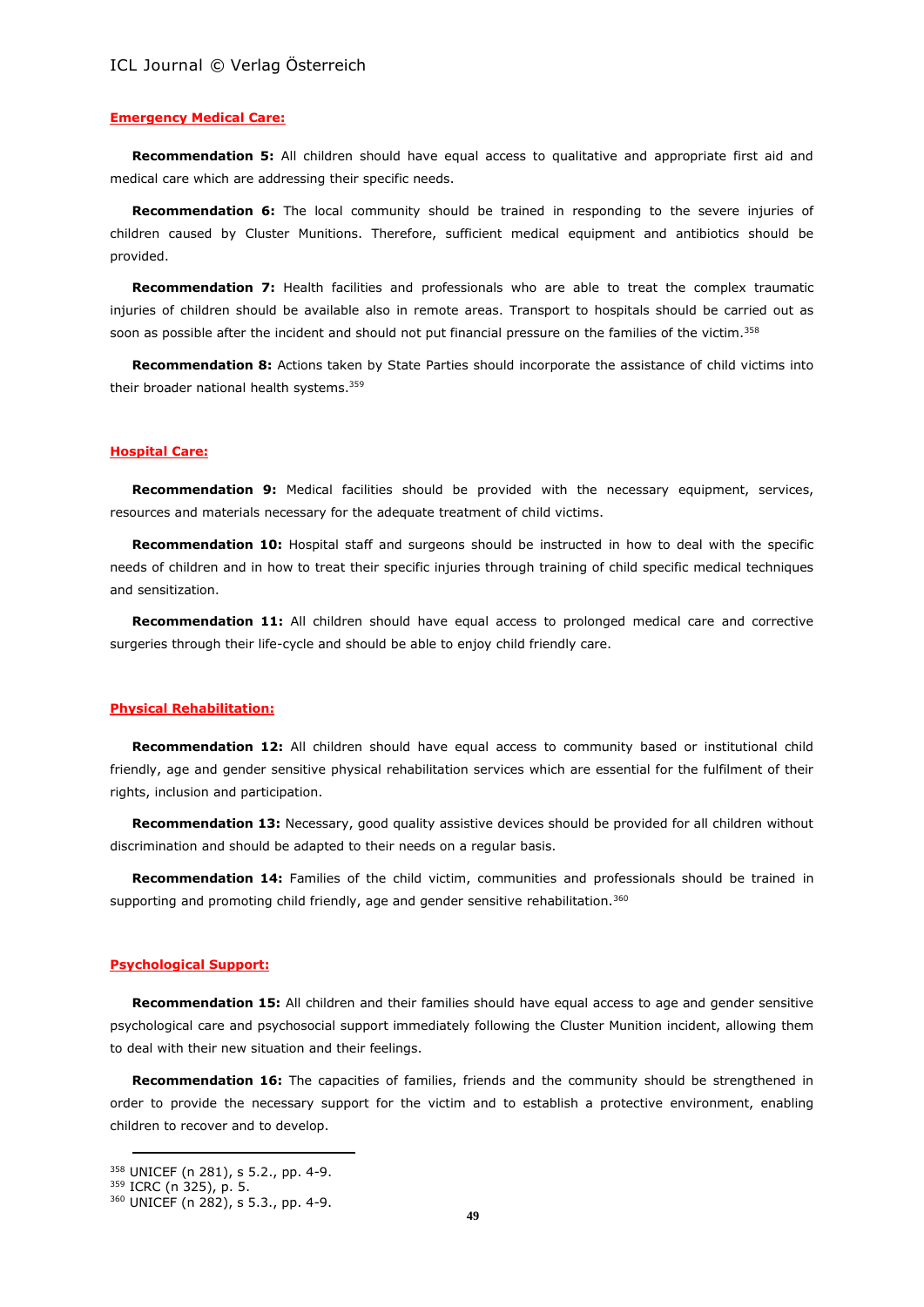**Recommendation 17:** Trained medical staff, mental health as well as field workers and others working with children should address their specific psychosocial needs through peer support, awareness-raising, empowerment and the inclusion of disabled children in cultural and sporting activities.

#### **Socioeconomic Reintegration:**

**Recommendation 18:** All children should have equal access to inclusive and good quality education and learning possibilities throughout their life-cycle.

**Recommendation 19:** The acceptance and support of the family and community for children with disabilities should be strengthened in order to allow them a life in dignity and to participate in and contribute to all activities of the society.

**Recommendation 20:** State Parties should create opportunities and adopt measures targeting the specific need of children with disabilities, in particular in terms of education and employment, ensuring their full inclusion as active members of society.

**Recommendation 21:** State Parties should take measures ensuring the social protection and the enjoyment of the fundamental rights of the child, through protecting children from harms such as abuse, malnutrition, poverty, violence, discrimination, marginalisation, neglect and stigmatisation.<sup>361</sup>

#### **Legislation and Policies:**

**Recommendation 22:** State Parties should address the needs and vulnerabilities of child victims of Cluster Munitions in their laws and policies, aiming at the respect and the protection of the rights of the child.

**Recommendation 23:** Children with disabilities should have equal access to justice, taking into account their age, gender and needs by providing appropriate legal support, and should be empowered to participate in all stages of the decision making process regarding all issues concerning their lives.

**Recommendation 24:** Advocacy campaigns, supporting the realisation of the rights of the child, awareness-raising programmes familiarizing victims and their families with their rights and their possibilities to have recourse to remedies, as well as national and international monitoring and reporting mechanisms should contribute to the creation of an inclusive society through the adoption of laws and policies.<sup>362</sup>

#### **Training and Capacity Building:**

**Recommendation 25:** Staff working with disabled children in all relevant areas should be trained in how to address the specific needs and vulnerabilities of child victims of Cluster Munitions in an age and gender sensitive way.

**Recommendation 26:** Skilled professionals should be present at all levels, supporting and instructing victims, families, communities, service providers and policy makers.

**Recommendation 27:** Participation of all stakeholders, monitoring, evaluation and reporting should contribute to effective and successful child victim assistance measures taken by the State Parties.

<sup>361</sup> UNICEF (n 282), s 5.5., pp. 4-7.

<sup>362</sup> UNICEF (n 282), s 5.6., pp. 4-9.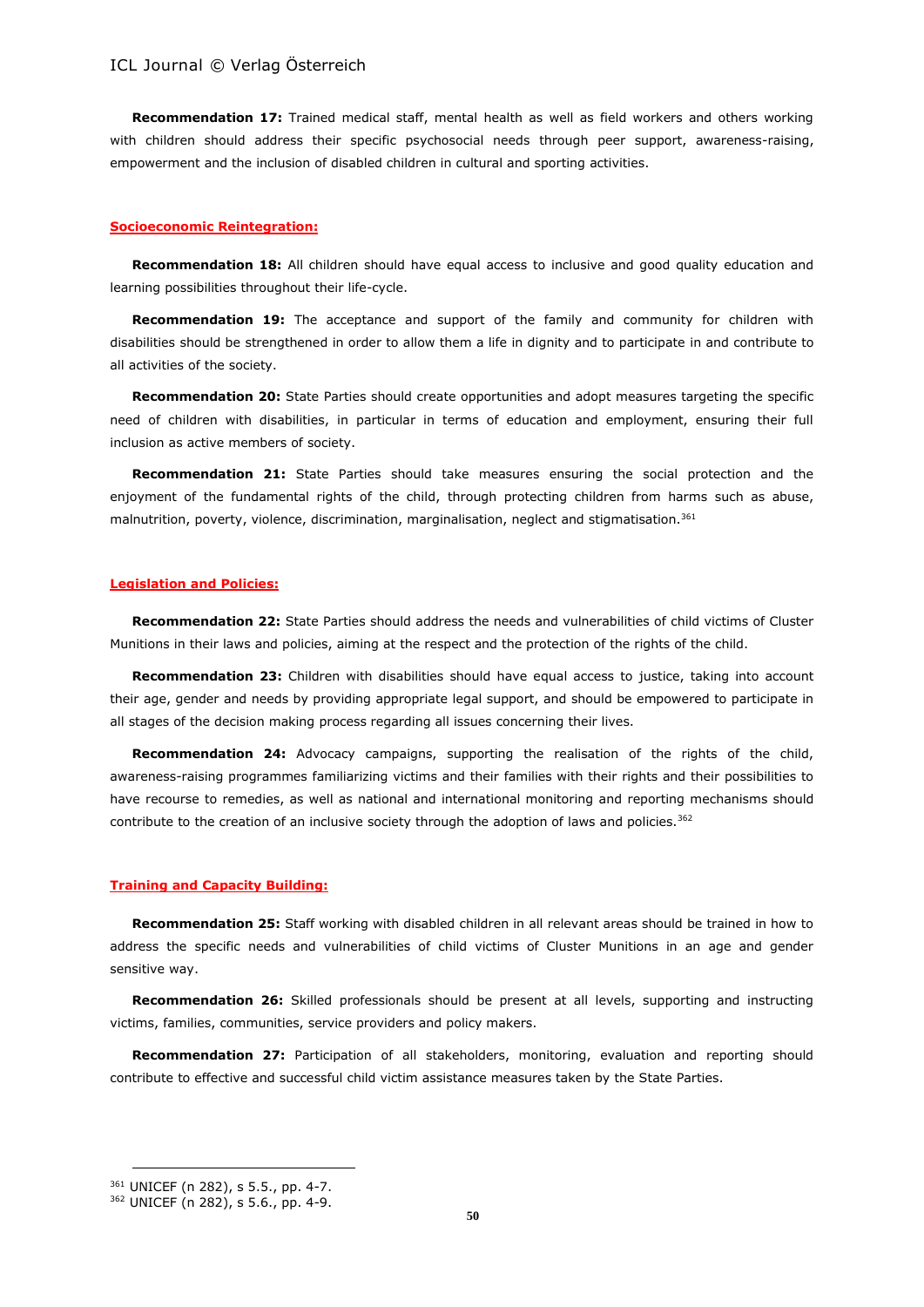Furthermore, having in mind the adoption of the Dubrovnik Action Plan for the implementation of the Convention on Cluster Munitions at the first Review Conference in Croatia in September 2015, some innovative and far-reaching actions in the area of victim assistance and risk education applying a child rights-based approach and taking into account the severe impacts of children affected by Cluster Munitions could have been inserted and be read as follows:

Action 1: As soon as areas under jurisdiction or control are known to be contaminated by Cluster Munition remnants, take all feasible measures to especially prevent child casualties by establishing physical barriers and by installing warning signs understandable for children.

**Action 2:** Ensure that affected communities and in particular children, children with disabilities and their caregivers are informed of, and included in, the development of national clearance plans, planning and prioritisation of clearance activities, land release and all other areas concerning them, by allowing for their participation in a meaningful, gender and age sensitive manner and by empowering them to claim their rights.

**Action 3:** Provide sustainable, age and gender sensitive risk education conducted by child professionals which is holistic, integrated and inclusive and takes into account the four foundational principles of the Convention on the Rights of the Child.

Action 4: Review and strengthen the availability, accessibility and quality of services especially in remote and rural areas regarding emergency and hospital care, physical rehabilitation, psychological and psychosocial support, economic and social inclusion, and quarantee access to equal, child friendly, age and gender sensitive services without discrimination addressing the changing needs of child victims.

**Action 5:** Raise awareness among cluster munition victims about their rights and available services, as well as within government authorities, service providers and the communities to foster respect for the rights and dignity of persons with disabilities, including child victims. Furthermore, promote, in particular, the reintegration of children into the society and their rehabilitation in all areas of the daily life as well as their right to take part in the cultural life and recreational, leisure and sporting activities.

**Action 6:** Implement existing international standards, guidelines and recommendations in the areas of emergency and medical care, rehabilitation, psychological and psychosocial support as well as social and economic inclusion. This can be achieved, inter alia, through education, training and employment incentive programmes for children with disabilities as well as through the equipment of medical facilities with the necessary resources and materials necessary for the adequate treatment of child victims.

**Action 7:** Strengthen capacities through the training of hospital personnel, surgeons and staff at all levels engaging with disabled children in all relevant areas, enabling them to address the specific needs of child victims in an age and gender sensitive way.

**Action 8:** Involve children and their representative organisations in the development, implementation, monitoring and reporting of efforts to fulfil obligations under the Convention on Cluster Munitions and include them in the developing process of comprehensive legislative, administrative or other implementing measures.

> **Helena Aigner:** Maxlangasse 15, 8741 Weißkirchen, Austria; helena.aigner@gmx.net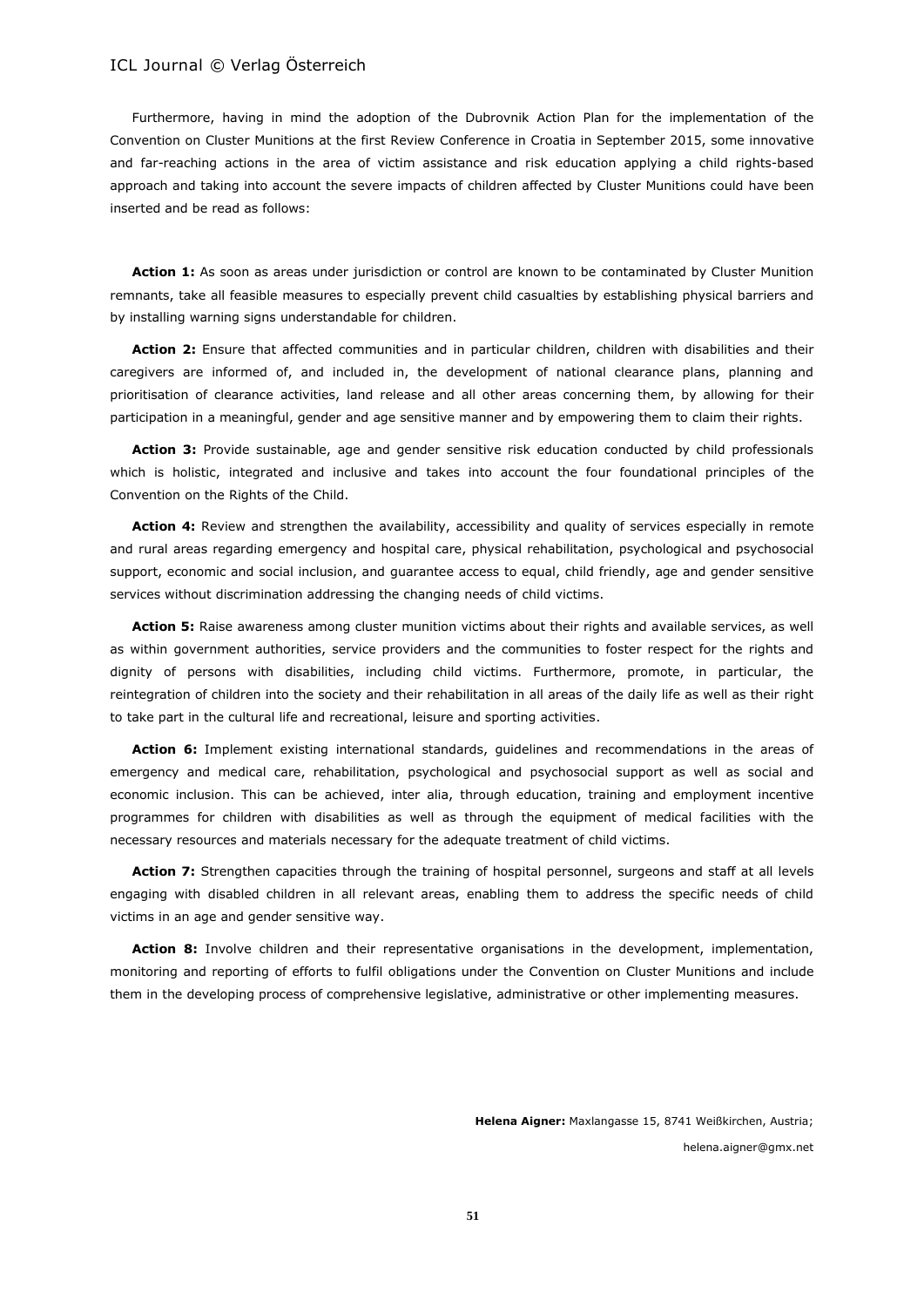#### **Reference List**

**A. Legal and Policy Instruments**

#### **1. International treaties, agreements and other documents**

#### **a. International treaties and agreements**

Convention on Cluster Munitions (adopted 30 May 2008, entered into force 1 August 2010) UNTS vol. 2688, I-47713

- Convention on the Prohibition of the Use, Stockpiling, Production and Transfer of Anti-Personnel Mines and on their Destruction (adopted 18 September 1997, entered into force 1 March 1999) UNTS, vol. 2056, I-35597
- Convention on the Rights of Persons with Disabilities (adopted 13 December 2006, entered into force 3 May 2008) UNTS, vol. 2515, I-44910
- Convention on the Rights of the Child (adopted 20 November 1989, entered into force 2 September 1990) UNTS vol. 1577, I-27531
- Geneva Convention relative to the Protection of Civilian Persons in Time of War (adopted 12 August 1949, entered into force 21 October 1950) UNTS vol. 75, I-973
- Optional Protocol to the Convention on the Rights of the Child on the involvement of children in armed conflict (adopted 25 May 2000, entered into force 12 February 2002) UNTS vol. 2173, A-27531
- Optional Protocol to the Convention on the Rights of the Child on the Sale of Children, Child Prostitution and Child Pornography (adopted 25 May 2000, entered into force 18 January 2002) UNTS vol. 2171, A-27531
- Optional Protocol to the Convention on the Rights of the Child on a communications procedure (adopted 19 December 2011, entered into force 14 April 2014) UNTS, A-27531
- Protocol Additional to the Geneva Conventions of 12 August 1949, and relating to the protection of victims of international armed conflicts (Protocol I) (adopted 8 June 1977, entered into force 7 December 1978) UNTS vol. 1125, I-17512
- Protocol Additional to the Geneva Conventions of 12 August 1949 and relating to the protection of victims of non-international armed conflicts (Protocol II) (adopted 8 June 1977, entered into force 7 December 1978) UNTS vol. 1125, I-17513
- Protocol on Explosive Remnants of War to the Convention on Prohibitions or Restrictions on the Use of Certain Conventional Weapons which may be deemed to be Excessively Injurious or to have Indiscriminate Effects (Protocol V) (adopted 28 November 2003, entered into force 12 November 2006) UNTS, vol. 2399, A-22495

#### **b. Other Documents**

- Convention on Cluster Munitions States Parties, 'Vientiane Action Plan' (CCM/MSP/2010/5, 2010) <http://www.clusterconvention.org/files/2011/01/VIENTIANE-ACTION-PLAN-Final2.pdf> accessed 7 January 2016
- Convention on Cluster Munitions, Review Conference of States Parties, 'Draft. Dubrovnik Action Plan' (CCM/CONF/2015/WP.3, 2015)
	- <http://www.unog.ch/80256EDD006B8954/(httpAssets)/EDCC7B40F1CE5532C1257EB40041239F/\$file/CCM+CONF+2015 +WP.3.E.pdf> accessed 7 January 2016.
- Economic and Social Council, 'UNICEF Child Protection Strategy' (E/ICEF/2008/5/Rev.1, 2008) <http://www.unicef.org/protection/files/CP\_Strategy\_English.pdf> accessed 7 January 2016
- General Assembly, 'Resolution The rights of the child' (UN Doc. A/RES/51/77, 1997) <http://www.un.org/ga/search/view\_doc.asp?symbol=A/RES/51/77> accessed 7 January 2016
- General Assembly, 'Universal Declaration of Human Rights' (Resolution A/RES/217, 1948) <http://daccess-ddsny.un.org/doc/RESOLUTION/GEN/NR0/043/88/IMG/NR004388.pdf?OpenElement> accessed 7 January 2016
- Secretary General, 'Annual report on children and armed conflict' (UN Doc. S/2014/339, 2014) <http://watchlist.org/wordpress/wp-content/uploads/S-2014-339-2014-SGs-CAC-report.pdf> accessed 7 January 2016
- Security Council, 'Resolution 1998' (UN Doc. S/ Res/1998, 2011) <http://www.un.org/en/ga/search/view\_doc.asp?symbol=S/RES/1998(2011)> accessed 7 January 2016
- Security Council, 'Resolution 1882' (UN Doc. S/ Res/1882, 2009) <http://www.un.org/en/ga/search/view\_doc.asp?symbol=S/RES/1882(2009)> accessed 7 January 2016
- Security Council, 'Resolution 1612' (UN Doc. S/ Res/1612, 2005), <http://www.un.org/en/ga/search/view\_doc.asp?symbol=S/RES/1612(2005)> accessed 7 January 2016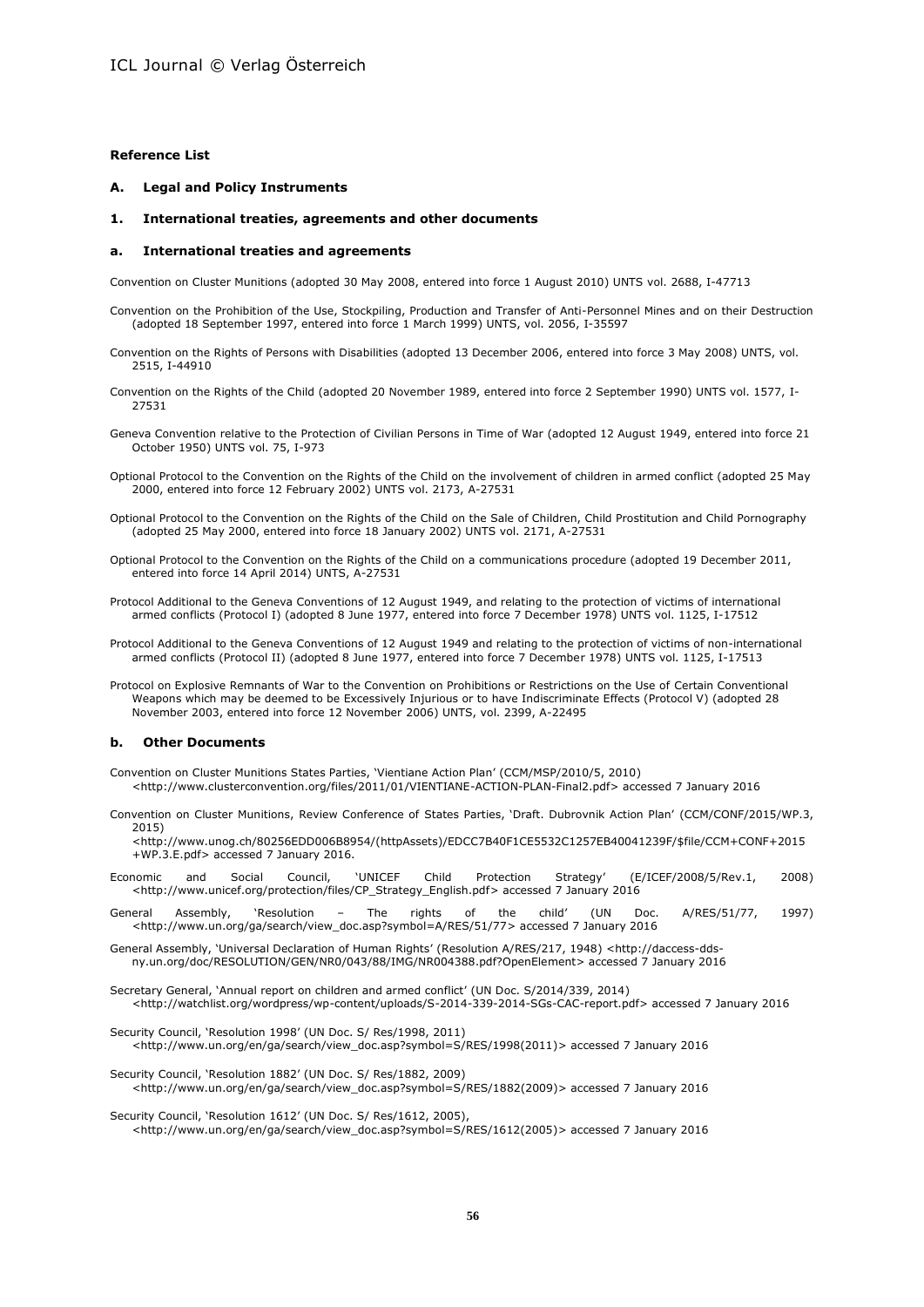#### **2. Policy and other reports**

#### **a. United Nations System**

- Committee on the Rights of the Child, 'General Comment No. 13' (Doc. CRC/C/GC/13, 2011) <http://www2.ohchr.org/english/bodies/crc/docs/CRC.C.GC.13\_en.pdf> accessed 7 January 2016
- Committee on the Rights of the Child, 'General Comment No. 9' (Doc. CRC/C/GC/9, 2006) <http://docstore.ohchr.org/SelfServices/FilesHandler.ashx?enc=6QkG1d%2fPPRiCAqhKb7yhsqIkirKQZLK2M58RF%2f5F0vH rn2YtDgO4ZjHSiu4mMCNKxeV7PxOOmQZL5v2IpgSJyXYy3ETTtUI65KMAgOvcRYyPXQKoIa4QlaTvSVKFUBC0> accessed 7 January 2016

Committee on the Rights of the Child, 'General Comment No. 5' (Doc. CRC/GC/2003/5, 2003) <http://tbinternet.ohchr.org/\_layouts/treatybodyexternal/Download.aspx?symbolno=CRC%2FGC%2F2003%2F5&Lang=en > accessed 7 January 2016

- Committee on the Rights of the Child, 'Report on the second session' (Doc. CRC/C/10, 1992) <http://www.bayefsky.com//general/crc\_c\_10\_2nd\_session\_1992.pdf> accessed 7 January 2016
- Human Rights Committee, 'General Comment No. 31' (Doc. CCPR/C/21/Rev.1/Add.13, 2004) <http://tbinternet.ohchr.org/\_layouts/treatybodyexternal/TBSearch.aspx?Lang=en&TreatyID=8&DocTypeID=11> accessed 7 January 2016
- Interagency Workshop on a Human Rights based Approach, 'The Human Rights Based Approach to Development Cooperation: Towards a Common Understanding Among the UN Agencies' (2003) <http://portal.unesco.org/shs/en/files/7733/11212588401SHS-April-S\_1.pdf/SHS-April-S%2B1.pdf> accessed 7 January 2016
- International Law Commission, 'Report on the work of its fifty-eighth session to the General Assembly' (Doc. A/61/10, 2006) <http://legal.un.org/ilc/documentation/english/reports/a\_61\_10.pdf> accessed 7 January 2016
- Office of the Special Representative of the Secretary-General for Children and Armed Conflict, 'The Six Grave Violations Against Children During Armed Conflict: The legal foundation' (2013) <https://childrenandarmedconflict.un.org/publications/WorkingPaper-1\_SixGraveViolationsLegalFoundation.pdf> accessed 7 January 2016
- Office of the United Nations High Commissioner of Human Rights, 'Frequently asked questions on a human rights-based approach to development cooperation' (2006) <http://www.ohchr.org/Documents/Publications/FAQen.pdf> accessed 7 January 2016
- President of the 5<sup>th</sup> Meeting of State Parties to the Convention on Cluster Munitions, 'Vientiane Action Plan Review' (Draft, as of 12 December 2014) <http://www.clusterconvention.org/files/2014/11/Vientiane-Action-Plan-Review-DRAFT.pdf> accessed 7 January 2016
- United Nations Children's Fund, 'Assistance to Victims of Landmines and Explosive Remnants of War: Guidance on Child-focused Victim Assistance' (2014) <http://www.mineaction.org/resources/guidance-child-focused-victim-assistance-unicef> accessed 7 January 2016
- United Nations Children's Fund, 'EU-UNICEF Child Rights Toolkit: Integrating Child Rights in Development Cooperation' (2014) <http://www.unicef.org/myanmar/Child-Rights-Toolkit-Web-Links.pdf> accessed 7 January 2016
- United Nations Children's Fund, 'Global Evaluation of the Application of the Human Rights-Based Approach to UNICEF Programming' (Final Report, vol. 1, 2012) <http://www.unicef.org/policyanalysis/rights/files/UNICEF\_HRBAP\_Final\_Report\_Vol\_I\_11June\_copyedited\_translated.pdf> accessed 7 January 2016
- United Nations Children's Fund, 'Programme Policy and Procedure Manual. Programme Operations' (Revised February 2007) <http://www.unicef.org/tdad/unicefpppmanualfeb07.pdf> accessed 7 January 2016
- United Nations Children's Fund, 'Implementation Handbook for the Convention on the Rights of the Child' (3rd edn, 2007) <http://www.unicef.org/publications/files/Implementation\_Handbook\_for\_the\_Convention\_on\_the\_Rights\_of\_the\_Child\_Pa rt\_1\_of\_3.pdf> accessed 7 January 2016
- United Nations Mine Action Service, 'Marking mine and UXO hazards' (IMAS 08.40, 2nd edn, 2003) <http://www.mineactionstandards.org/fileadmin/MAS/documents/imas-international-standards/english/series-08/IMAS-08- 40-Ed2-Am1.pdf> accessed 7 January 2016
- United Nations Institute for Disarmament Research, 'Explosive Weapons. Framing the Problem, Background Paper No. 1 of the Discourse on Explosive Weapons (DEW) project by Maya Brehm and John Borrie' (2010) <http://www.unidir.org/files/publications/pdfs/explosive-weapons-framing-the-problem-354.pdf> accessed 7 January 2016
- United Nations Institute for Disarmament Research, 'The Humanitarian Impact of Cluster Munitions' (UNIDIR/2008/1, 2008) <http://www.unidir.org/files/publications/pdfs/the-humanitarian-impact-of-cluster-munitions-335.pdf> accessed 7 January 2016
- United Nations Institute for Disarmament Research, 'Cluster Munitions' (UNIDIR/DF/2006/4, 2006) <http://www.unidir.org/files/publications/pdfs/cluster-munitions-en-337.pdf> accessed 7 January 2016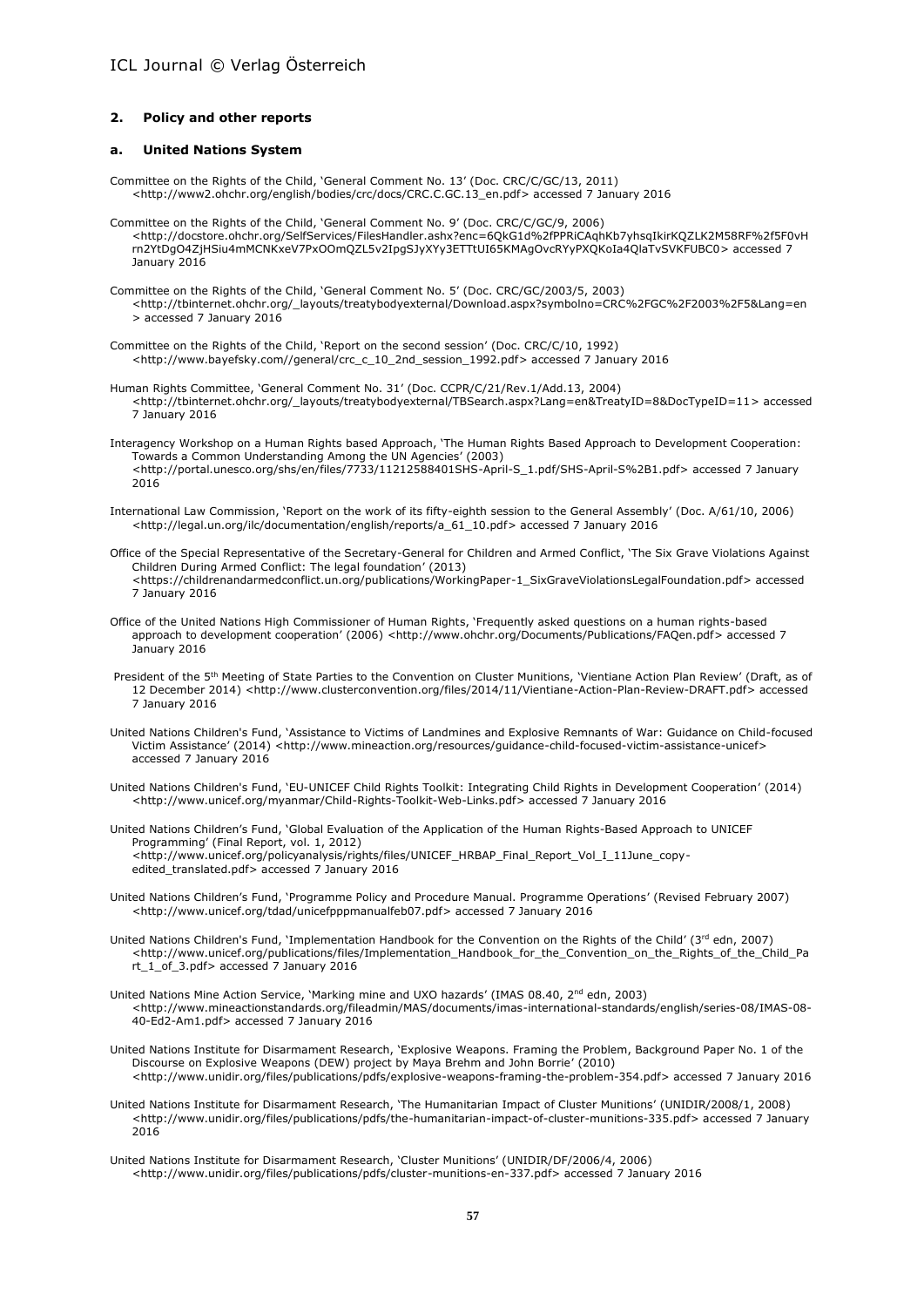World Health Organization, 'World Report on Disability' (2011) <http://whqlibdoc.who.int/publications/2011/9789240685215\_eng.pdf?ua=1> accessed 7 January 2016

#### **3. European Union**

Fostering Human Rights Among European Policies, 'Report on the survey study on human rights violations in conflict-settings' (D10.1, 2014) <http://www.fp7-frame.eu> accessed 7 January 2016

#### **B. Literature**

#### **1. Books**

Breitegger A, *Cluster Munitions and international law: disarmament with a human face?* (Routledge 2012)

Casey-Maslen S (ed.), *Weapons under international human rights law* (Cambridge University Press 2014)

- Gro N & Casey-Maslen S (eds.), *The Convention on Cluster Munitions*. *A Commentary* (Oxford Commentaries on International Law 2010)
- Nowak M & Januszewski KM & Hofstätter T (eds.), *All Human Rights for All. Vienna Manual on Human Rights* (Neuer wissenschaftlicher Verlag 2012)

#### **2. Book chapters**

- Borrie J & Cave R, 'The humanitarian effects of cluster munitions: why should we worry?', pp. 5-13 in United Nations Institute for Disarmament Research, *Cluster Munitions* (UNIDIR/DF/2006/4, 2006) <http://www.unidir.org/files/publications/pdfs/cluster-munitions-en-337.pdf> accessed 7 January 2016
- Breitegger A, 'The interplay between Human Rights and Humanitarian Law', pp. 512-520 in Manfred Nowak & Karolina M Januszewski & Tina Hofstätter (eds.), *All Human Rights for All. Vienna Manual on Human Rights* (Neuer wissenschaftlicher Verlag 2012)
- Canepa A, 'Children with disabilities: neglected during peacetime, forgotten during conflict', pp. 175-186 in David Mitchell & Valerie Karr (eds.), *Crisis, Conflict and Disability. Ensuring Equality* (Routledge 2014)
- Casey-Maslen S & Weill S, 'The use of weapons in armed conflict', pp. 240-281 in Stuart Casey-Maslen (ed.), *Weapons under international human rights law* (Cambridge University Press 2014)
- Sax H, 'Human Rights of Children and Young People A Primary Consideration?', pp. 422-432 in Manfred Nowak & Karolina M Januszewski & Tina Hofstätter (eds.), *All Human Rights for All. Vienna Manual on Human Rights* (Neuer wissenschaftlicher Verlag 2012)

#### **3. Journal articles**

Blazeby L, 'The Convention on Cluster Munitions and its domestic implementation' (2009) 35 Commonwealth Law Bulletin 721

- Breitegger A, 'The landmark Martić case and the inconsistent treatment of cluster munition use by the Office of the Prosecutor of the ICTY' (2008) 21 Humanitäres Völkerrecht – Informationsschriften / Journal of International Law of Peace and Armed Conflict 164
- Fares Y and others, 'Pain and neurological sequelae of cluster munitions on children and adolescents in South Lebanon' (2013) 34 [Neurological Sciences](http://link.springer.com/journal/10072) 1971
- Fares Y [& Fares](http://link.springer.com/search?facet-author=%22Youssef+Fares%22) J, 'Anatomical and neuropsychological effects of cluster munitions' (2013) 34 [Neurological Sciences](http://link.springer.com/journal/10072) 2095

Fineman MA, **'**The Vulnerable Subject: Anchoring Equality in the Human Condition' (2008) 20 Yale Journal of Law & Feminism 1

- Haugen HM, 'Human Rights Principles Can They be Applied to Improve the Realization of Social Human Rights?' (2011) 15 Max Planck Yearbook of United Nations Law 419
- [Hayashi](http://booksandjournals.brillonline.com/search;jsessionid=bfef8qfbe57a.x-brill-live-03?value1=&option1=all&value2=Mika+Hayashi&option2=author) M, 'The Convention on Cluster Munitions and the Clearance of Cluster Munition Remnants: Whose Responsibility, and How to Ensure Effective Implementation?' (2012) 3 [Journal of International Humanitarian Legal Studies](http://booksandjournals.brillonline.com/content/journals/18781527;jsessionid=bfef8qfbe57a.x-brill-live-03) 322

Landgren K, 'The Protective Environment: Development Support for Child Protection' (2005) 27 Human Rights Quarterly 214

- Peroni L & Timmer A, 'Vulnerable groups: The promise of an emerging concept in European Human Rights Convention Law' (2013) 11 International Journal of Constitutional Law 1056
- Raccuia DJ, 'Convention on Cluster Munitions: An Incomplete Solution to the Cluster Munition Problem' (2011) 44 Vanderbilt Journal of Transnational Law 465

Rieder M & Choonara I, 'Armed conflict and child health' (2012) 97 Archives of Diseases in Childhood – BMJ Journals 59

Von der Assen N & Euwema M & Cornielje H, 'Including disabled children in psychosocial programmes in areas affected by armed conflict' (2010) 8 Intervention Journal 29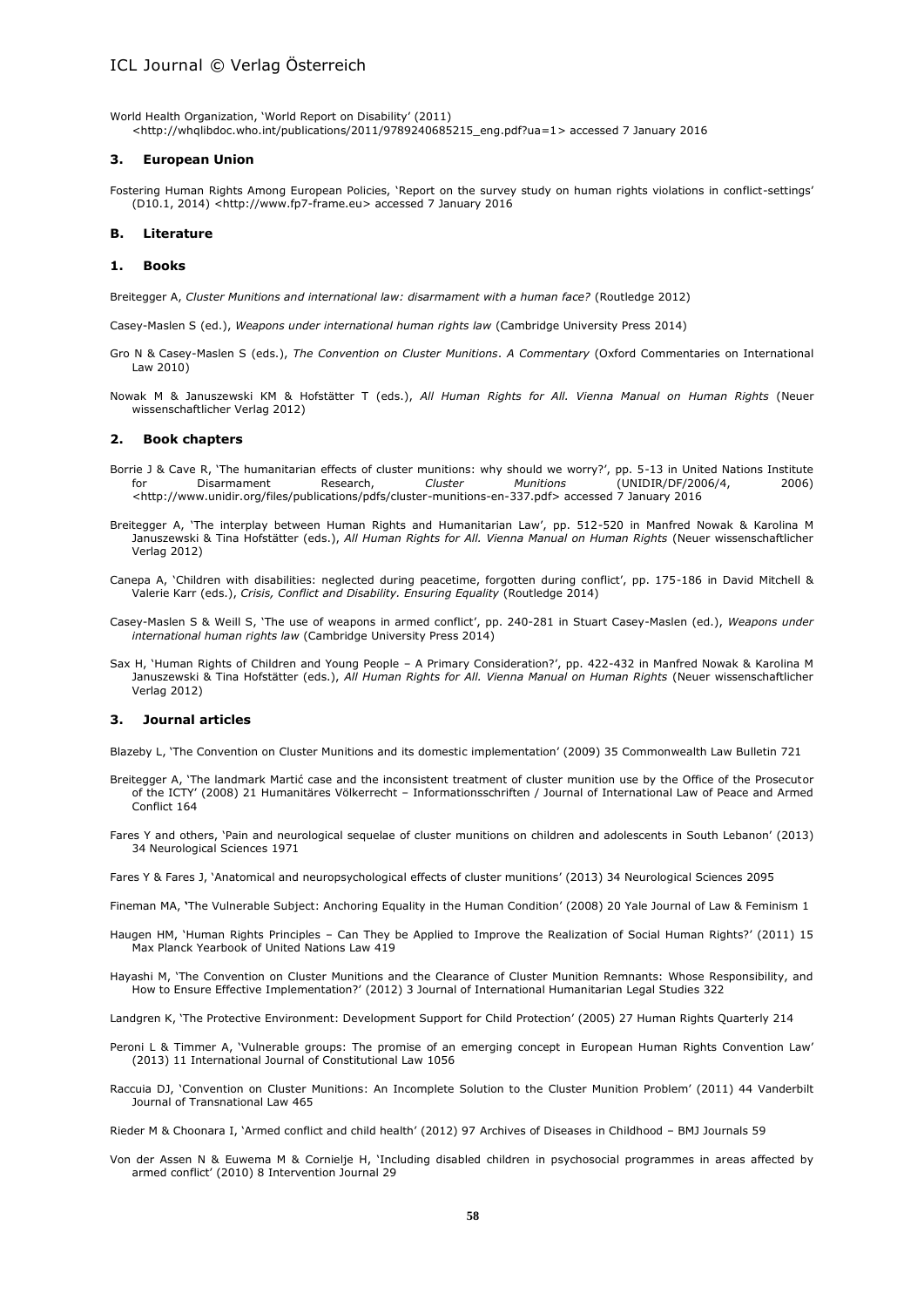- Watts HG, 'The consequences for children of explosive remnants of war: Land mines, unexploded ordnance, improvised explosive devices, and cluster bombs' (2009) Journal of Pediatric Rehabilitation Medicine: An Interdisciplinary Approach 2 217
- Wiebe V, 'Footprints of death: Cluster bombs as indiscriminate weapons under international humanitarian law' (2000) 22 Michigan Journal of International Law 85

Williamson B, 'The Impact of ERW on Children' (2011) 15.3 The journal of ERW and mine action 29

#### **4. Policy and other reports**

- Churruca MC, 'Human Security as a policy framework: Critics and Challenges' (2007) Anuario de Accion Humanitaria y Derechos Humanos/Yearbook on Humanitarian Action and Human Rights 15
- Collins T, Pearson L & Delany C, 'Rights-Based Approach' (Discussion Paper, Office of the Honourable Landon Pearson, The Senate of Canada, 2002)
- Garzón A and others, 'Guide for Comprehensive Assistance to Boys, Girls and Adolescent Landmine Victims' (Presidential Programme for Mine Action (PAICMA), Republic of Colombia, 2014)

#### **5. Non-Governmental Organisation reports**

- Action on Armed Violence, 'Explosive States. Monitoring explosive violence in 2014' (2015) <https://aoav.org.uk/wpcontent/uploads/2015/06/AOAV-Explosive-States-monitoring-explosive-violence-in-2014.pdf> accessed 7 January 2016
- Geneva International Centre for Humanitarian Demining, 'A Guide to Cluster Munitions' (2<sup>nd</sup> edn, 2009) <http://www.gichd.org/fileadmin/GICHD-resources/rec-documents/Guide-to-Cluster-Munitions-June2009.pdf> accessed 7 January 2016
- Geneva International Centre for Humanitarian Demining, 'A Guide to Marking and Fencing in Mine Action Programmes' (2008) <http://www.gichd.org/fileadmin/GICHD-resources/rec-documents/Marking-and-Fencing-2008.pdf> accessed 7 January 2016
- Handicap International*, '*Circle of impact: The Fatal Footprint of Cluster Munitions on People and Communities' (2007) <http://www.streubomben.de/fileadmin/redaktion/pdf/circle\_of\_impact\_gb.pdf> accessed 7 January 2016
- Human Rights Watch and others, 'Banning Cluster Munitions. Government Policy and Practice' (2009) <http://www.themonitor.org/cm/2009/banning\_cluster\_munitions\_2009.pdf> accessed 7 January 2016
- International Committee of the Red Cross, 'Caring for Landmine victims' (2005) <https://www.icrc.org/eng/assets/files/other/caring-landmine-victims-0863.pdf> accessed 7 January 2016
- International Committee of the Red Cross, 'Cluster Munition Victims. What is known and what is needed?' (2008) <https://www.icrc.org/eng/assets/files/other/cluster-munition-victims-factsheet-2010.pdf> accessed 7 January 2016
- International Committee of the Red Cross, Henckaerts JM & Doswald-Beck L, 'Customary International Humanitarian Law. Volume 1: Rules' (2005) <https://www.icrc.org/eng/assets/files/other/customary-international-humanitarian-law-i-icrceng.pdf> accessed 7 January 2016
- International Committee of the Red Cross, 'International Humanitarian Law and the challenges of contemporary armed conflicts' (2011) <https://www.icrc.org/eng/assets/files/red-cross-crescent-movement/31st-international-conference/31-intconference-ihl-challenges-report-11-5-1-2-en.pdf> accessed 7 January 2016
- International Committee of the Red Cross, 'Legal Protection of Children in Armed Conflict' (2003) <https://www.icrc.org/en/download/file/1033/children-legal-protection-factsheet.pdf> accessed 7 January 2016
- International Committee of the Red Cross, 'Observations on the legal issues related to the use of Cluster Munitions' (2007) <https://www.icrc.org/eng/assets/files/other/cluster-munitions-paper-icrc.pdf> accessed 7 January 2016
- Landmine and Cluster Munition Monitor, 'Cluster Munition Monitor 2015' (2015) <http://themonitor.org/media/2135498/2015\_ClusterMunitionMonitor.pdf> accessed 7 January 2015
- Landmine and Cluster Munition Monitor, 'Fact Sheet. The impact of mines/ERW on children' (2015) <http://www.themonitor.org/media/2152129/2015\_Mines-and-Children\_Monitor\_factsheet.pdf> accessed 7 January 2016
- Landmine and Cluster Munition Monitor, 'Fact Sheet. Global contamination from cluster munition remnants and cluster munition casualties' (2011) <http://www.the-monitor.org/media/984602/Monitor-Factsheet-26June2011- ClusterContaminationCasualties-PDF.pdf> accessed 7 January 2016
- Save the Children, 'Child Rights Programming. How to Apply Rights-Based Approaches to Programming' (2<sup>nd</sup> edn, 2005) <http://images.savethechildren.it/f/download/Policies/ch/child-rights-handbook.pdf> accessed 7 January 2016
- Save the Children, 'Devastating Impact. Explosive weapons and children' (2011) <http://www.savethechildren.org.uk/sites/default/files/docs/Devastating\_Impact\_low\_res\_%283%29\_1.pdf> accessed 7 January 2016
- Save the Children, 'Explosive weapons and grave violations against children' (2013) <http://www.inew.org/site/wpcontent/uploads/2013/06/Explosive\_Weapons\_and\_Grave\_Violations\_Against\_Children.pdf> accessed 7 January 2016